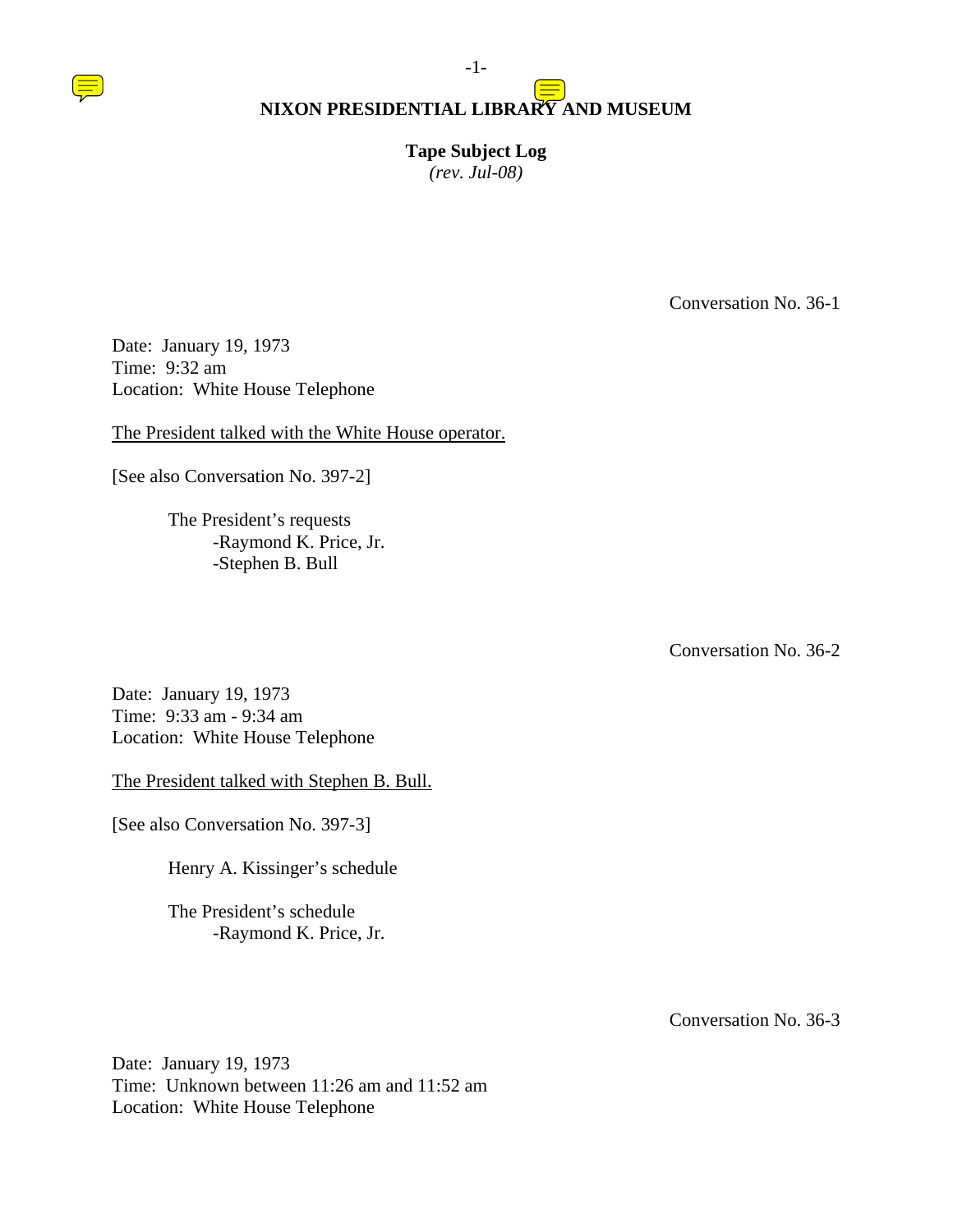#### **Tape Subject Log**

*(rev. Jul-08)* 

Conversation No. 36-3 (cont'd)

The President talked with the White House operator.

[See also Conversation No. 397-10]

Request for a telephone call to Stephen B. Bull

Conversation No. 36-4

Date: January 19, 1973 Time: Unknown between 11:52 am and 11:53 am Location: White House Telephone

The President talked with Stephen B. Bull.

[See Conversation No. 397-11]

 The President's schedule -Ronald L. Ziegler -Photographs -News wire services -The President's 1973 Inaugural speech

Conversation No. 36-5

Date: January 19, 1973 Time: Unknown between 11:53 am and 11:56 am Location: White House Telephone

The President talked with the White House operator.

[See also Conversation No. 397-12]

Request for a telephone call to Julie Nixon Eisenhower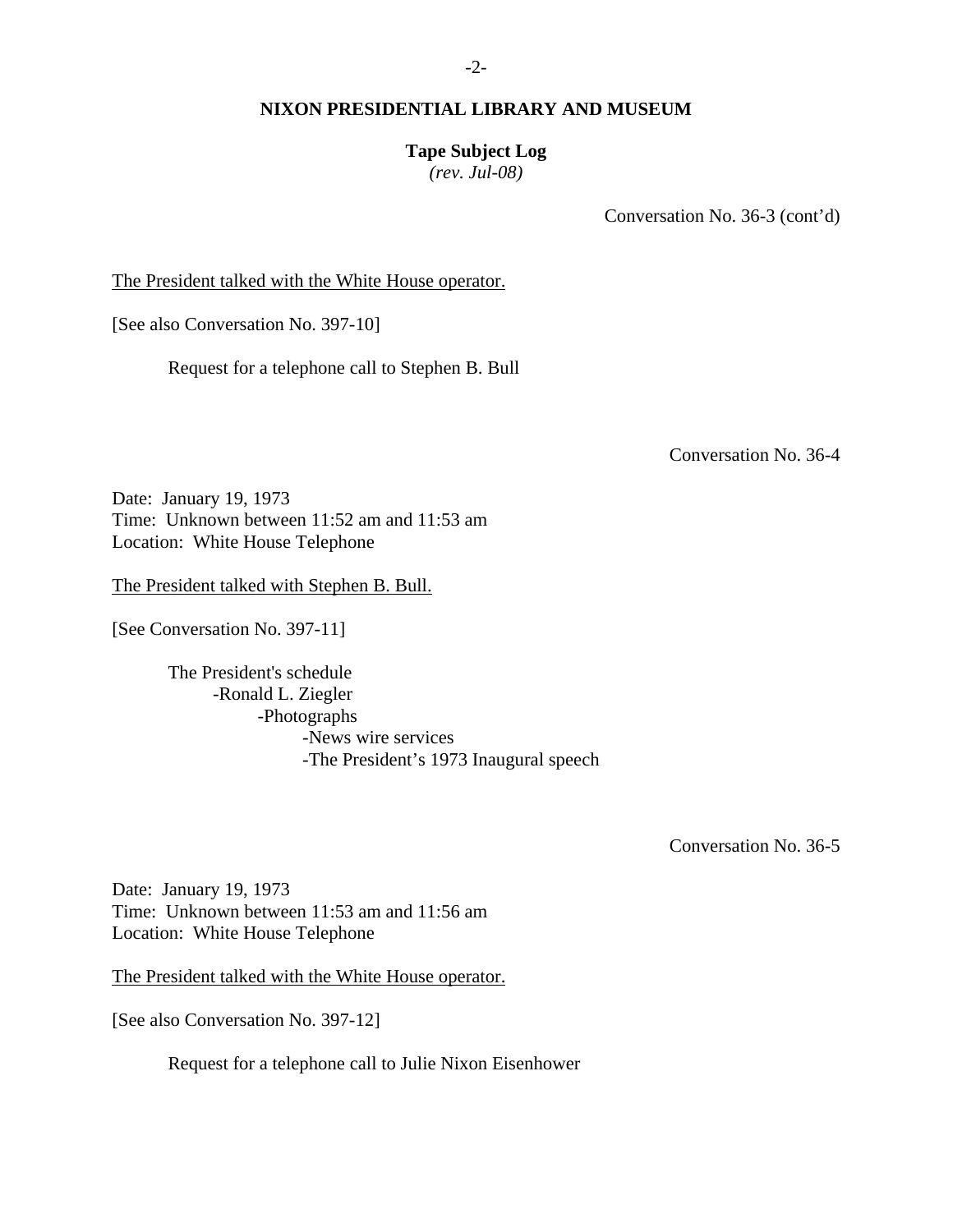**Tape Subject Log** 

*(rev. Jul-08)* 

Conversation No. 36-6

Date: January 19, 1973 Time: 11:56 am - 11:59 am Location: White House Telephone

The President talked with Julie Nixon Eisenhower.

[See also Conversation No. 397-13]

\*\*\*\*\*\*\*\*\*\*\*\*\*\*\*\*\*\*\*\*\*\*\*\*\*\*\*\*\*\*\*\*\*\*\*\*\*\*\*\*\*\*\*\*\*\*\*\*\*\*\*\*\*\*\*\*\*\*\*\*\*\*\*\*\*

[Begin segment reviewed under deed of gift]

Julie's schedule

The President's condition

 1973 Inauguration ceremony -J. Willard ("Bill") Marriott, Jr. family -The President's family -Alice Roosevelt Longworth -Health -Rose Mary Woods -Longworth -Weather

 The President's schedule -Dr. William O. Chase

 Vice President Spiro T. Agnew's reception -Thelma C. ("Pat") Nixon, Julie Nixon Eisenhower -Heritage House

 1973 Inauguration ceremony -Entertainment -Leslie T. ("Bob") Hope -The President's family -Delores (Reade) Hope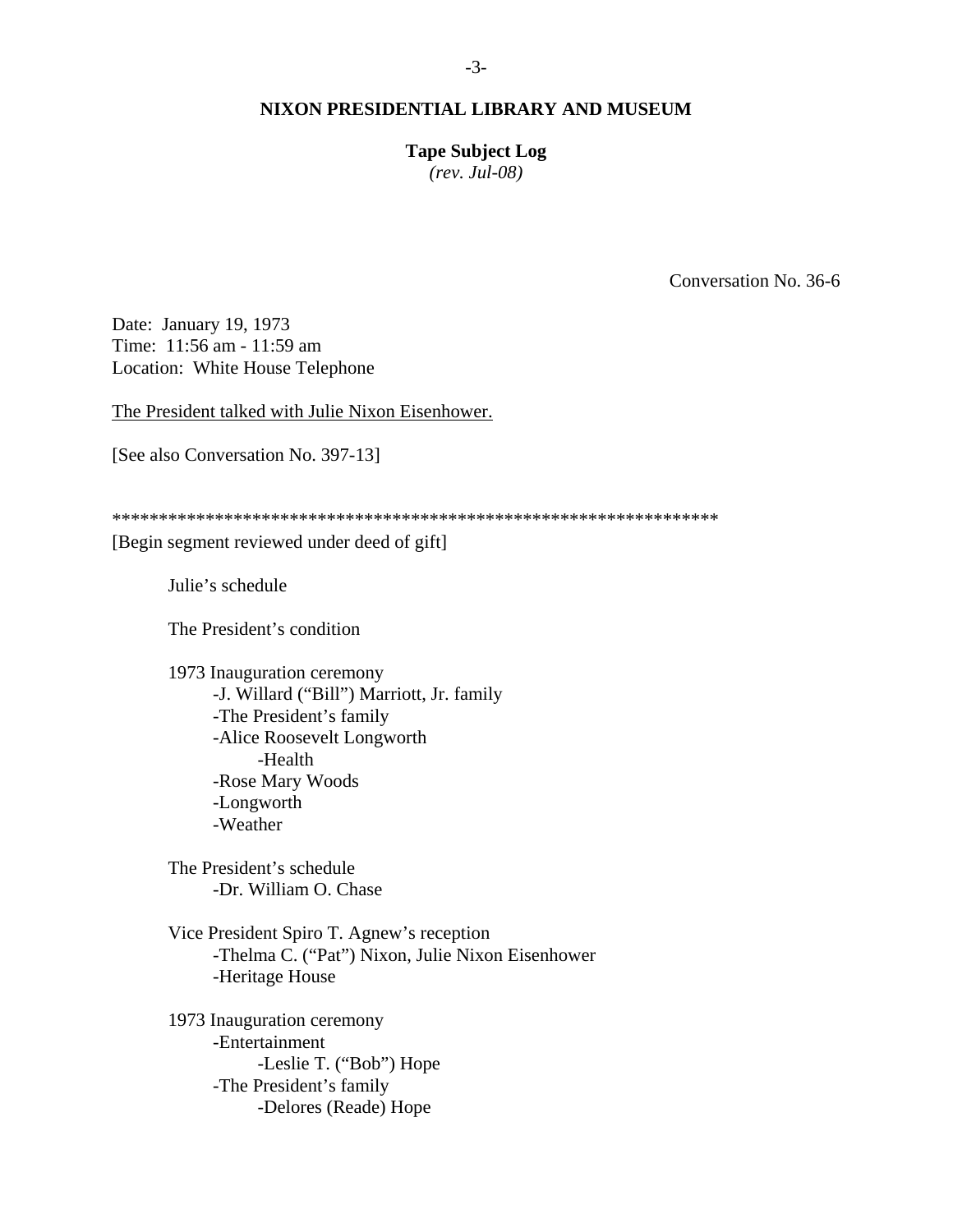#### **Tape Subject Log**

*(rev. Jul-08)* 

Conversation No. 36-6 (cont'd)

 -Salute to the States -Marriott family

[End segment reviewed under deed of gift] \*\*\*\*\*\*\*\*\*\*\*\*\*\*\*\*\*\*\*\*\*\*\*\*\*\*\*\*\*\*\*\*\*\*\*\*\*\*\*\*\*\*\*\*\*\*\*\*\*\*\*\*\*\*\*\*\*\*\*\*\*\*\*\*\*

Conversation No. 36-7

Date: January 19, 1973 Time: 4:12 pm Location: White House Telephone

The President talked with the White House operator.

 The President's schedule -Ronald L. Ziegler

Conversation No. 36-8

Date: January 19, 1973 Time: Unknown between 6:15 pm and 6:40 pm Location: White House Telephone

The President talked with the White House operator.

[See also Conversation No. 398-11]

Request for a telephone call to Stephen B. Bull

Conversation No. 36-9

Date: January 19, 1973 Time: Unknown time between 6:15 pm and 6:40 pm Location: White House Telephone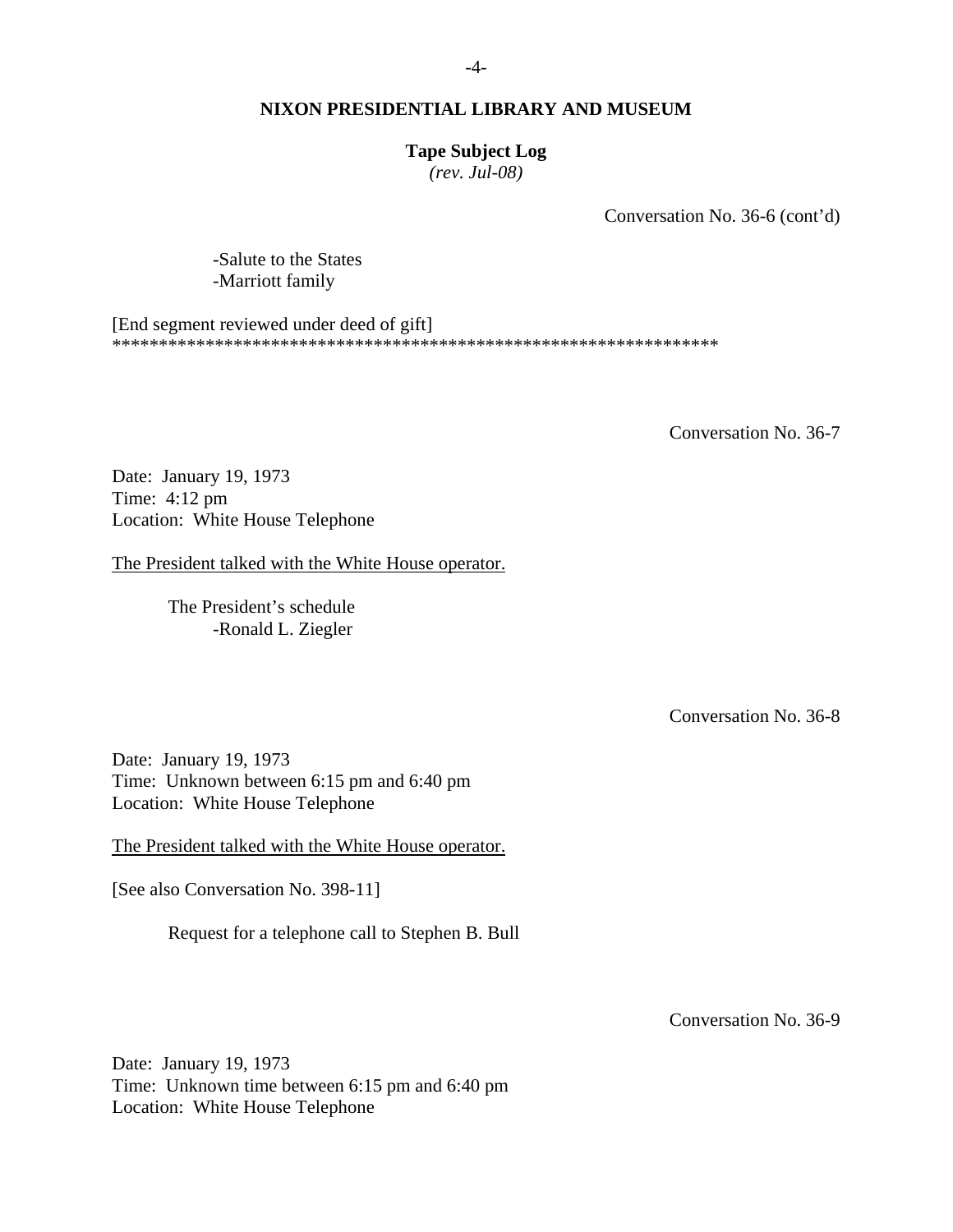#### **Tape Subject Log**

*(rev. Jul-08)* 

Conversation No. 36-9 (cont'd)

The President talked with Stephen B. Bull.

[See also Conversation No. 398-13]

 The President's schedule -1973 Inaugural concerts -Seating arrangements -William F. ("Billy") Graham -Mamie G.D. Eisenhower -J. Willard ("Bill") Marriott, Jr. family

Conversation No. 36-10

Date: January 19, 1973 Time: Unknown between 4:12 pm and 7:29 pm Location: White House Telephone

The President talked with the White House operator.

Request for a telephone call to Raymond K. Price, Jr.

Conversation No. 36-11

Date: January 19, 1973 Time: Unknown between 4:12 pm and 7:29 pm Location: White House Telephone

The President talked with the White House operator.

 Raymond K. Price's location -John F. Kennedy Center for the Performing Arts

Request for a telephone call to Rose Mary Woods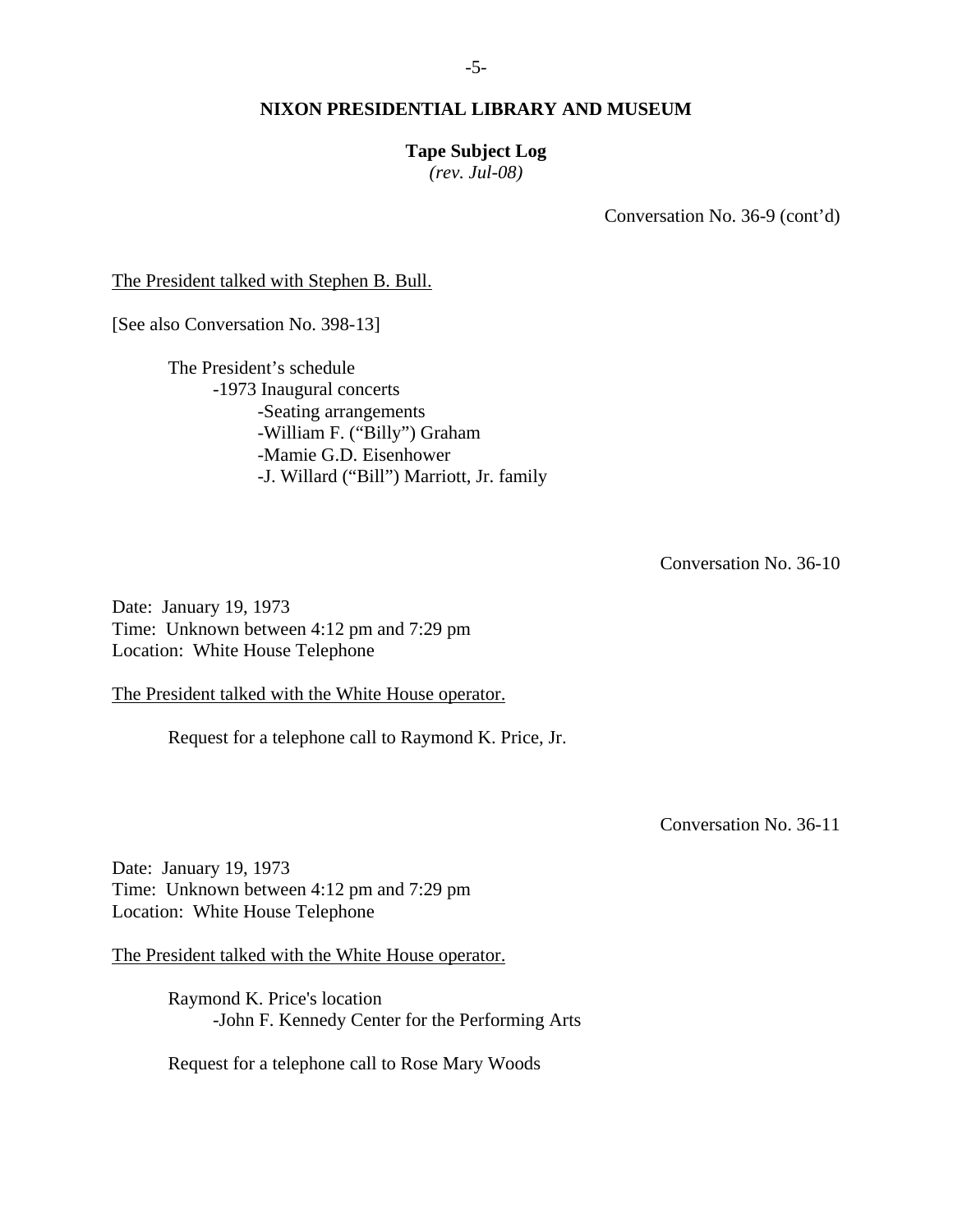#### -6-

#### **NIXON PRESIDENTIAL LIBRARY AND MUSEUM**

## **Tape Subject Log**

*(rev. Jul-08)* 

Conversation No. 36-12

Date: January 19, 1973 Time: Unknown between 4:12 pm and 7:29 pm Location: White House Telephone

The President talked with the White House operator.

 Request for a telephone calls to Marjorie P. Acker -Rose Mary Woods

Conversation No. 36-13

Date: January 19, 1973 Time: Unknown between 4:12 pm and 7:29 pm Location: White House Telephone

The White House operator talked with the President.

 Location -Rose Mary Woods -Marjorie K. Acker

Return call to the President requested

Conversation No. 36-14

Date: January 19, 1973 Time: 7:29 pm - 7:30 pm Location: White House Telephone

The President talked with Rose Mary Woods.

 The President's 1973 Inaugural speech -Draft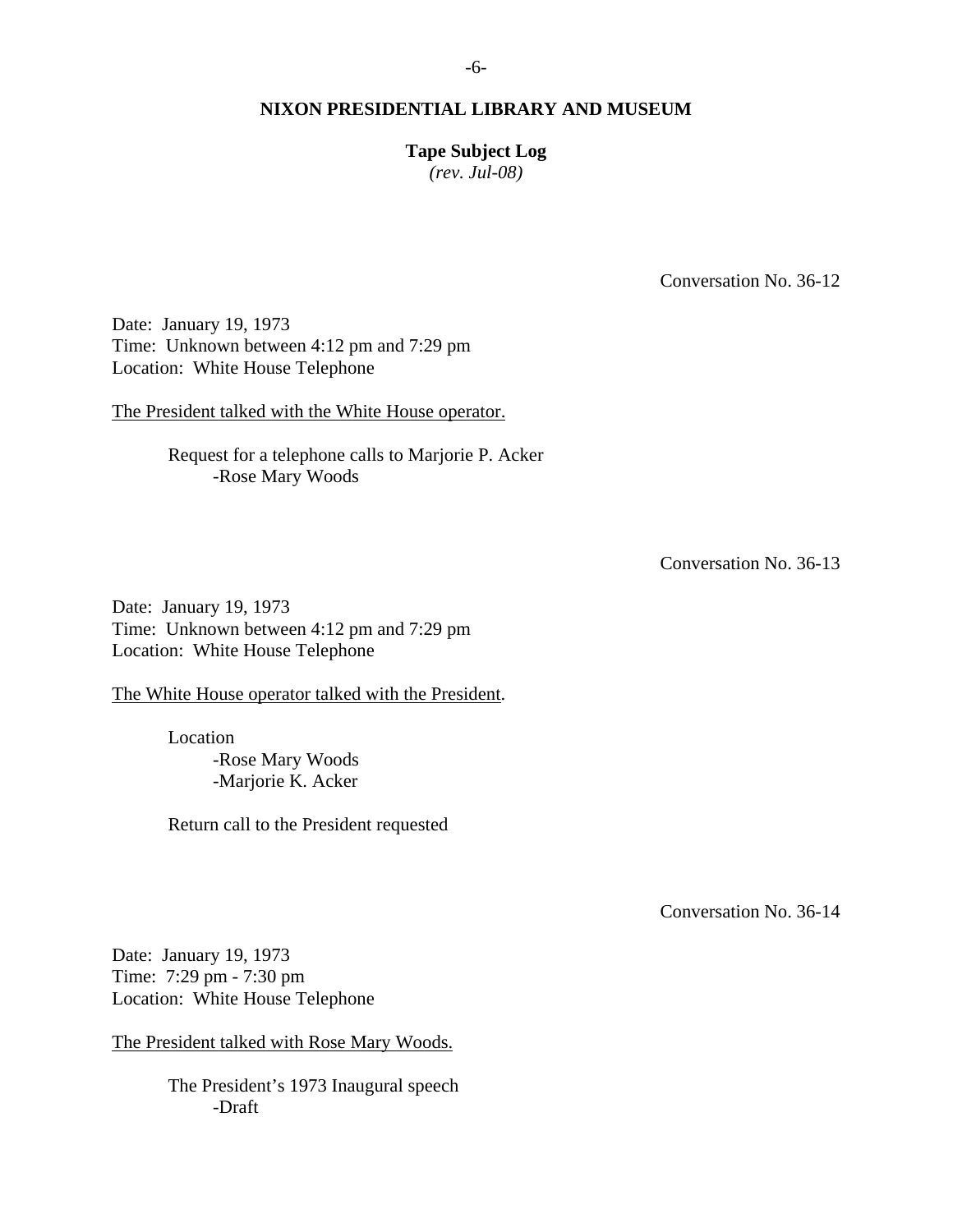#### **Tape Subject Log**

*(rev. Jul-08)* 

Conversation No. 36-14 (cont'd)

-Ronald L. Ziegler

Rose Mary Woods' schedule

Conversation No. 36-141

Date: January 19, 1973 Time: Between 7:30 pm and 12:21 am Location: White House Telephone

The President talked with the White House operator.

 Raymond K. Price's location -Telephone call

Conversation No. 36-15

Date: January 20, 1973 Time: Unknown between 12:21 and 12:49 am Location: White House Telephone

The President talked with the White House operator.

Request for a telephone call to H. R. ("Bob") Haldeman

Conversation No. 36-16

Date: January 20, 1973 Time: Unknown between 12:49 am and 1:03 am Location: White House Telephone

The President talked with H. R. ("Bob") Haldeman

 1973 Inaugural concerts -Francis A. ("Frank") Sinatra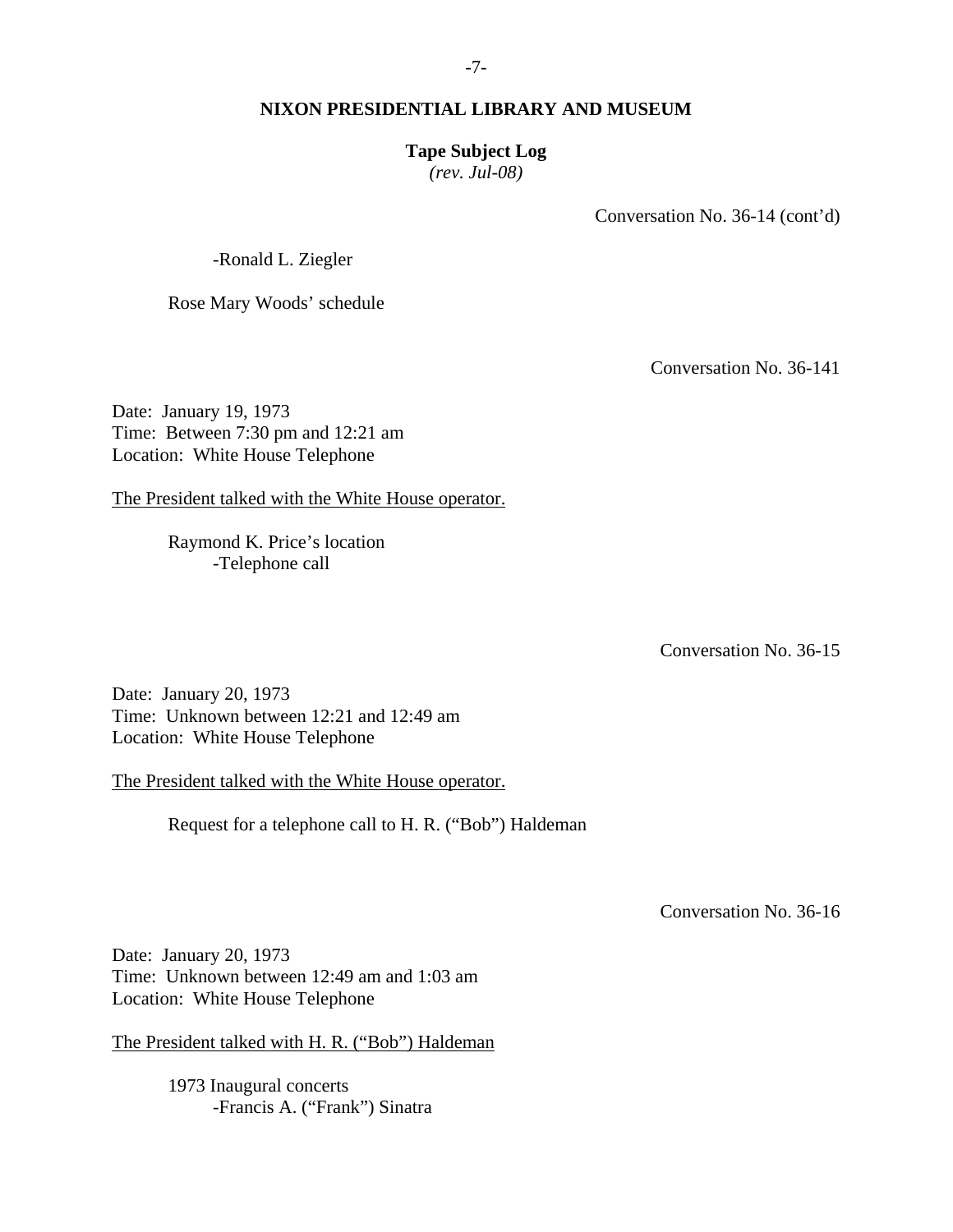#### **Tape Subject Log**

*(rev. Jul-08)* 

Conversation No. 36-16 (cont'd)

 -Vicki Carr, Roger Williams -Opera House -The President's view -Eugene Ormandy -Edvard Grieg -Ballet, Chorale -Valley Forge Military Band -Youth Concert -Australians -Entertainers -Chicago -Mike Curb's statement -Compared to previous Inaugurals -Compared to Constitution Hall concerts -Celebrity participation -Jeb Stuart Magruder -The President's view -Appearances -Carr, Leslie T. ("Bob") Hope -Roger Williams -Others -Evenings at the White House -Van Cliburn -The President's view -Stephen B. Bull -Haldeman's view -Roger Wagner Chorale -Screened participants -Ronald L. Ziegler -Attendance -The President's conversation with Gerald L. Warren -"New Majority" -Frank L. Rizzo -Kenneth W. Coles, Jr. -John B. Connally -Appreciation -Ormandy -Entertainers who supported the President -Press coverage -The Carpenters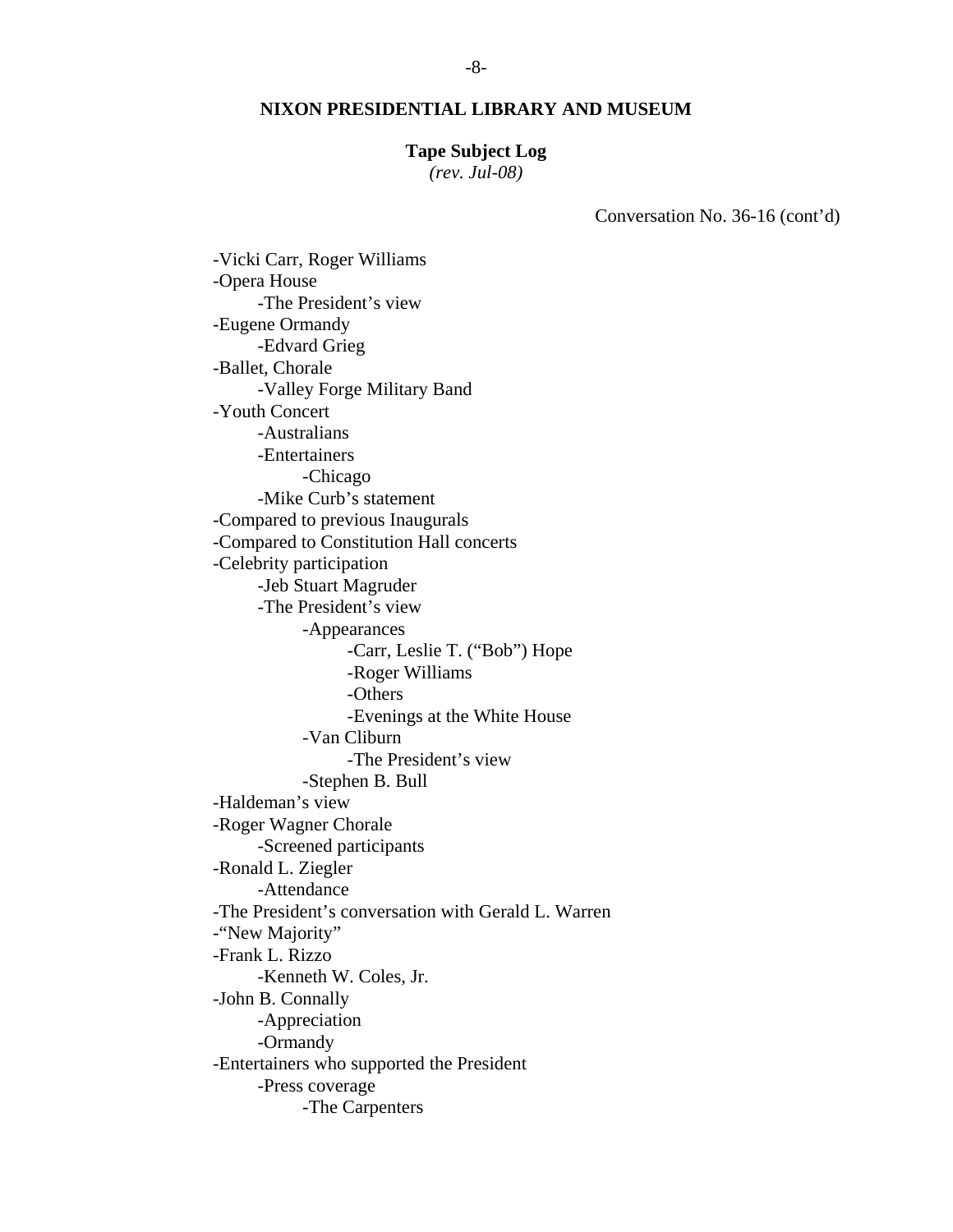#### -9-

## **NIXON PRESIDENTIAL LIBRARY AND MUSEUM**

#### **Tape Subject Log**

*(rev. Jul-08)* 

Conversation No. 36-16 (cont'd)

 -Glenn Campbell -Hank Williams -The Osmonds

 Robert H. Finch -Henry A. Kissinger -Absence from 1973 Inaugural events -Instructions for Haldeman -California call -Telegram to the President -Ronald W. Reagan

 1973 Inaugural events -Youth concert -Australians -Rock music -Chicagoans -Quality

Finch

-Haldeman to call

1973 Inaugural speech

Conversation No. 36-17

Date: January 20, 1973 Time: Unknown between 1:03 am and 1:04 am Location: White House Telephone

The President talked with the White House operator.

Request for a telephone call to Charles W. Colson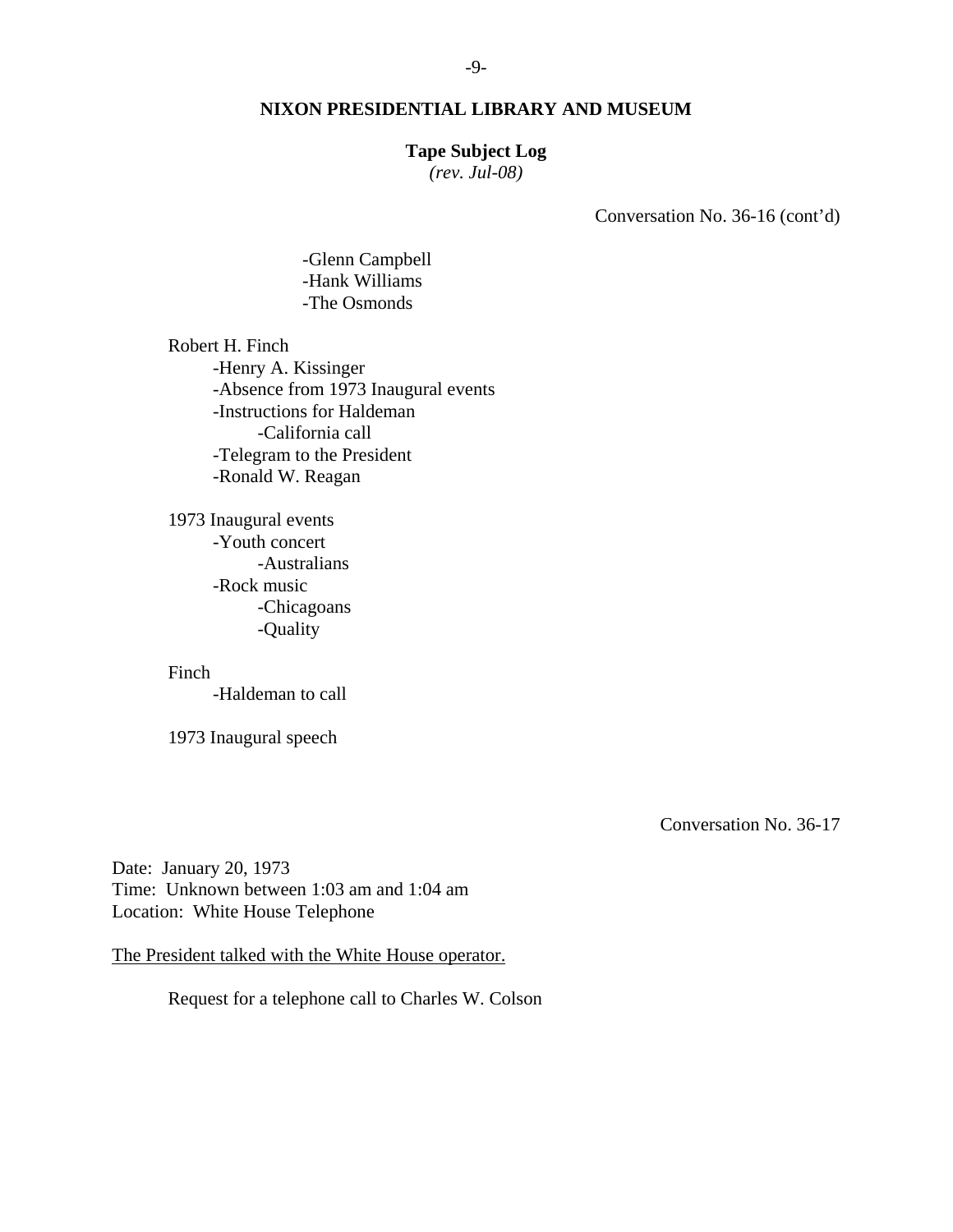#### **Tape Subject Log**

*(rev. Jul-08)* 

Conversation No. 36-18

Date: January 20, 1973 Time: 1:04 am - 1:46 am Location: White House Telephone

The President talked with Charles W. Colson.

 1973 Inaugural concerts -American heritage concert -Symphony -Pyotr Tchaikovsky -1812 Overture -Eugene Ormandy -Edvard Grieg

\*\*\*\*\*\*\*\*\*\*\*\*\*\*\*\*\*\*\*\*\*\*\*\*\*\*\*\*\*\*\*\*\*\*\*\*\*\*\*\*\*\*\*\*\*\*\*\*\*\*\*\*\*\*\*\*\*\*\*\*\*\*\*\*\*

[Begin segment reviewed under deed of gift]

 -The President's view -The President's early piano instructions

[End segment reviewed under deed of gift] \*\*\*\*\*\*\*\*\*\*\*\*\*\*\*\*\*\*\*\*\*\*\*\*\*\*\*\*\*\*\*\*\*\*\*\*\*\*\*\*\*\*\*\*\*\*\*\*\*\*\*\*\*\*\*\*\*\*\*\*\*\*\*\*\*

> -American heritage concert -Patricia Colson -Leslie T. ("Bob") Hope -Performance -Roger Williams -Vicki Carr -Length -Philadelphia Orchestra -Ormandy National -Washington Symphony -Antal Dorati -Compared to previous inaugurations -Ormandy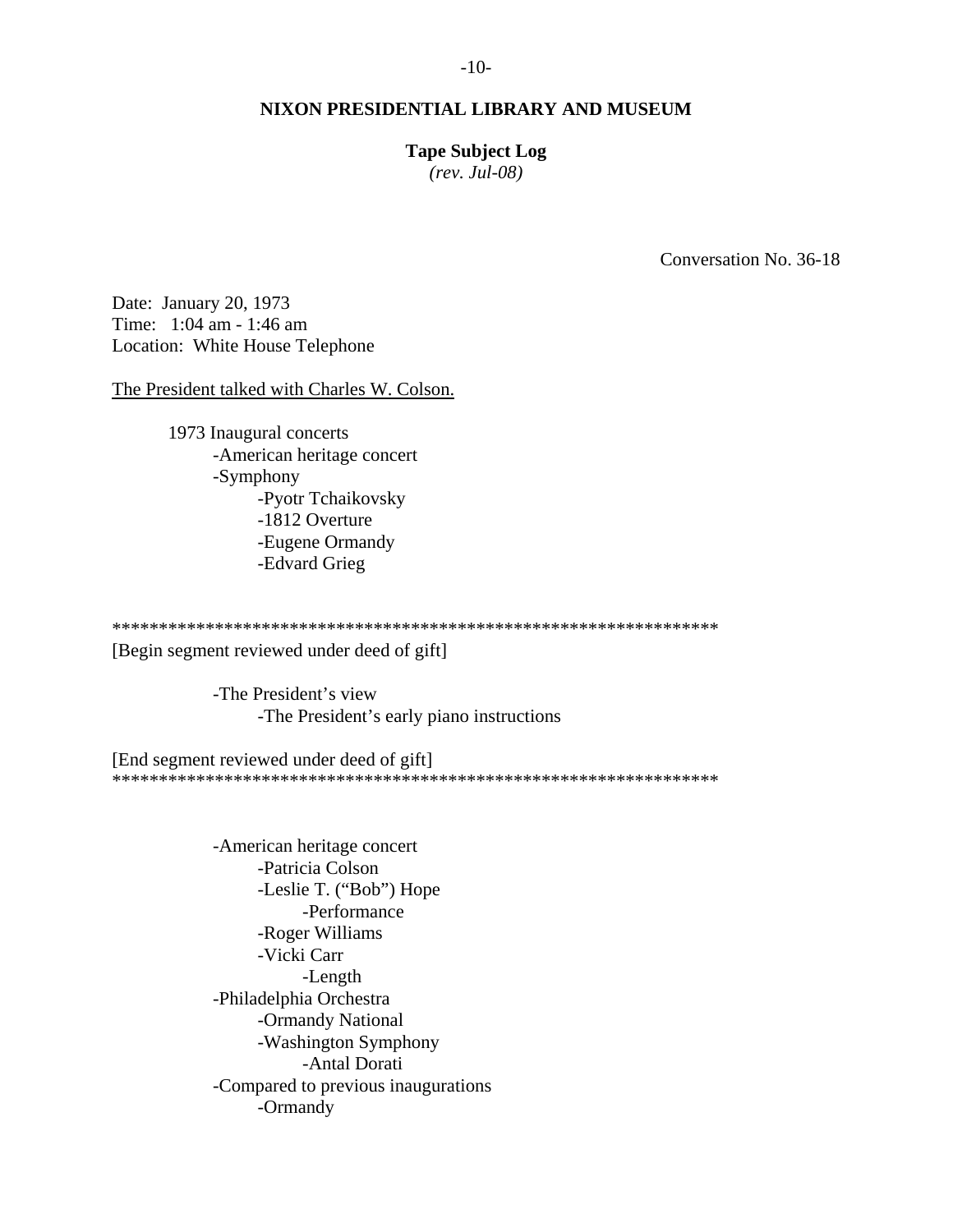#### **Tape Subject Log**

*(rev. Jul-08)* 

Conversation No. 36-18 (cont'd)

 -Cliburn -Orica -1812 Overture -Los Angeles Chorus -Valley Forge Military Band -Colson's attendance -Frank F. Fitzsimmons -Veterans of Foreign Wars (VFW) -Peter J. Brennan 1973 Inauguration -Supporters' attendance -Relatives -"New Majority" -Frank L. Rizzo -Brennan -Labor reception -Attendance -Corcoran Gallery event -Ethnic concert -Thelma C. ("Pat") Nixon -Julie Nixon Eisenhower and Tricia Nixon Cox -Youth concert -American heritage concert -Labor events -George Meany -Brennan, Fitzsimmons -Paul Hall -Parade -Labor union leaders -Viewing stand -Photographs -VFW New Orleans -Patrick E. Carr -Review of bands -Veterans leaders -"New Majority"

 Public opinion -Crosby S. Noyes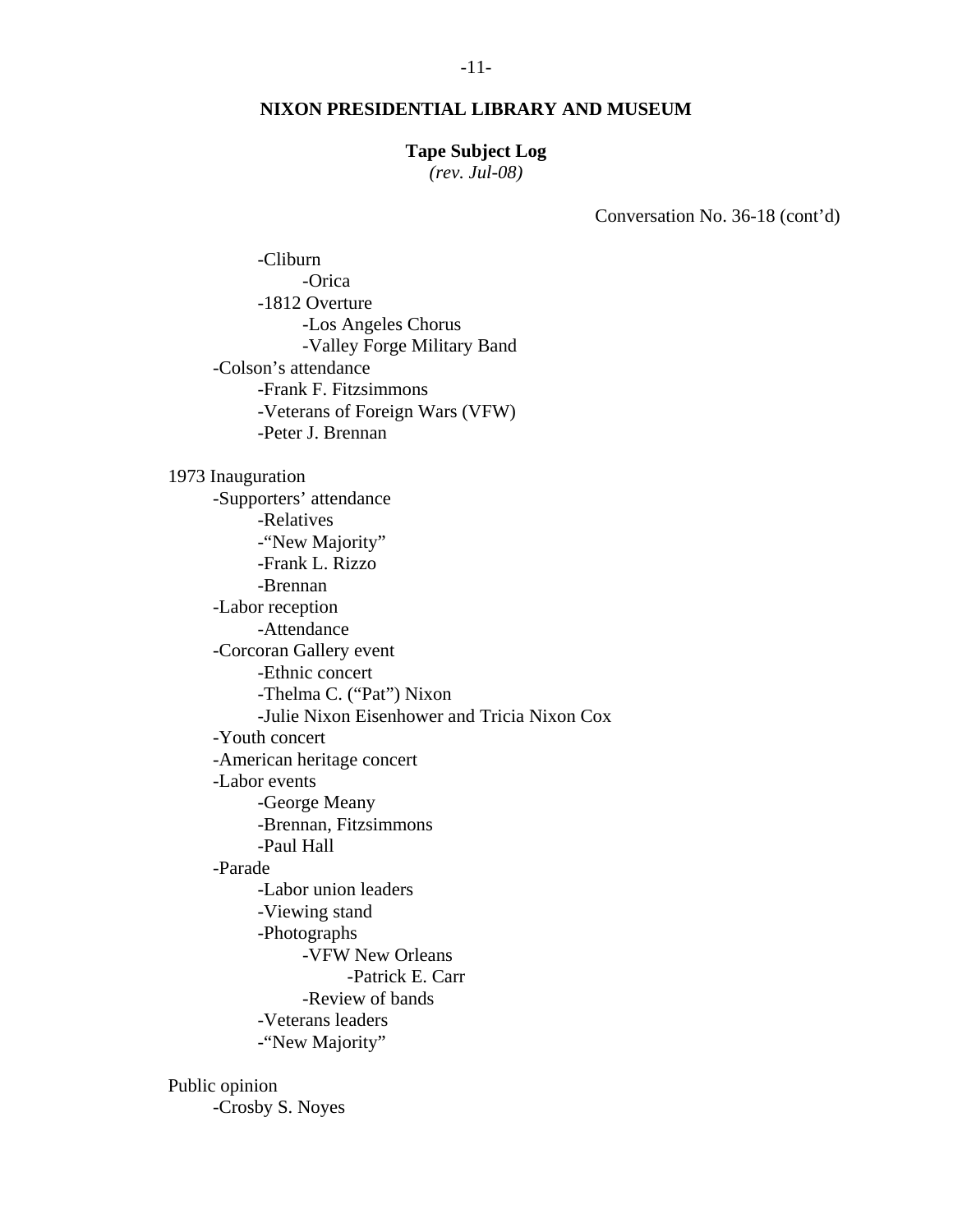#### -12-

#### **NIXON PRESIDENTIAL LIBRARY AND MUSEUM**

#### **Tape Subject Log**

*(rev. Jul-08)* 

Conversation No. 36-18 (cont'd)

 -Newbold ("Newby") Noyes, Jr. -The President's view -Colson's conversation with Richard M. Scammon -Potential leadership -Bombing

 Vietnam settlement -Peace agreement -Bombing -Duration -Negotiations -Nguyen Van Thieu -Henry A. Kissinger -Negotiation efforts -Mood of the nation -Colson's view -Hugh Scott -Statement of support -Democrats -Colson's role -Thieu -Return of Prisoners of War [POWs] -Cease-fire -Survival of Thieu government -Peace and honor

 The *Washington Post* report -Mood of country

 1973 Inauguration events -Youth concert -Mike Curb's statement -Vice President's reception -Colson's attendance -Parade -Supporters meeting with the President -Stephen B. Bull -Brennan

Brennan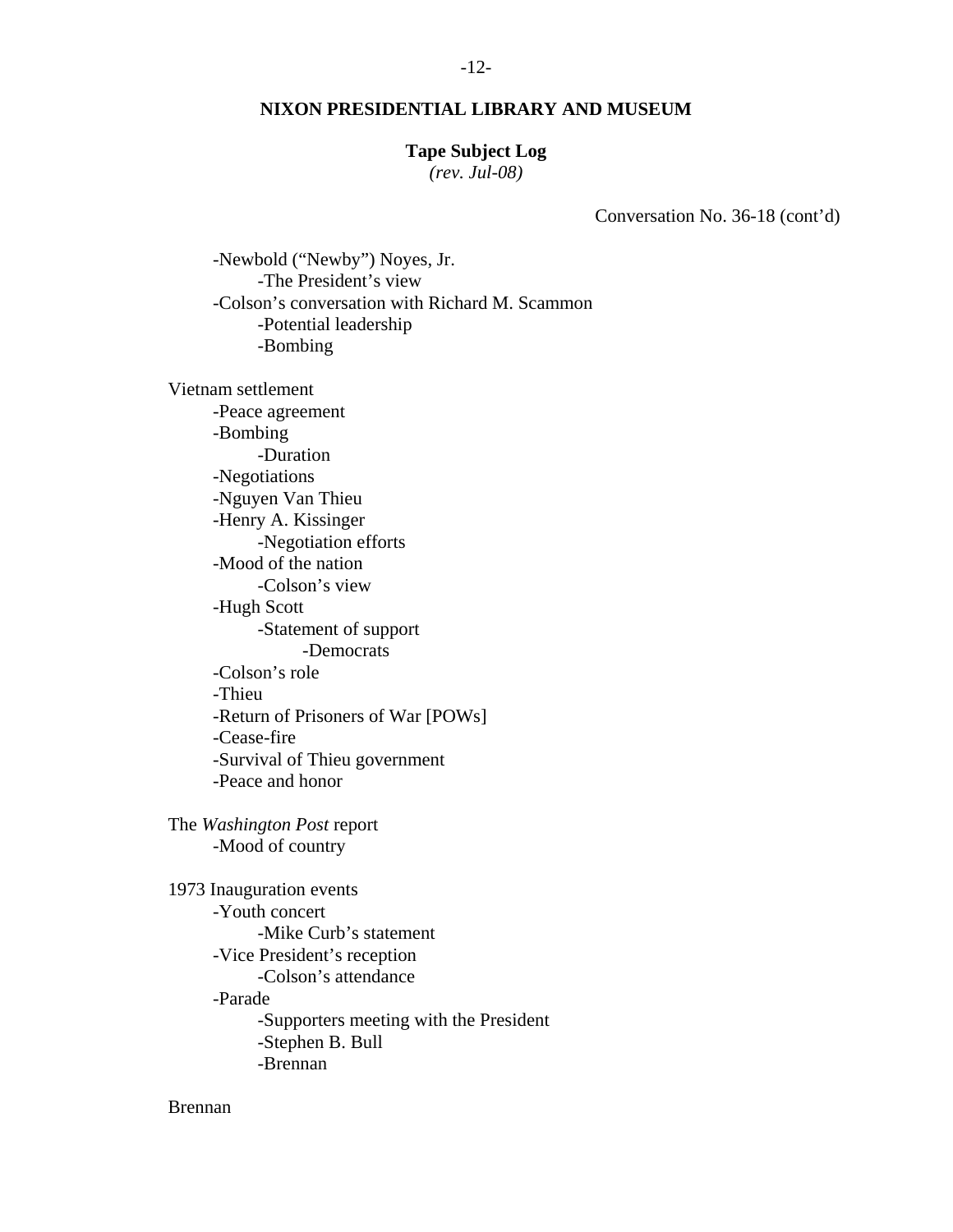#### **Tape Subject Log**

*(rev. Jul-08)* 

Conversation No. 36-18 (cont'd)

 -Senate confirmation hearings -The President's view -Albert E. Sindlinger -Harold E. Hughes -Dwight D. Eisenhower's Cabinet -James Durkin -Edward M. Kennedy -Robert F. ("Bobby") Kennedy -Minority hearing -Press stories -Colson's view -Harold L. Ickes

 The President's 1973 Inaugural speech -The President's philosophy -Foreign policy -Domestic policy -Newbold Noyes's views -Government policy -Nixon Doctrine -Colson's view -Scammon's view -Sindlinger -Economy Vietnam settlement -Bombing

 -The President's view -Media -Negotiations -Colson's view -The President's accomplishment -Kissinger

#### Polls

 -North Vietnam -Bombing -Louis P. Harris -Sindlinger -Related questions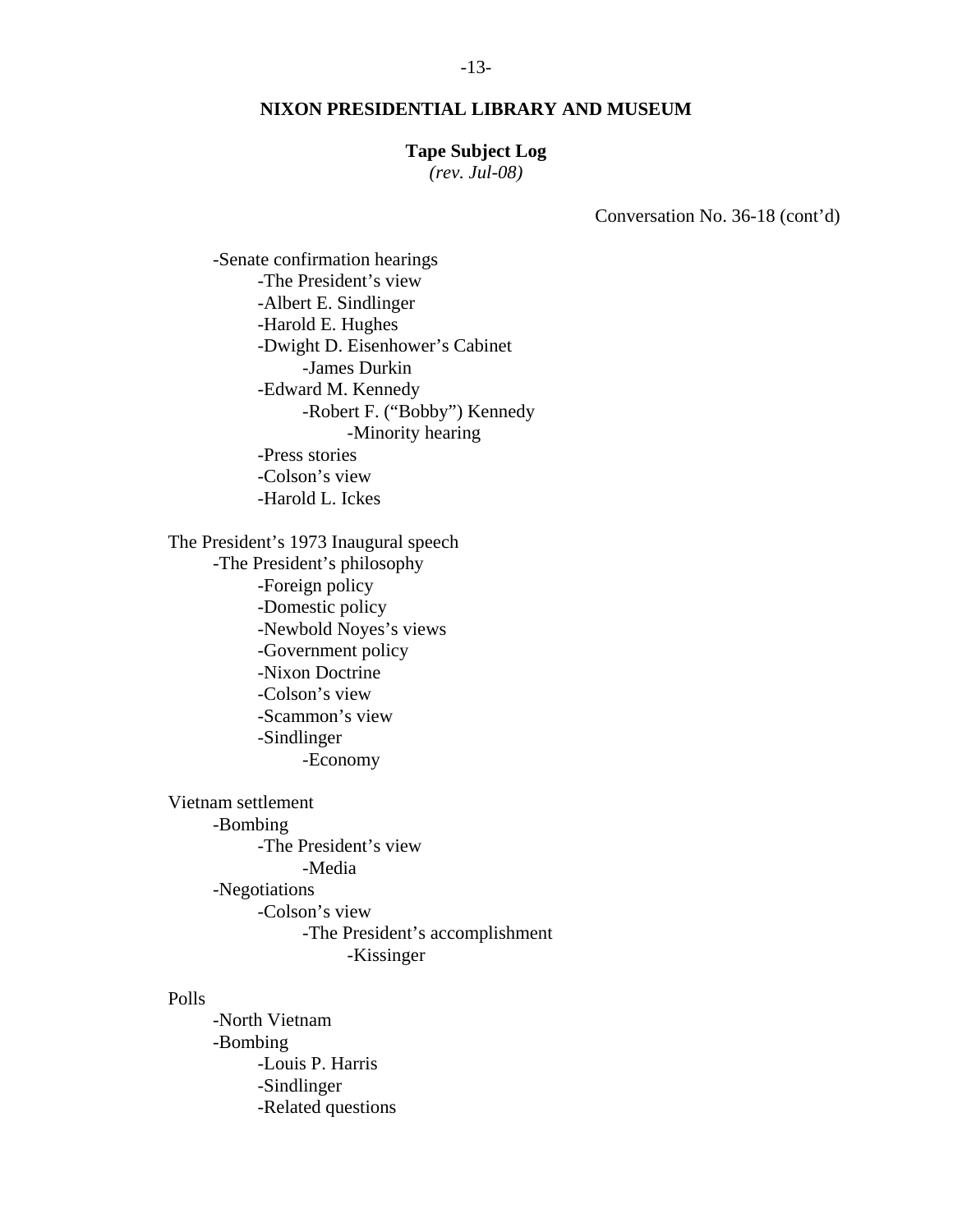#### -14-

#### **NIXON PRESIDENTIAL LIBRARY AND MUSEUM**

#### **Tape Subject Log**

*(rev. Jul-08)* 

Conversation No. 36-18 (cont'd)

 -Timing of release -Colson's conversation with Henry A. Kissinger -Bombing results -Effect on negotiations -Thieu -Prospects for future -Kissinger Vietnam settlement -National mood -Charles McC Mathias, Jr. -William B. Saxbe -The President's opponents -Michael J. ("Mike") Mansfield -Bombing -Columbia Broadcasting System [CBS] news -Hospitals -Gary Hart -W. Ramsey Clark -World War II bombing -Harry S. Truman -Atomic bomb -Korean War bombing -Colson's staff -Morale -Kenneth W. Clawson -William J. Baroody, Jr. -Patrick J. Buchanan

 Buchanan's book -Colson's view

**Demonstrators**  -Hall -Teamsters -Jay Lovestone -[First name unknown] Kramer

Scammon

-National economy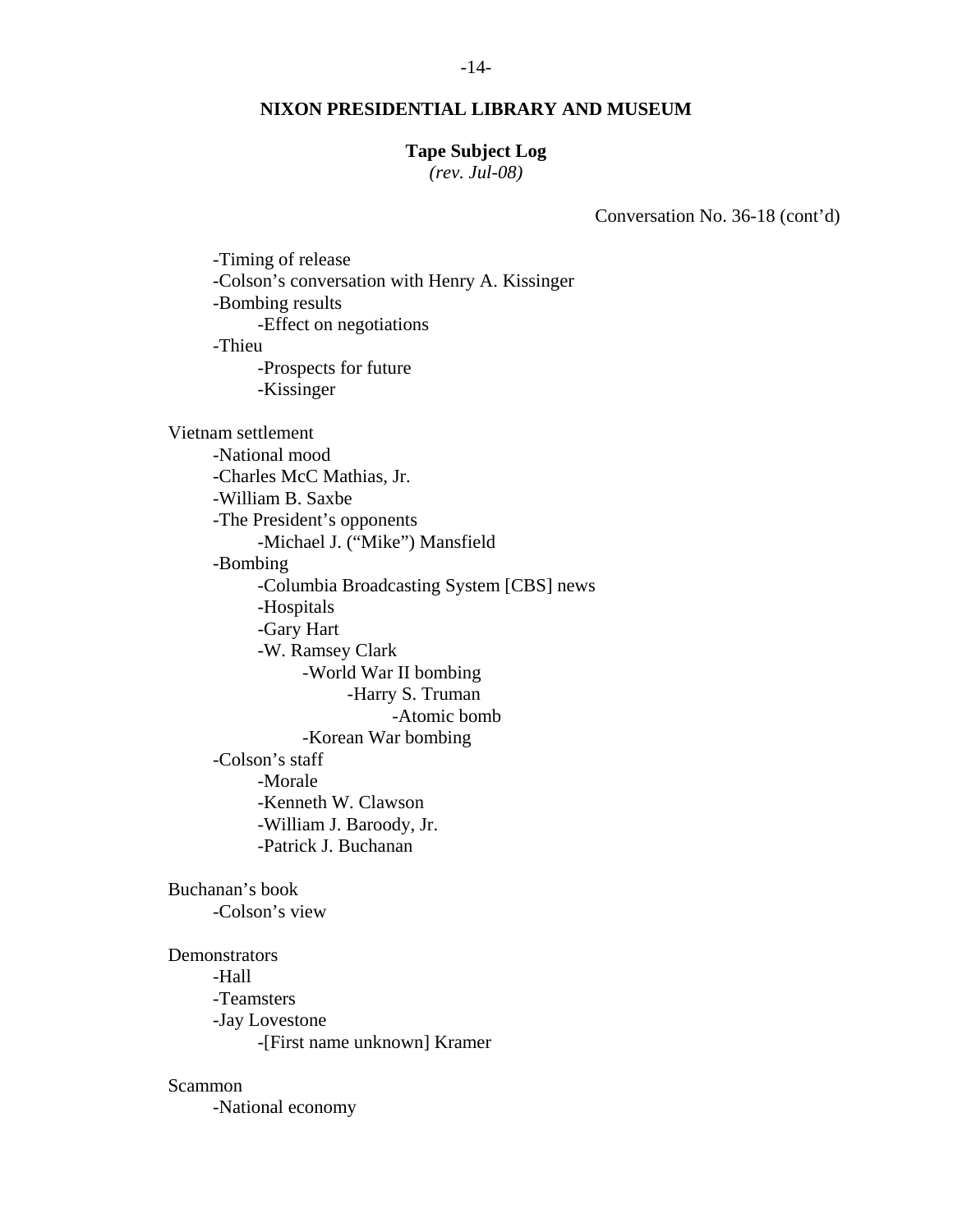#### **Tape Subject Log**

*(rev. Jul-08)* 

Conversation No. 36-18 (cont'd)

 -The President's opponents -Blacks, poor -New Left -Intellectuals -Homosexuals

#### Rizzo

 -Participation at 1973 Inauguration events -Colson's view -John B. Connally -Support for bombing

 Vietnam settlement -Bombing -Labor union support -Thomas W. ("Teddy") Gleason -Australia -Ship boycott -Australian Prime Minister -[Edward] Gough Whitlam -Support for American policies -Canada, Sweden -Brennan -Statements by Barry M. Goldwater, John C. Stennis -Thieu -Bombing -The President's May 8, 1972 speech -Vietnam settlement -The President's speech, January 25, 1972 -Reaction -The President's opponents -Colson's view -The President's view -Treasonable Busing court order -Prince George's County, Maryland -Reaction -Gilbert Gude -Montgomery County, Maryland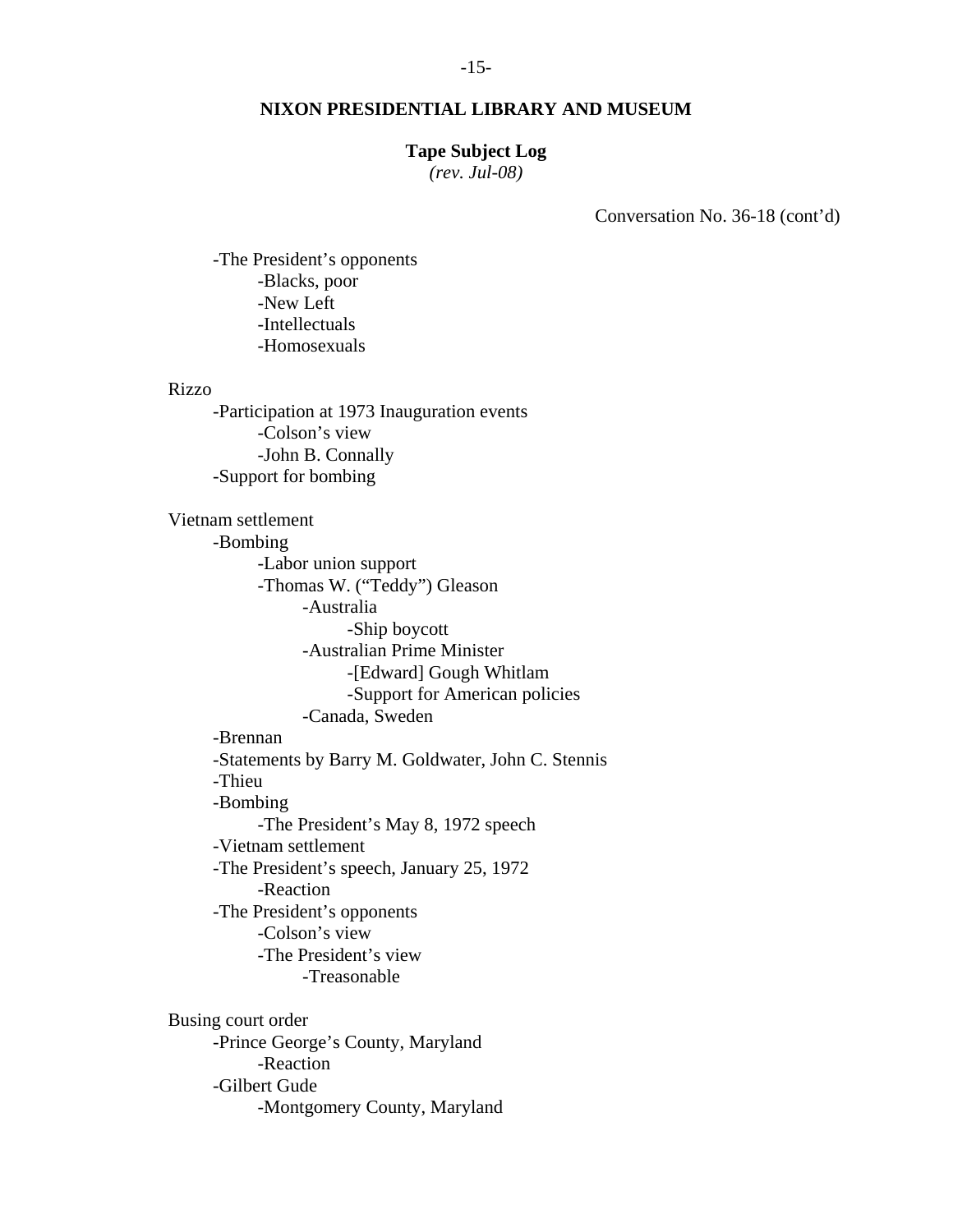#### **Tape Subject Log**

*(rev. Jul-08)* 

Conversation No. 36-18 (cont'd)

 -Left-wing Jews -Lawrence J. Hogan and Marjorie Holt

 National economy -Stock prices -*Washington Post*

 1973 Inaugural parade -Colson's role -Participant's to reviewing stand

 1973 Inaugural speech -Colson's view -Length of speech

Conversation No. 36-19

Date: January 20, 1973 Time: 1:46 am - 1:49 am Location: White House Telephone

The White House operator talked with the President.

H. R. ("Bob") Haldeman's telephone call

## The President talked with H. R. ("Bob") Haldeman between 1:46 and 1:49 am.

 Robert H. Finch's location -Carol Finch -Haldeman's conversations with Kathy Finch -Herbert G. Klein -Conversation with Haldeman -Conversation with Finch -Travel schedule -1973 Inauguration events -Klein's view -The President's view -Ronald L. Ziegler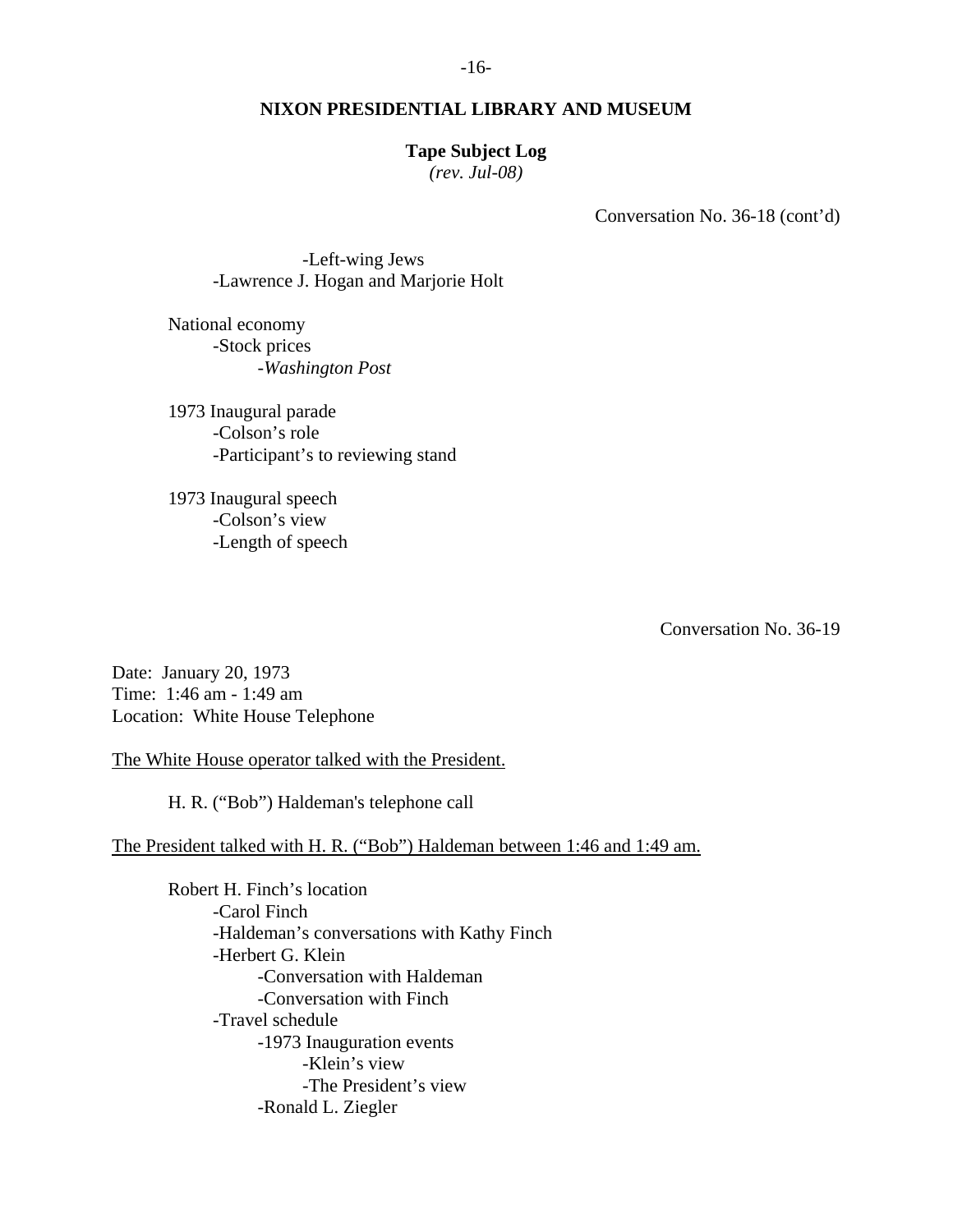## **Tape Subject Log**

*(rev. Jul-08)* 

Conversation No. 36-19 (cont'd)

-1973 Inauguration plans

Conversation No. 36-20

Date: January 20, 1973 Time: Unknown between 8:35 am and 9:32 am Location: White House Telephone

The President talked with the White House operator.

Request for a telephone call to Henry A. Kissinger

Conversation No. 36-21

Date: January 20, 1973 Time: 9:32 am - 9:59 am Location: White House Telephone

The President talked with Henry A. Kissinger.

 1973 Inaugural concerts -Symphony concert -Kissinger's attendance -The President's view -Eugene Ormandy -Edvard Grieg -Van Cliburn -Compared to previous Inaugural -1969 Inaugural -Constitution Hall -Kissinger's view

 Vietnam settlement -Alexander M. Haig, Jr. -Nguyen Van Thieu -New letter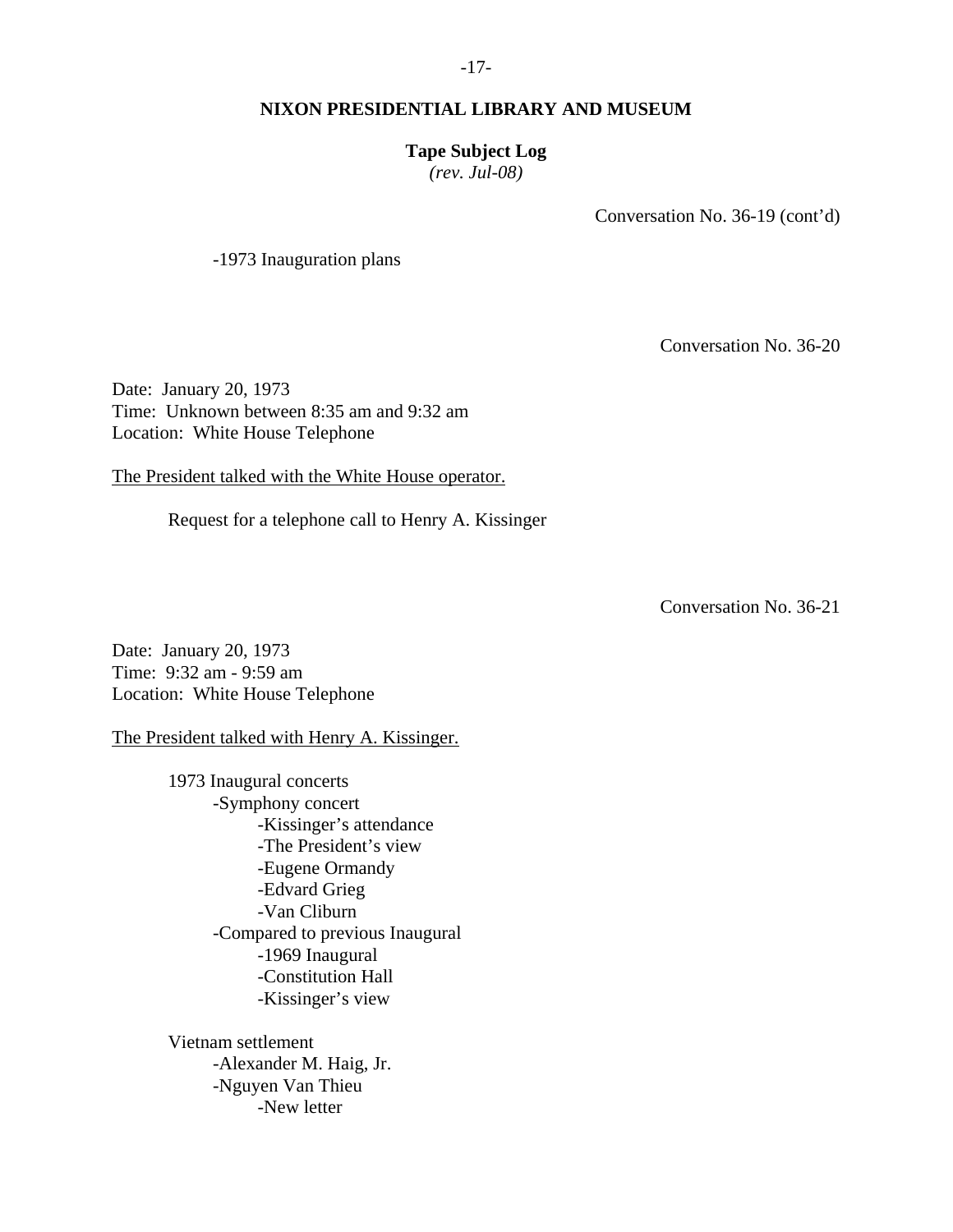#### **Tape Subject Log**

*(rev. Jul-08)* 

Conversation No. 36-21 (cont'd)

 -Conditions -South Vietnamese officials -Foreign Minister -Meeting with Kissinger in Paris -Kissinger's view -Message to Thieu -William H. Sullivan -Agreement details -Police force -The President's meeting with Congressional leaders -Unilateral initialing -Thieu -Peace agreement acceptance -Timing -Haig -Ellsworth F. Bunker -The President's message to Thieu -The President's meeting with Congressional leaders -Barry M. Goldwater, John C. Stennis -Thieu's acceptance of agreement -Possible ramifications -South Vietnam aid -Haig's message -Bunker -Tran Van Lam -Trip to Paris -The President's message to Thieu -Lam's trip to Paris -Congress -Spiro T. Agnew -Trip to South Vietnam -Signing of agreements -Need for Thieu's acceptance -Negotiations -North Vietnamese -Thieu -Protocols -*Washington Post* -Sullivan -Pistols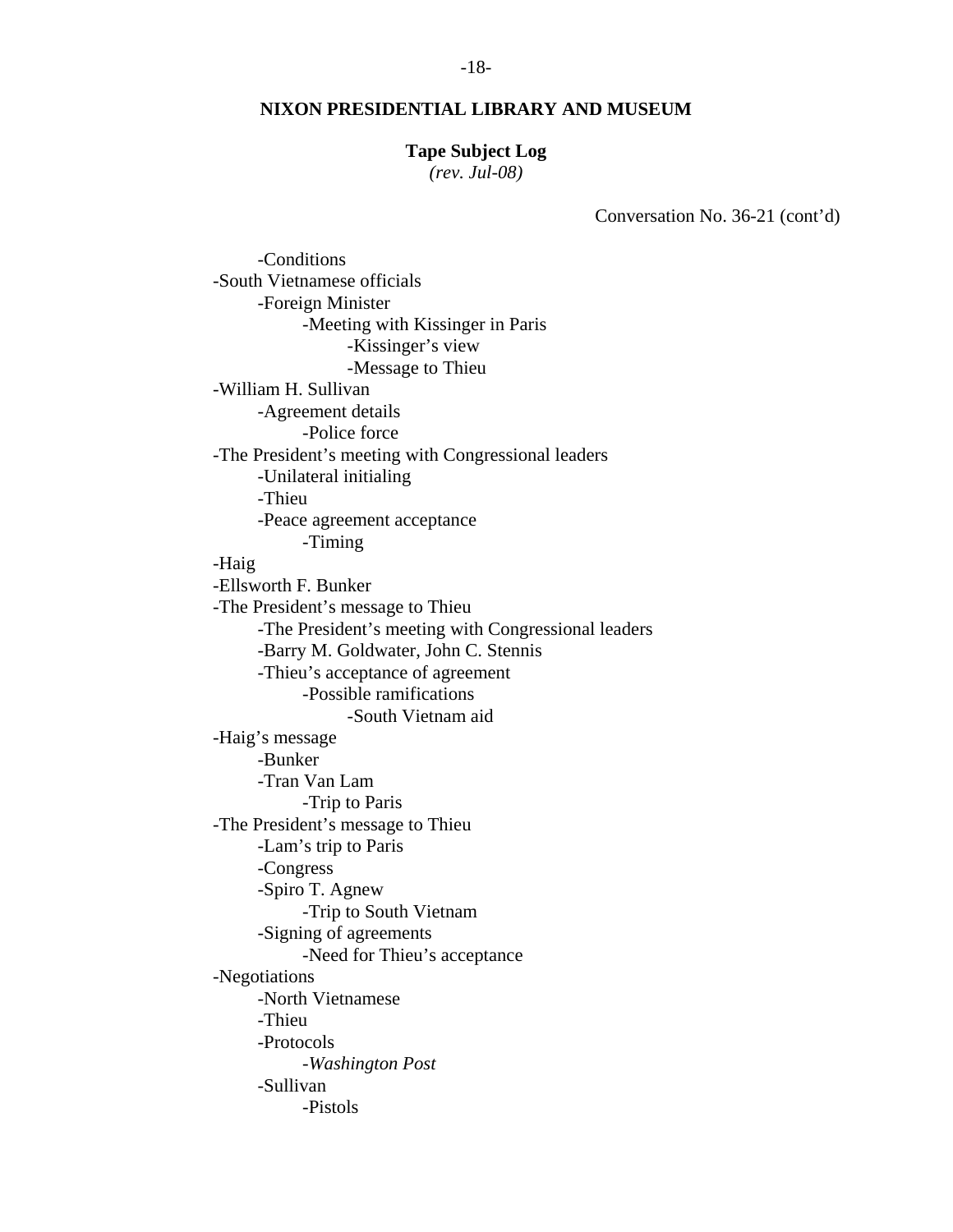#### **Tape Subject Log**

*(rev. Jul-08)* 

Conversation No. 36-21 (cont'd)

 -Police force -Officers, enlisted men -Protocols -North Vietnamese troops in South Vietnam -Kissinger's response -Messages -Thieu -The President's view -The President's experience -Trips in the Soviet Union and the People's Republic of China [PRC] -Corps commanders -US aid -William P. Rogers -Previous statements -Vietnamization -The President's view -Response to the President's message -Deadline -The President's meeting with Congressional leaders -Selected leaders -Goldwater -Contingencies -The President's public statements -Details of final negotiations -US bureaucracy -Allies -Australia -Informing -Marshall Green -Message -Australia, New Zealand -Canada -Pierre E. Trudeau -The President's view -The President's instructions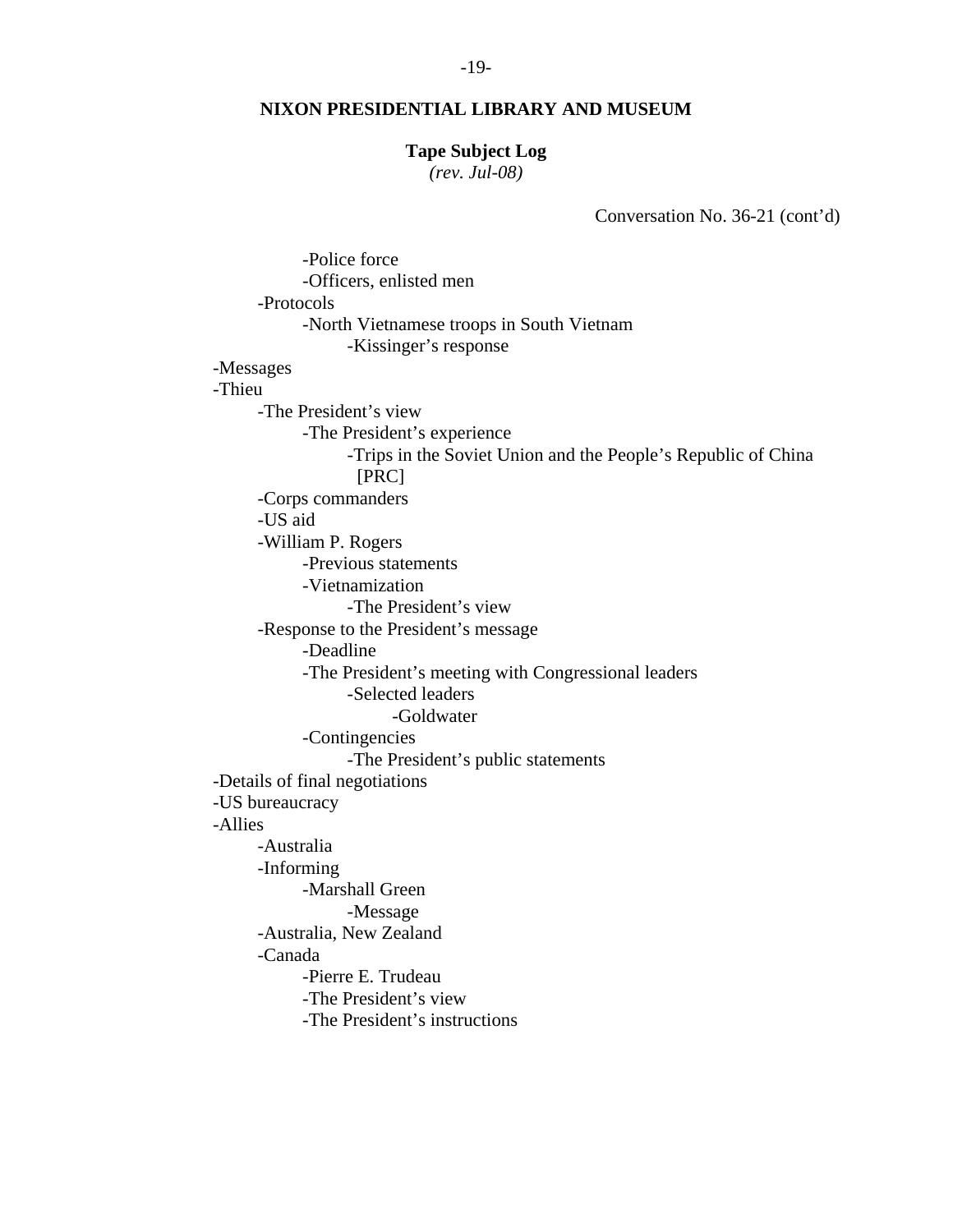## **Tape Subject Log**

*(rev. Jul-08)* 

Conversation No. 36-22

Date: January 20, 1973 Time: 10:01 am Location: White House Telephone

The President talked to the White House operator.

Request for a telephone call to Raymond K. Price

Conversation No. 36-23

Date: January 20, 1973 Time: Unknown between 10:01 am and 10:29 am Location: White House Telephone

The White House operator talked with the President.

 Telephone call to Raymond K. Price, Jr. -Cancellation of call

Conversation No. 36-24

Date: January 20, 1973 Time: 10:29 am Location: White House Telephone

The President talked with the White House Operator.

 Request for telephone calls -H. R. ("Bob") Haldeman -Stephen B. Bull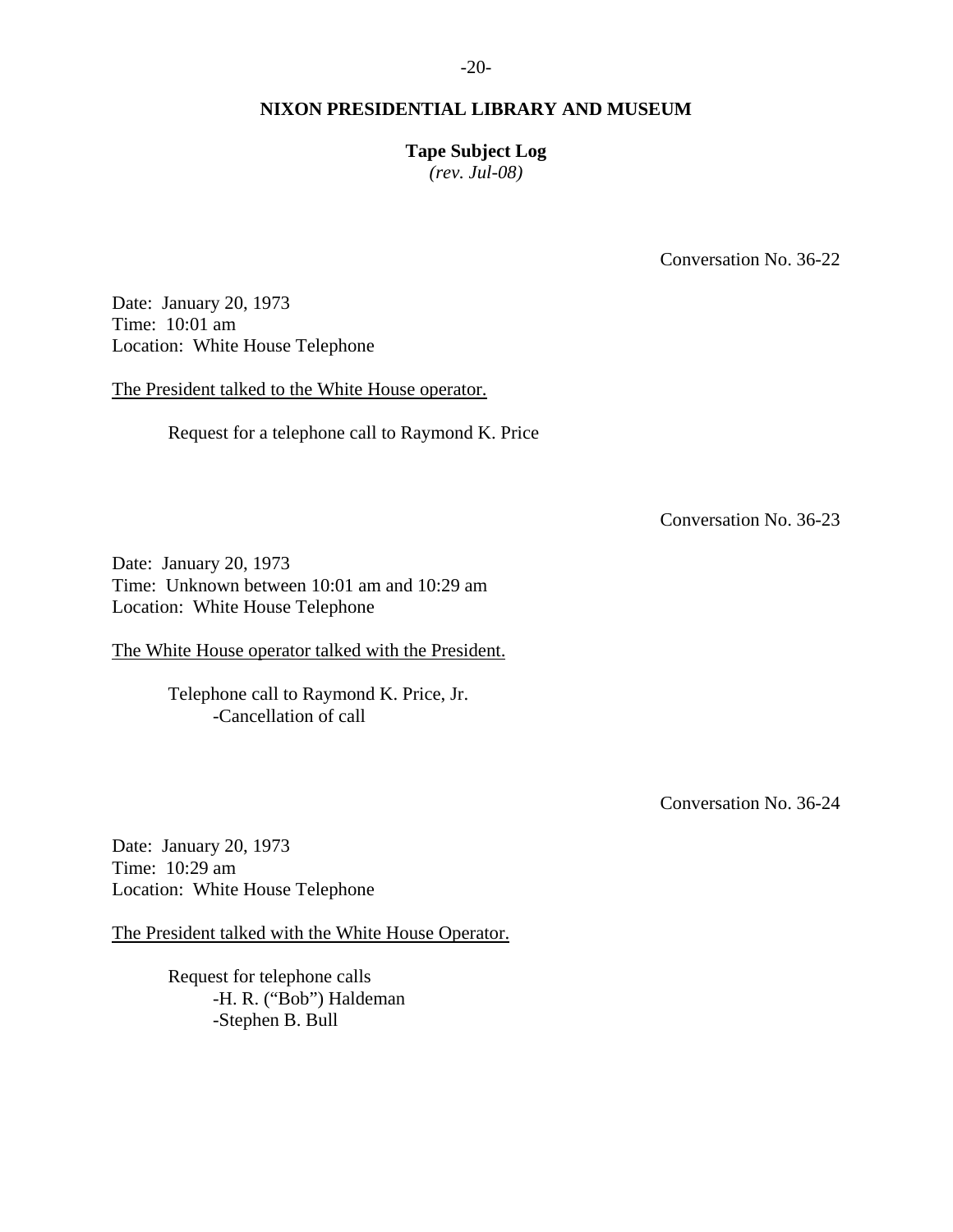## **Tape Subject Log**

*(rev. Jul-08)* 

Conversation No. 36-25

Date: January 20, 1973 Time: Unknown between 10:01 am and 10:29 am Location: White House Telephone

The President talked with the White House operator.

Requests to cancel telephone calls to H. R. ("Bob") Haldeman and Stephen B. Bull

Conversation No. 36-26

Date: January 20, 1973 Time: Unknown between 10:49 am and 4:35 pm Location: White House Telephone

The President talked with the White House operator.

Request for a telephone call to Charles G. ("Bebe") Rebozo

Conversation No. 36-27

Date: January 20, 1973 Time: Unknown between 4:35 pm and 5:00 pm Location: White House Telephone

The President talked with the White House operator.

Request for a telephone call to Robert H. Taylor

Conversation No. 36-28

Date: January 20, 1973 Time: 5:07 pm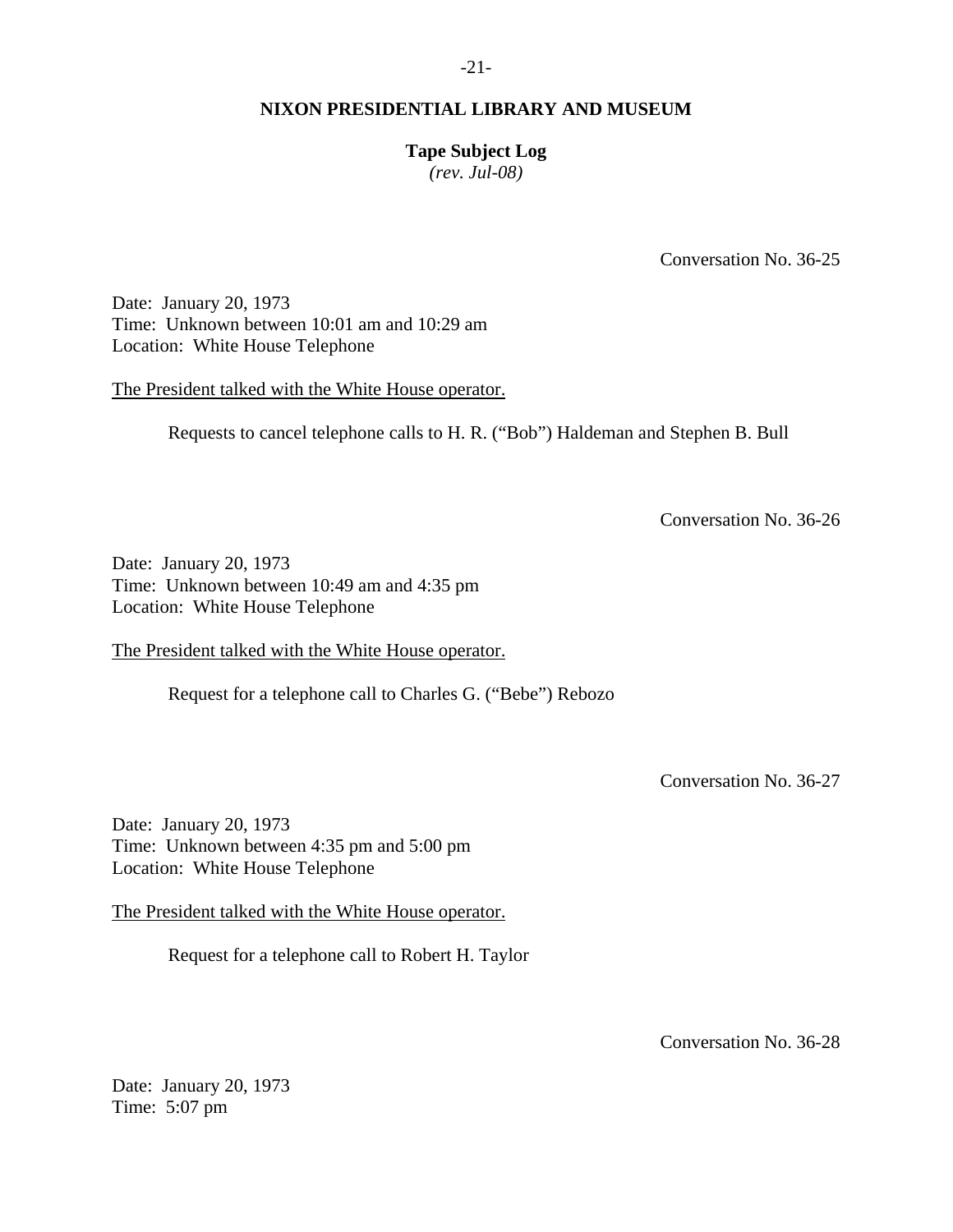## **Tape Subject Log**

*(rev. Jul-08)* 

Conversation No. 36-28 (cont'd)

Location: White House Telephone

The White House operator talked with the President.

Robert H. Taylor

The President talked with Robert Taylor.

 Youth rushing the Presidential car -The President's instructions

Conversation No. 36-29

Date: January 21, 1973 Time: Unknown between 10:07 am and 10:33 am Location: White House Telephone

The President talked with the White House operator.

Request for a telephone call to Henry A. Kissinger

Conversation No. 36-30

Date: January 21, 1973 Time: Between 10:33 and 10:37 am Location: White House Telephone

The President talked with Henry A. Kissinger.

 Vietnam settlement -Nguyen Van Thieu -Response to the President's letter -Cease-fire agreement -Protocols -Domestic reasons -South Vietnamese Foreign Minister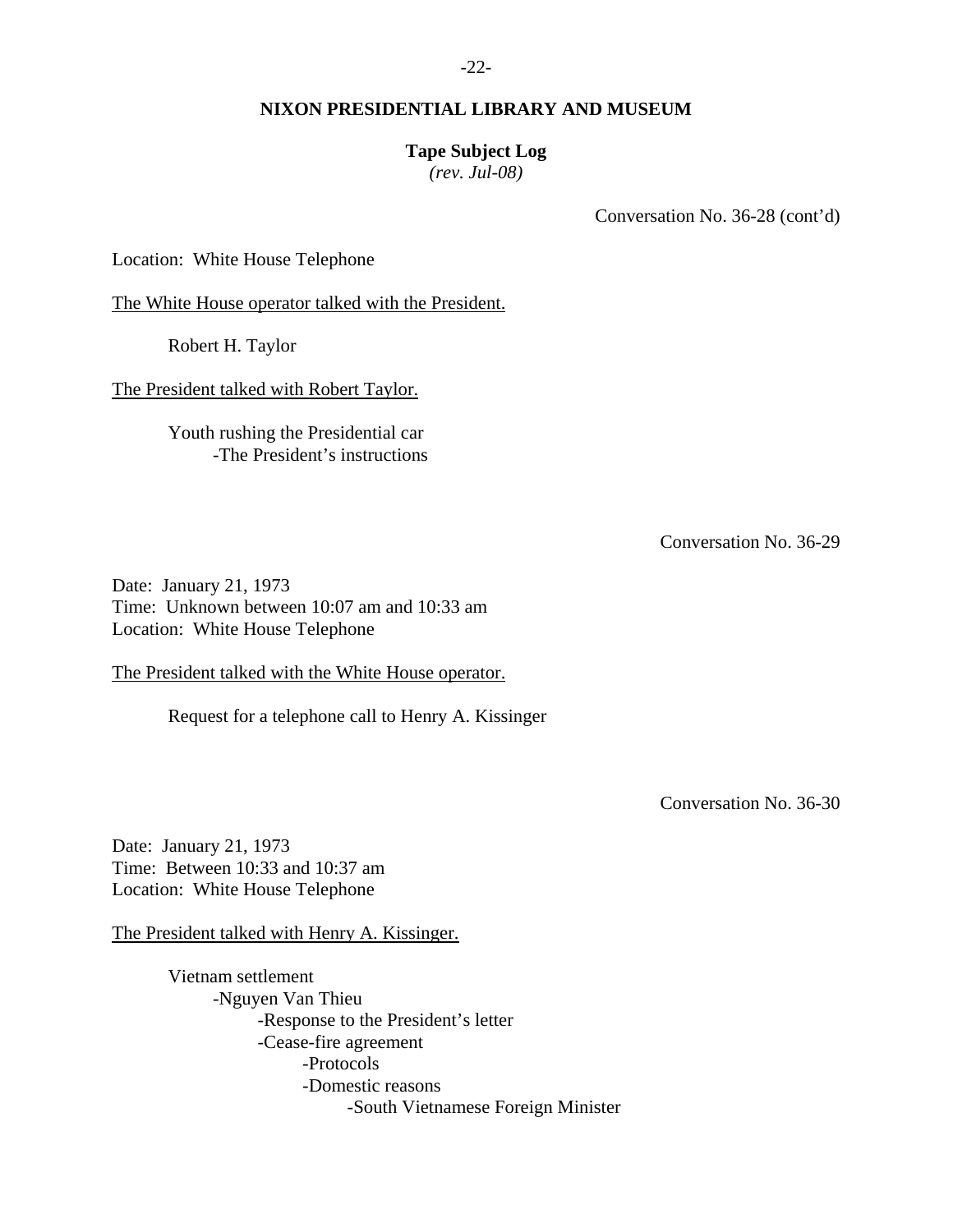#### -23-

#### **NIXON PRESIDENTIAL LIBRARY AND MUSEUM**

#### **Tape Subject Log**

*(rev. Jul-08)* 

Conversation No. 36-30 (cont'd)

 -William H. Sullivan -Meeting with North Vietnamese -Possible concession -Kissinger's schedule -Alexander M. Haig, Jr. -The President's schedule -Meeting with Kissinger -Executive Office Building [EOB] -Thieu's formal acceptance of agreement -The President's statements -Timing

Conversation No. 36-31

Date: January 21, 1973 Time: 1:52 pm - 2:04 pm Location: White House Telephone

Ronald L. Ziegler talked with the President.

 The President's schedule -Ziegler's statement to the press -Alexander M. Haig, Jr., Henry A. Kissinger

 1973 Inaugural address -Revision -Release to wire services -Timing -The President's final changes -Timing -Typing of final copy -Rose Mary Woods -Final paragraph -Haig

Entry instructions

1973 Inaugural address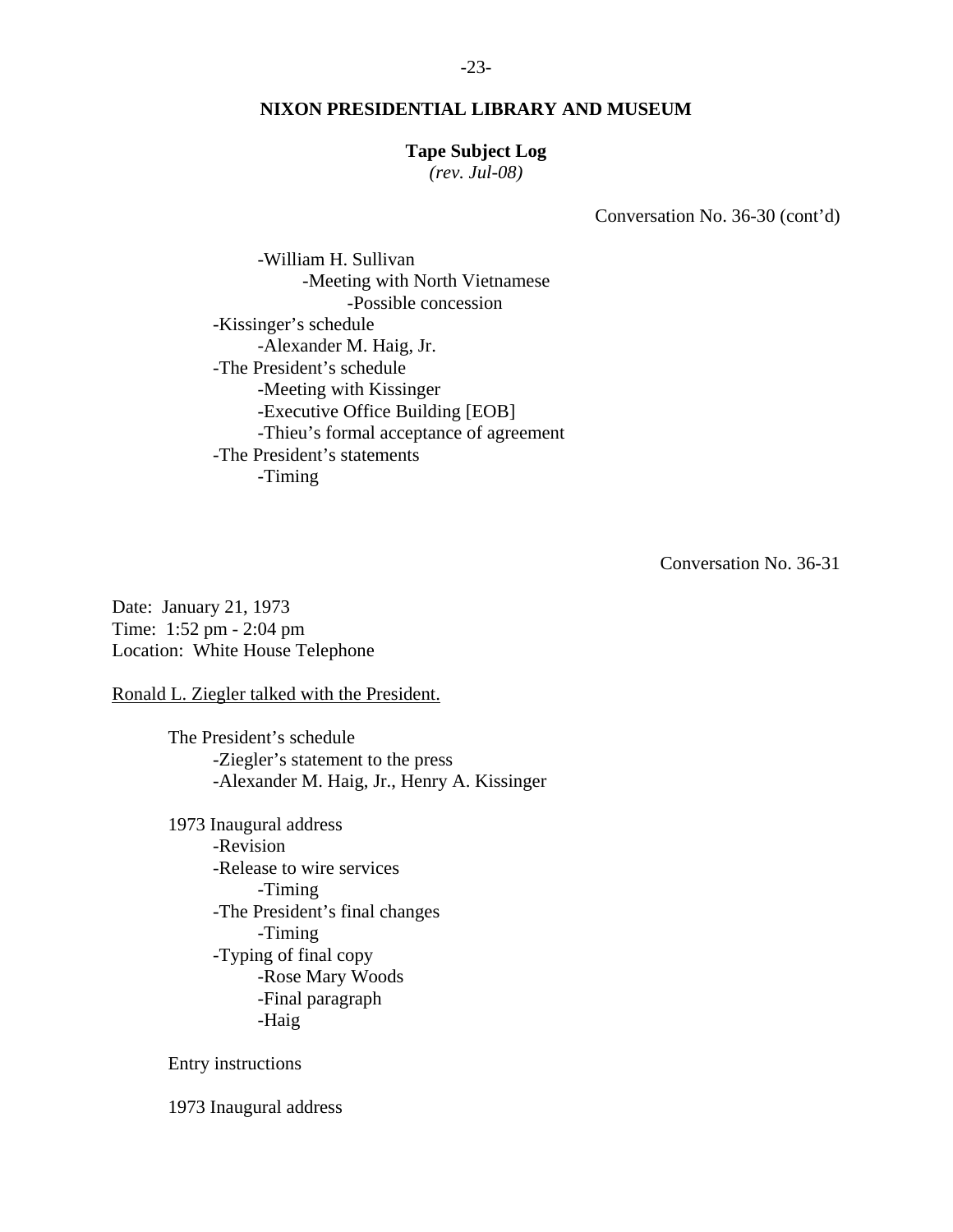#### **Tape Subject Log**

*(rev. Jul-08)* 

Conversation No. 36-31 (cont'd)

 Final copy -Text omission -Rose Mary Woods -Raymond K. Price, Jr. -Israel -Press reporting -The President's view -Reaction -Ziegler's view -Division of responsibilities -Nixon Doctrine -John F. Kennedy -Quote -Government's responsibility -Reaction -Ziegler's view -Last paragraph addition -Press interest

Conversation No. 36-32

Date: January 21, 1973 Time: Unknown between 2:04 pm and 2:27 pm Location: White House Telephone

The President talked with the White House operator.

Request for a telephone call to Alexander M. Haig, Jr.

Conversation No. 36-33

Date: January 21, 1973 Time: 2:27 pm - 2:33 pm Location: White House Telephone

The President talked with Alexander M. Haig, Jr.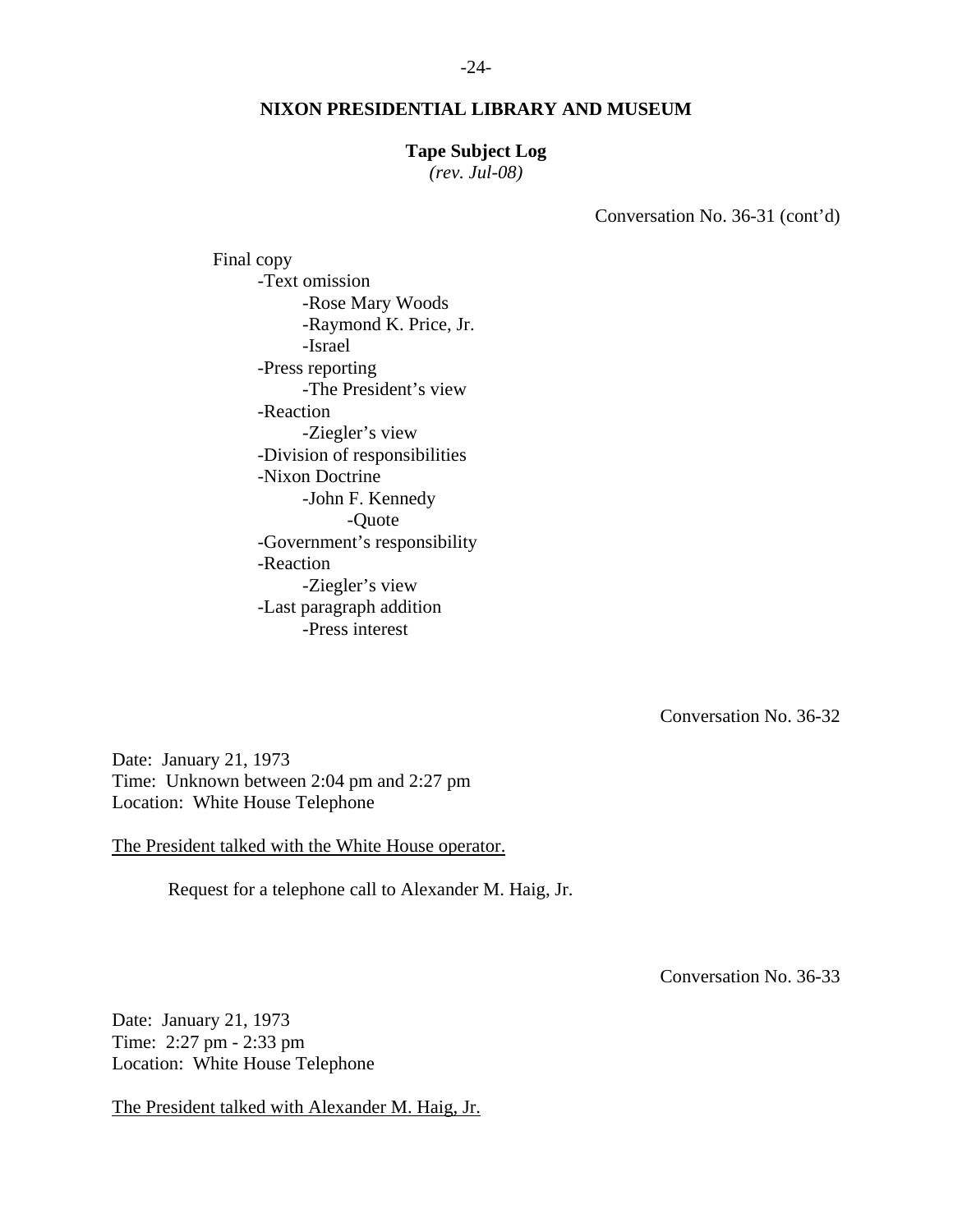#### **Tape Subject Log**

*(rev. Jul-08)* 

Conversation No. 36-33 (cont'd)

 Vietnam settlement -Haig's trip -Support for peace agreement -Nguyen Van Thieu -Koreans, Thais, Lao, Cambodians -Timing -Henry A. Kissinger -Reaction to agreement -Changes in protocols -Police force -Thieu's acceptance -Ngo Dinh Diem -Letters -Purpose -The President's speech -William H. Sullivan -Haig's schedule -Ronald L. Ziegler -Comments to press -Meeting with the President -The President's conversation with Ziegler -Haig's conversation with Ziegler -Asian allies -Support for peace agreement -Thieu -South Vietnam government -Acceptance of agreement -George S. McGovern -The President's view -Haig's view -Spiro T. Agnew -Visit to South Vietnam -Meeting with the President -Timing -Location -San Clemente -The President's view -Responsibility -US Air Force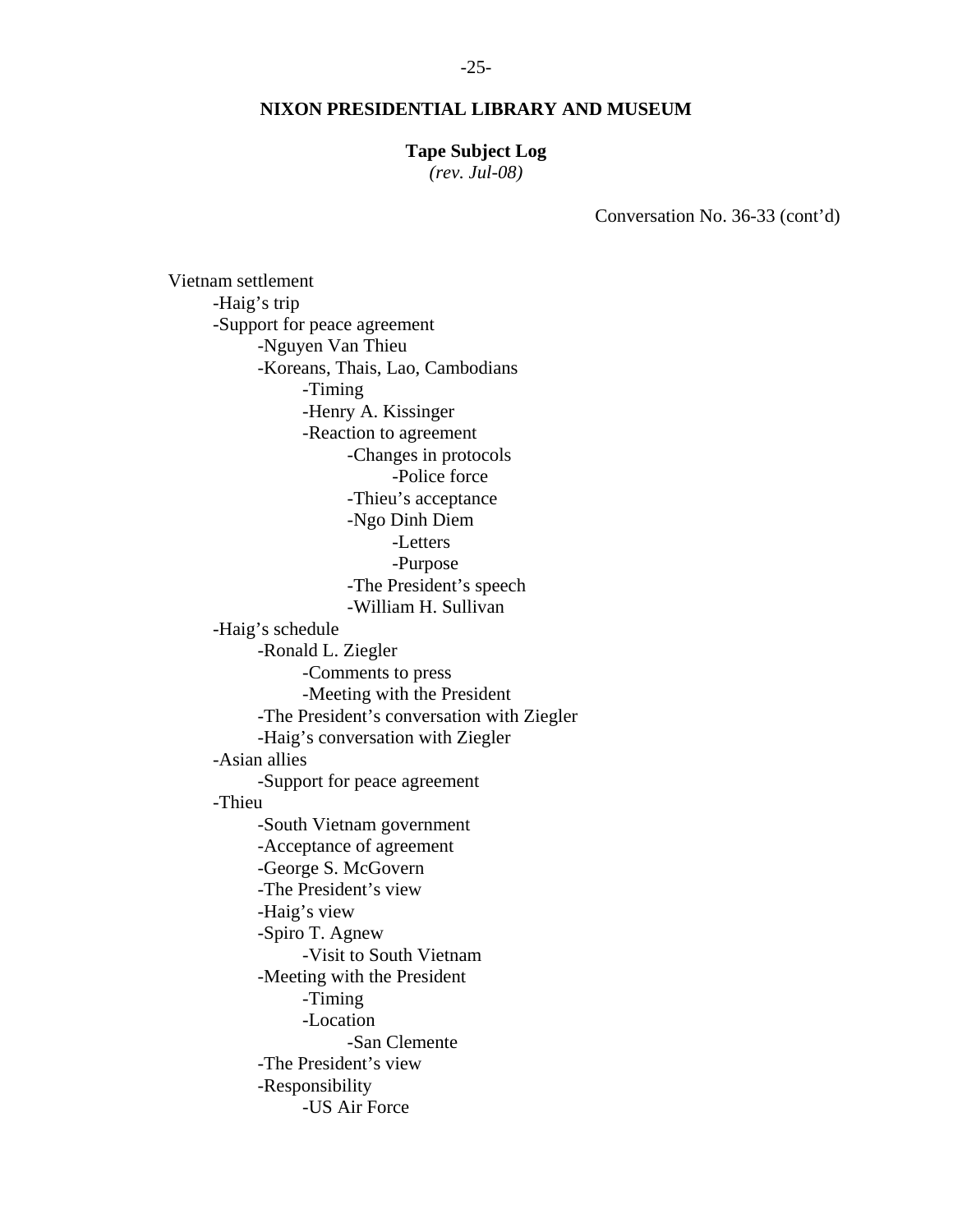#### **Tape Subject Log**

*(rev. Jul-08)* 

Conversation No. 36-33 (cont'd)

 -Korean War cease-fire -Syngman Rhee -Haig's congratulations

Conversation No. 36-34

Date: January 21, 1973 Time: Unknown between 5:02 pm and 5:22 pm Location: White House Telephone

The President talked with the White House operator.

[See also Conversation No. 402-6]

Request for a telephone call to Henry A. Kissinger

Conversation No. 36-35

Date: January 21, 1973 Time: 5:22 pm - 5:29 pm Location: White House Telephone

The President talked with Henry A. Kissinger.

[See also Conversation No. 402-7]

 Vietnam settlement -Ronald L. Ziegler -Comments to press -Conversations with Alexander M. Haig, Jr. -The President -Kissinger -Nguyen Van Thieu -Acceptance of agreement -Conversation with Haig -Letters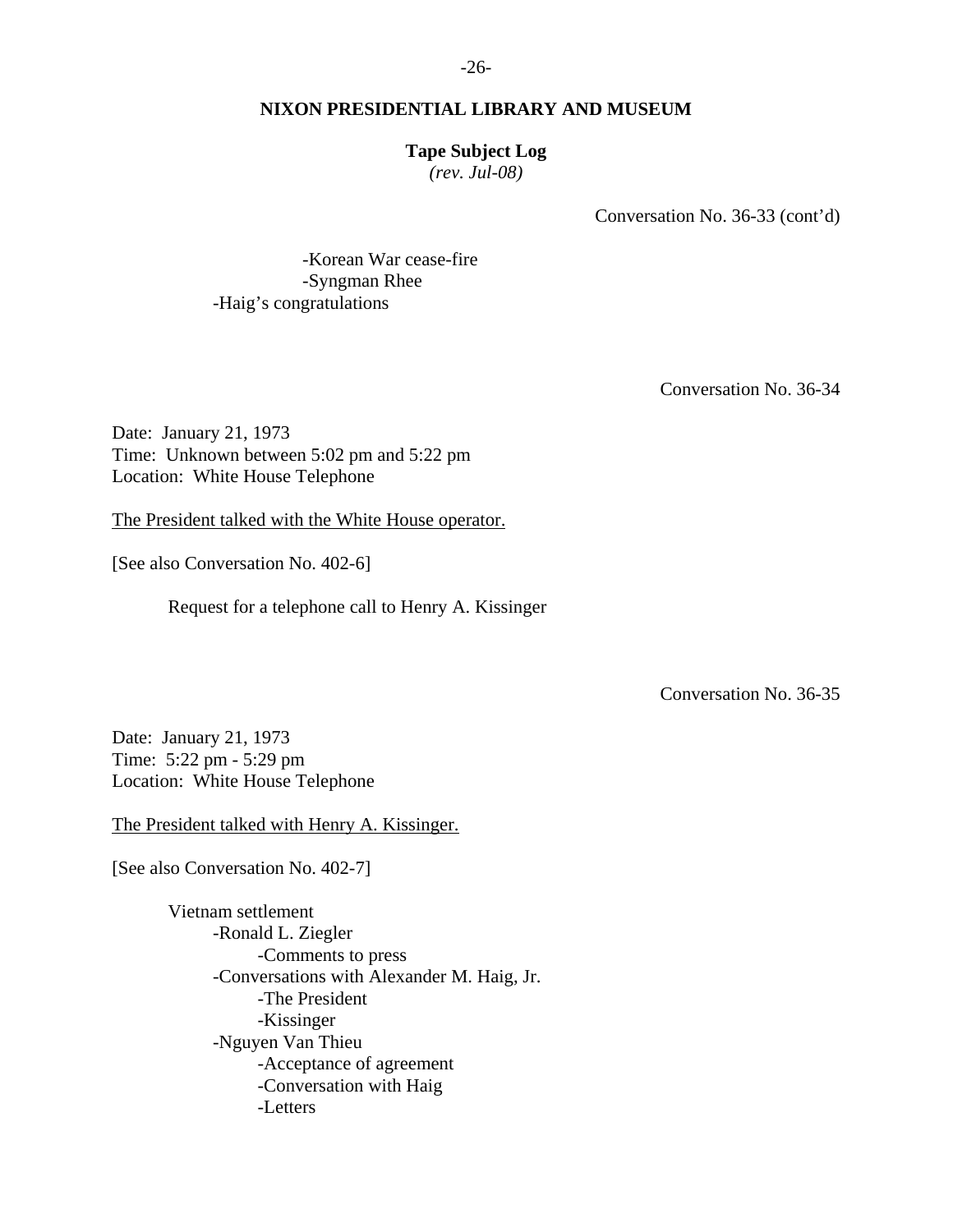#### **Tape Subject Log**

*(rev. Jul-08)* 

Conversation No. 36-35 (cont'd)

 -Meeting with Congressional leaders -Protocols -William H. Sullivan -Le Duc Tho -Wording -Police force -The President's schedule -Economic aid -Kissinger's schedule -Postwar conference -Signing ceremony -South Vietnamese Foreign Minister -Kissinger's meeting in Paris -South Vietnamese acceptance -The President's view -Kissinger's view -South Vietnam Foreign Minister presence -Purpose -William P. Rogers

Conversation No. 36-36

Date: January 22, 1973 Time: Unknown between 9:10 am and 9:47 am Location: White House Telephone

The President talked with the White House operator.

[See also Conversation No. 399-7]

Request for a telephone call to Alexander M. Haig, Jr.

Conversation No. 36-37

Date: January 22, 1973 Time: 9:47 am - 9:53 am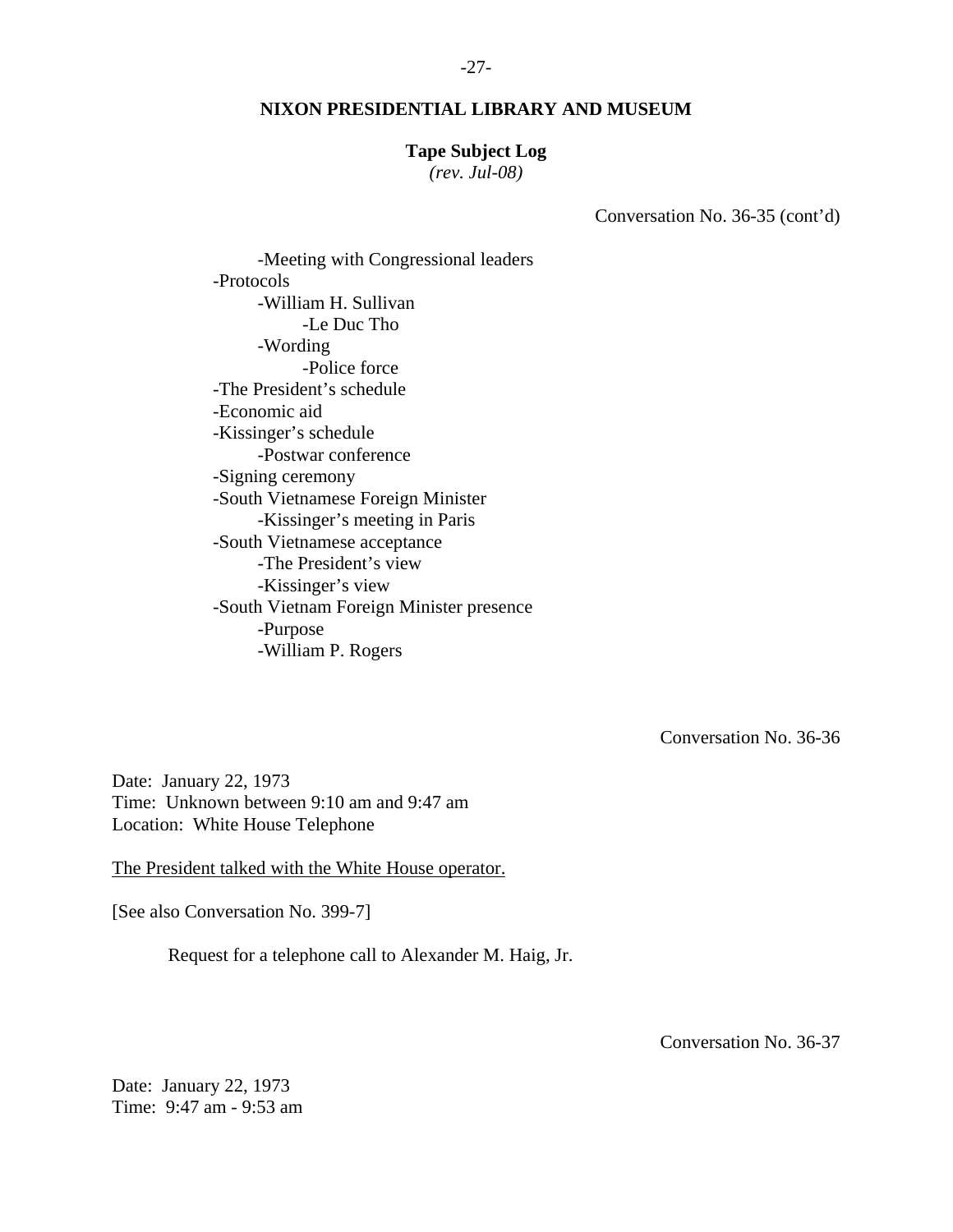#### **Tape Subject Log**

*(rev. Jul-08)* 

Conversation No. 36-37 (cont'd)

Location: White House Telephone

The President talked with Alexander M. Haig.

[See also Conversation No. 399-8]

 Vietnam settlement -The President's conversation with Henry A. Kissinger -The President's possible public statement -Haig -Richard T. Kennedy -Possible problems -Nguyen Van Thieu -The President's announcement -Content -Length -Haig's view -South Vietnam -Kissinger's meeting -South Vietnamese Foreign Minister -Thieu's acceptance -Haig's view -The President's conversation with Kissinger -The President's opponents -George S. McGovern's Oxford speech -Haig's view -The President's view -Haig's schedule -Informing allies -Backchannel -Meetings in Paris -Kissinger's schedule -Le Duc Tho -Treaty signing ceremony -Timing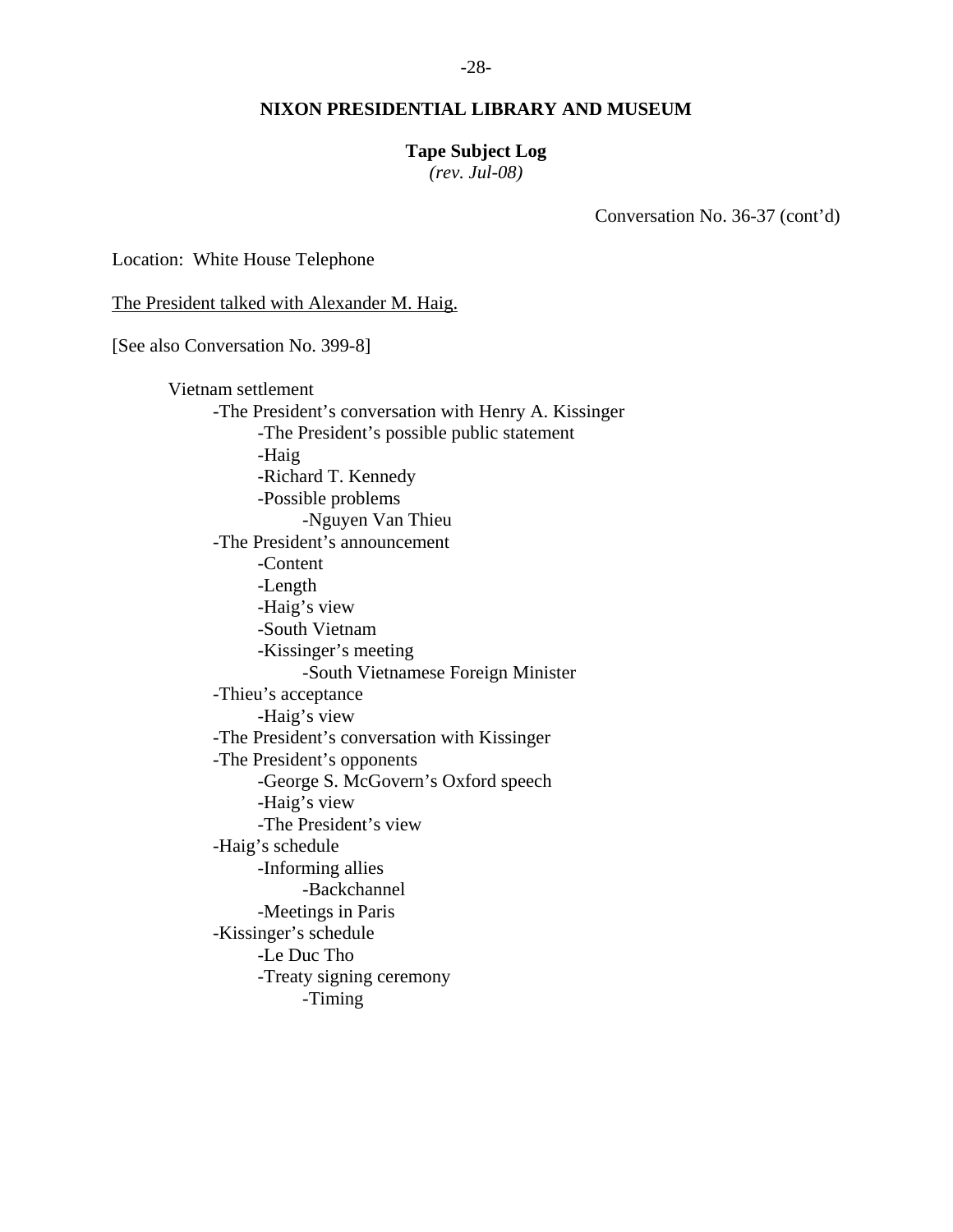**Tape Subject Log** 

*(rev. Jul-08)* 

Conversation No. 36-38

Date: January 22, 1973 Time: 10:14 am Location: White House Telephone

The President talked with the White House operator.

[See also Conversation No. 399-10A]

Requested that Raymond K. Price, Jr. be asked to join him in the EOB.

Conversation No. 36-39

Date: January 22, 1973 Time: 10:26 am - 10:27 am Location: White House Telephone

The President talked with Ronald L. Ziegler.

[See also Conversation No. 399-11B]

 -The President's schedule -Cease-fire announcement

Conversation No. 36-40

Date: January 22, 1973 Time: 12:10 pm - 12:22 pm Location: White House Telephone

Julie Nixon Eisenhower talked with the President.

[See also Conversation No. 399-14]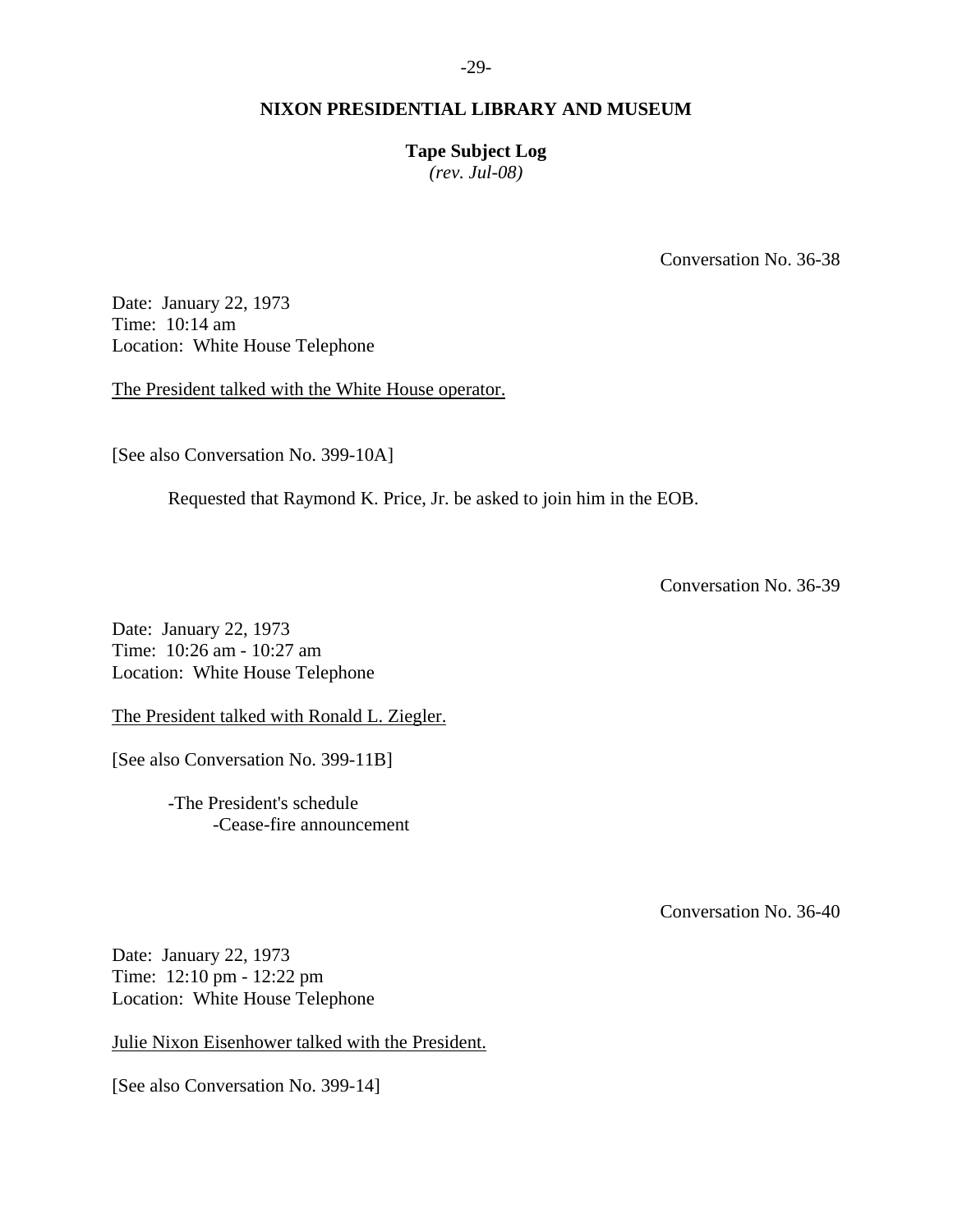-30-

#### **NIXON PRESIDENTIAL LIBRARY AND MUSEUM**

**Tape Subject Log**  *(rev. Jul-08)* 

Conversation No. 36-40 (cont'd)

\*\*\*\*\*\*\*\*\*\*\*\*\*\*\*\*\*\*\*\*\*\*\*\*\*\*\*\*\*\*\*\*\*\*\*\*\*\*\*\*\*\*\*\*\*\*\*\*\*\*\*\*\*\*\*\*\*\*\*\*\*\*\*\*\*

[Begin segment reviewed under deed of gift]

---------------------------------------------------------------------------------------------------

BEGIN WITHDRAWN ITEM NO. 1 [Personal returnable] [Duration: 47s ]

END WITHDRAWN ITEM NO. 1

---------------------------------------------------------------------------------------------------

 Church service -Broadcast -Taping -Mailing -Inaugural guests

[End segment reviewed under deed of gift] \*\*\*\*\*\*\*\*\*\*\*\*\*\*\*\*\*\*\*\*\*\*\*\*\*\*\*\*\*\*\*\*\*\*\*\*\*\*\*\*\*\*\*\*\*\*\*\*\*\*\*\*\*\*\*\*\*\*\*\*\*\*\*\*\*

Conversation No. 36-41

Date: January 22, 1973 Time: 3:39 pm Location: White House Telephone

The President talked with the White House operator.

[See also Conversation No. 400-8]

 Request for Charles W. Colson -Executive Office Building [EOB]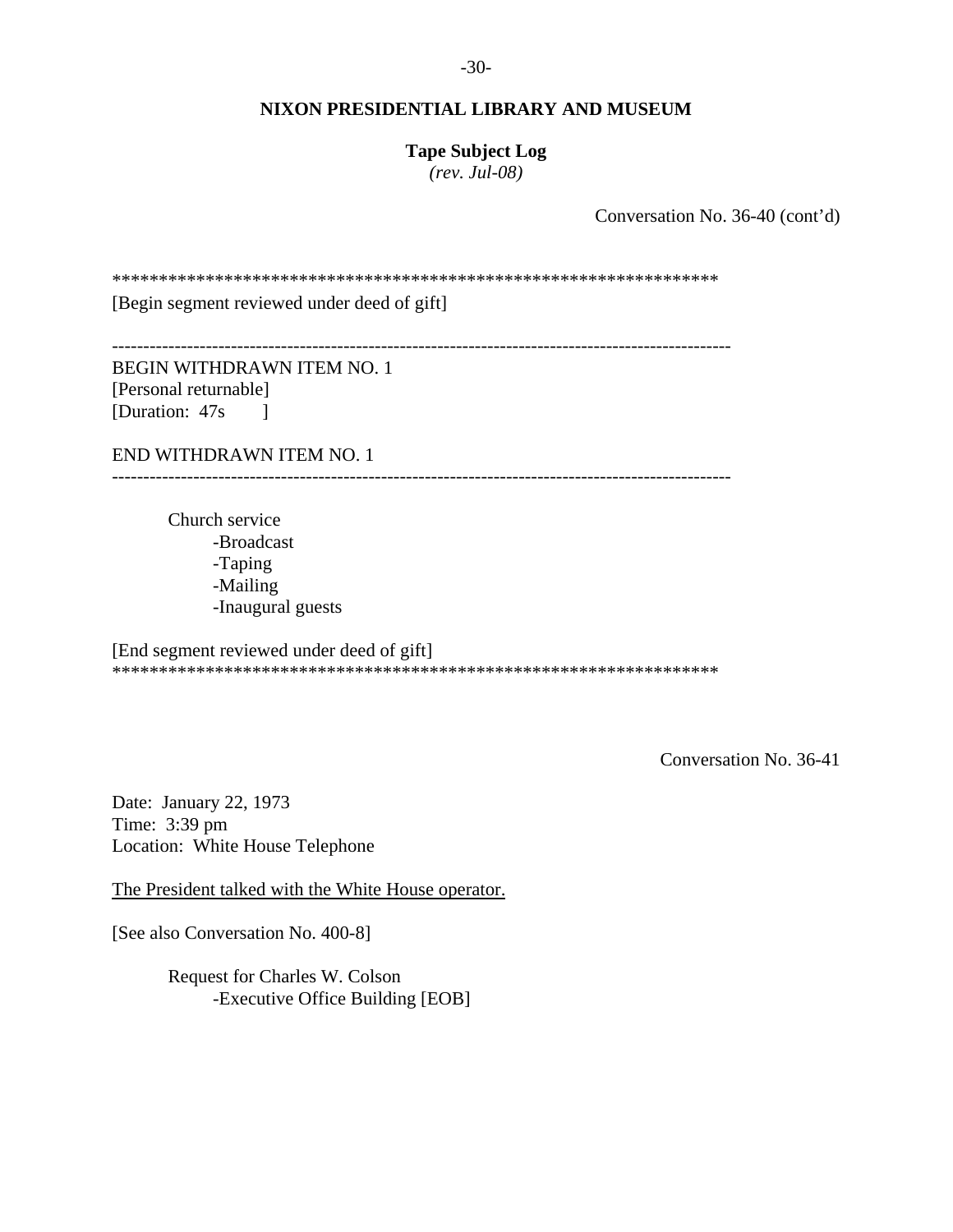# **Tape Subject Log**

*(rev. Jul-08)* 

Conversation No. 36-42

Date: January 22, 1973 Time: 4:05 pm - 4:06 pm Location: White House Telephone

Raymond K Price, Jr. talked with the President.

[See also Conversation No. 400-11A]

 The President's schedule -Speech draft

Conversation No. 36-43

Date: January 22, 1973 Time: Unknown between 4:06 pm and 4:13 pm Location: White House Telephone

The President talked with the White House operator.

[See also Conversation No. 400-11B]

Request for a telephone call to Ronald L. Ziegler

Conversation No. 36-44

Date: January 22, 1973 Time: 4:13 pm - 4:14 pm Location: White House Telephone

The President talked with Ronald L. Ziegler.

[See also Conversation No. 400-11C]

*Time* story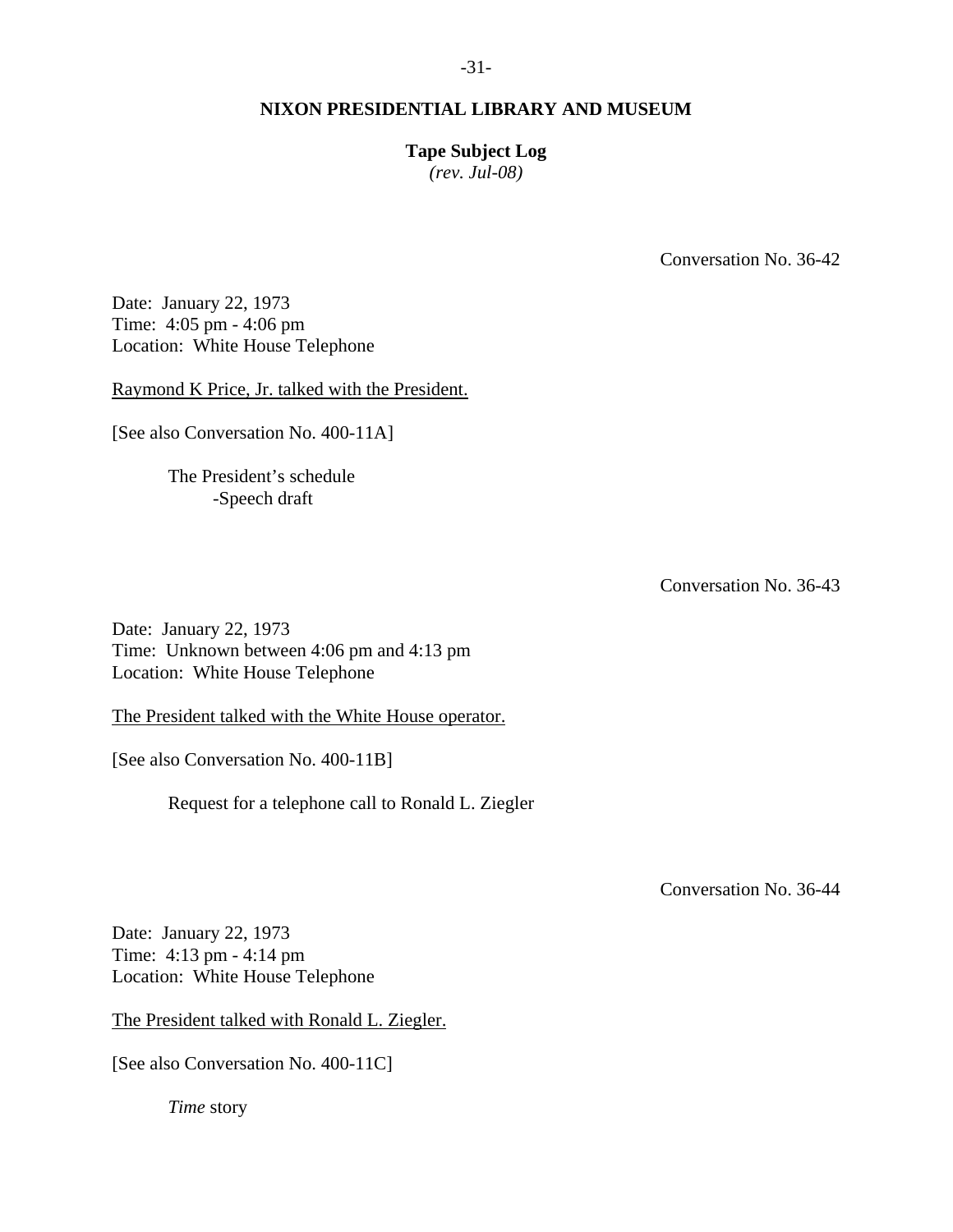#### **Tape Subject Log**

*(rev. Jul-08)* 

Conversation No. 36-44 (cont'd)

 -White House staff -Charles W. Colson and John N. Mitchell -The President's instructions -Jerold L. Schecter -National Security Council [NSC] staff -No calls to and from *Time*

Conversation No. 36-45

Date: January 22, 1973 Time: 4:14 pm Location: White House Telephone

The President talked with the White House operator.

[See also Conversation No. 400-11D]

Request for a telephone call to Ronald L. Ziegler

Conversation No. 36-46

Date: January 22, 1973 Time: 4:15 pm - 4:16 pm Location: White House Telephone

The President talked with Ronald L. Ziegler.

[See also Conversation No. 400-11E]

*Time* story -Communications from White House staff -The President's instructions -National Security Council [NSC] -Alexander M. Haig, Jr. -Defense Department -State Department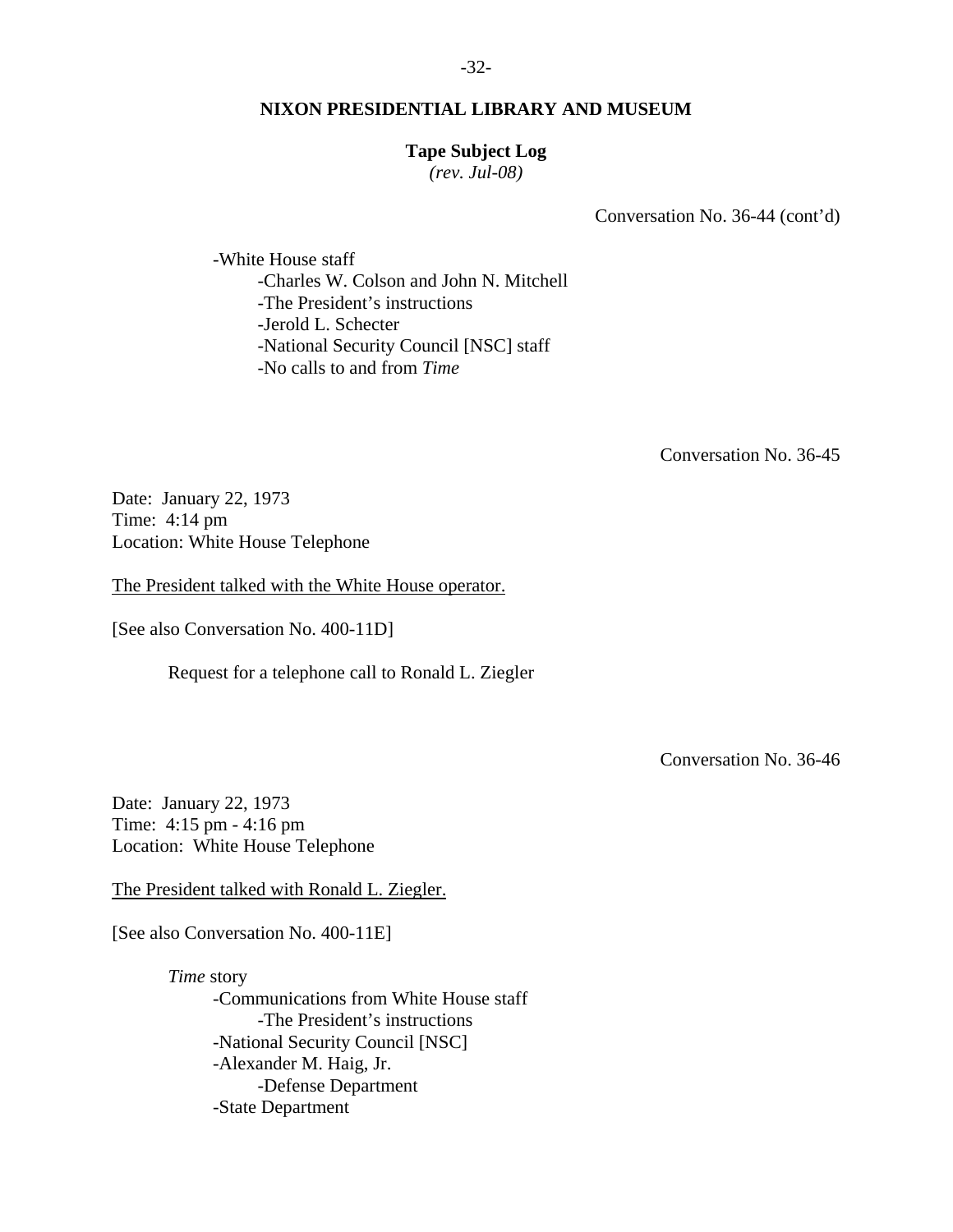#### **Tape Subject Log**

*(rev. Jul-08)* 

Conversation No. 36-46 (cont'd)

 -William P. Rogers -John D. Ehrlichman -Domestic Council -Roy L. Ash -George P. Shultz

Conversation No. 36-47

Date: January 22, 1973 Time: 4:51 pm Location: White House Telephone

The President talked with the White House operator.

[See also Conversation No. 400-12]

Request for Raymond K. Price, Jr.

Conversation No. 36-48

Date: January 22, 1973 Time: Unknown between 4:51 pm and 6:19 pm Location: White House Telephone

H. R. ("Bob") Haldeman talked with the White House operator.

[See also Conversation No. 400-14A]

Request for a telephone call to Dr. Walter R. Tkach

Conversation No. 36-49

Date: January 22, 1973 Time: Unknown between 5:55 pm and 6:19 pm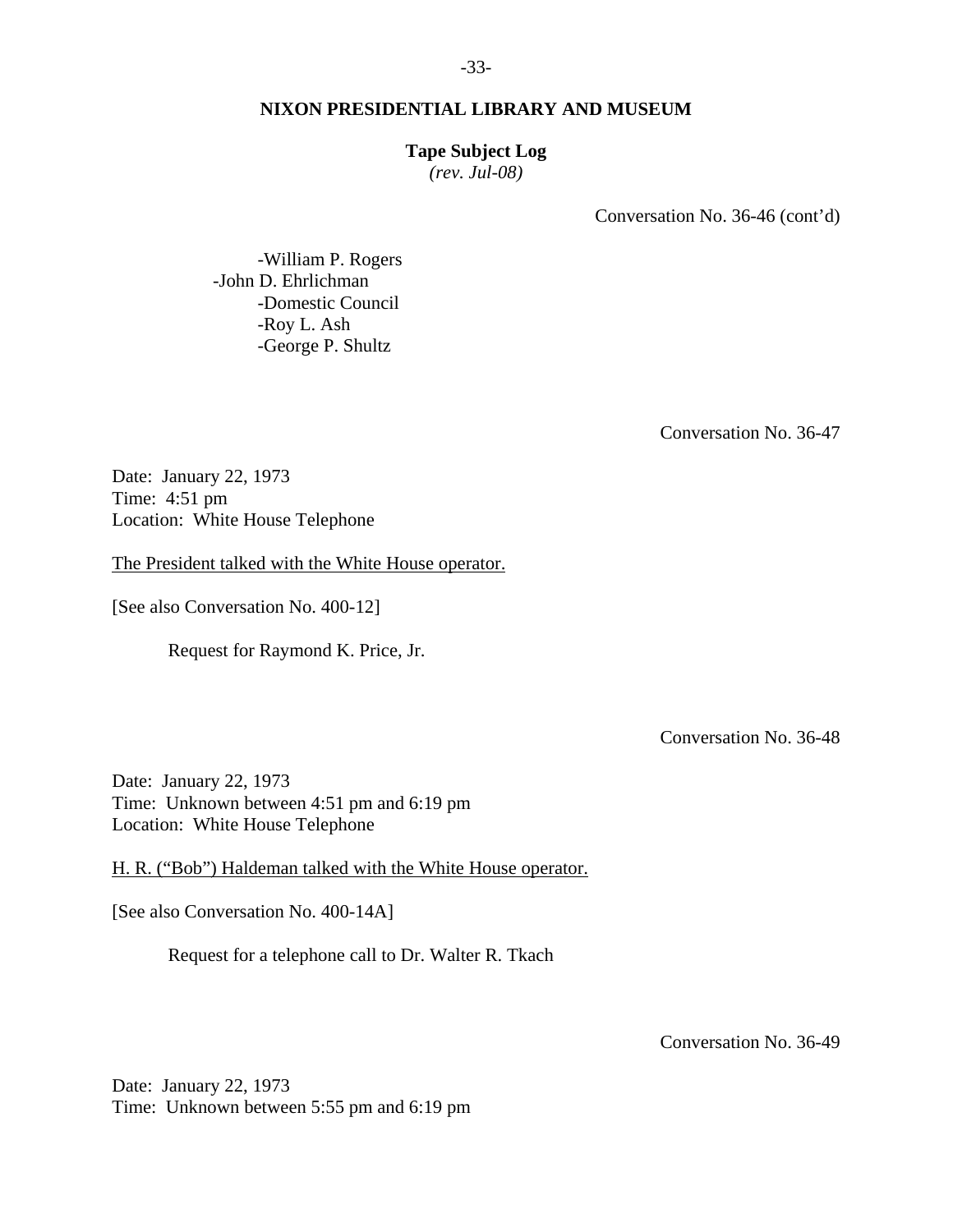## **Tape Subject Log**

*(rev. Jul-08)* 

Conversation No. 36-49 (cont'd)

Location: White House Telephone

H. R. ("Bob") Haldeman talked with Dr. Walter R. Tkach.

[See also Conversation No. 400-14A]

[The President can be heard in the background.]

 Lyndon B. Johnson's death -John F. Kennedy -Dwight D. Eisenhower -Condition -Secret Service report -The President's telephone call -Timing -Claudia A. ("Lady Bird") Johnson -Statement on Johnson's death

Conversation No. 36-50

Date: January 22, 1973 Time: Unknown between 5:55 pm and 6:19 pm Location: White House Telephone

Dr. Walter R. Tkach talked with H. R. ("Bob") Haldeman.

[See also Conversation No. 400-14B]

 Lyndon B. Johnson's death -Reports -Tkach's conversation with General Vogel [first name unknown] -Claudia A. ("Lady Bird") Johnson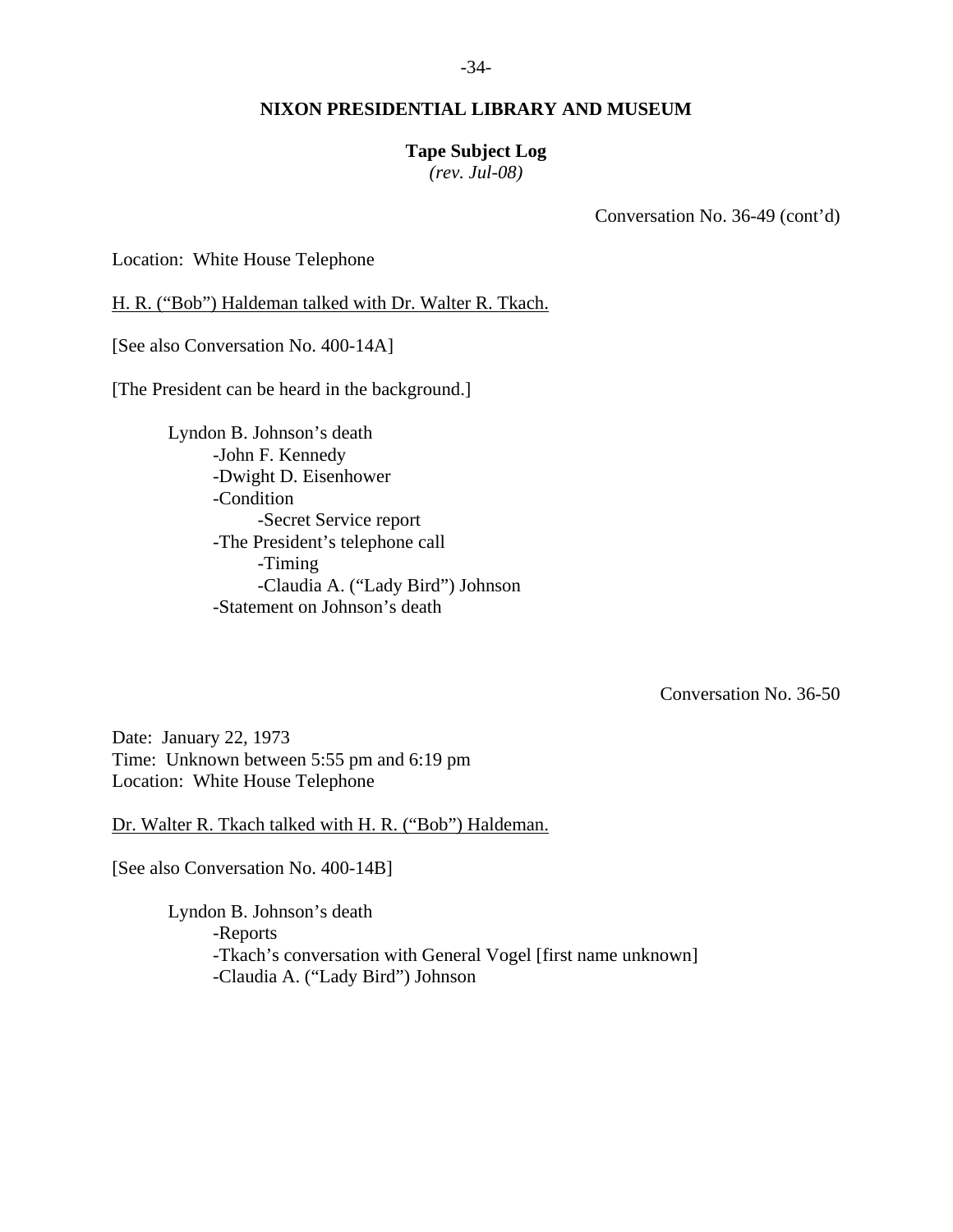## **Tape Subject Log**

*(rev. Jul-08)* 

Conversation No. 36-51

Date: January 22, 1973 Time: Unknown between 5:55 pm and 6:19 pm Location: White House Telephone

Dr. Walter R. Tkach talked with H. R. ("Bob") Haldeman.

[See also Conversation No. 400-14C]

 Lyndon B. Johnson's death -Brooke Army Hospital -General Vogel [First name unknown] -Call to Tkach -Announcement by Claudia A. ("Lady Bird") Johnson -The President's call to Mrs. Johnson

Conversation No. 36-52

Date: January 22, 1973 Time: Unknown between 5:55 pm and 6:19 pm Location: White House Telephone

The President talked with the White House operator.

[See also Conversation No. 400-14D]

Request for a telephone call to Alexander M. Haig, Jr.

Conversation No. 36-53

Date: January 22, 1973 Time: 6:19 pm - 6:22 pm Location: White House Telephone

The President talked with Alexander M. Haig, Jr.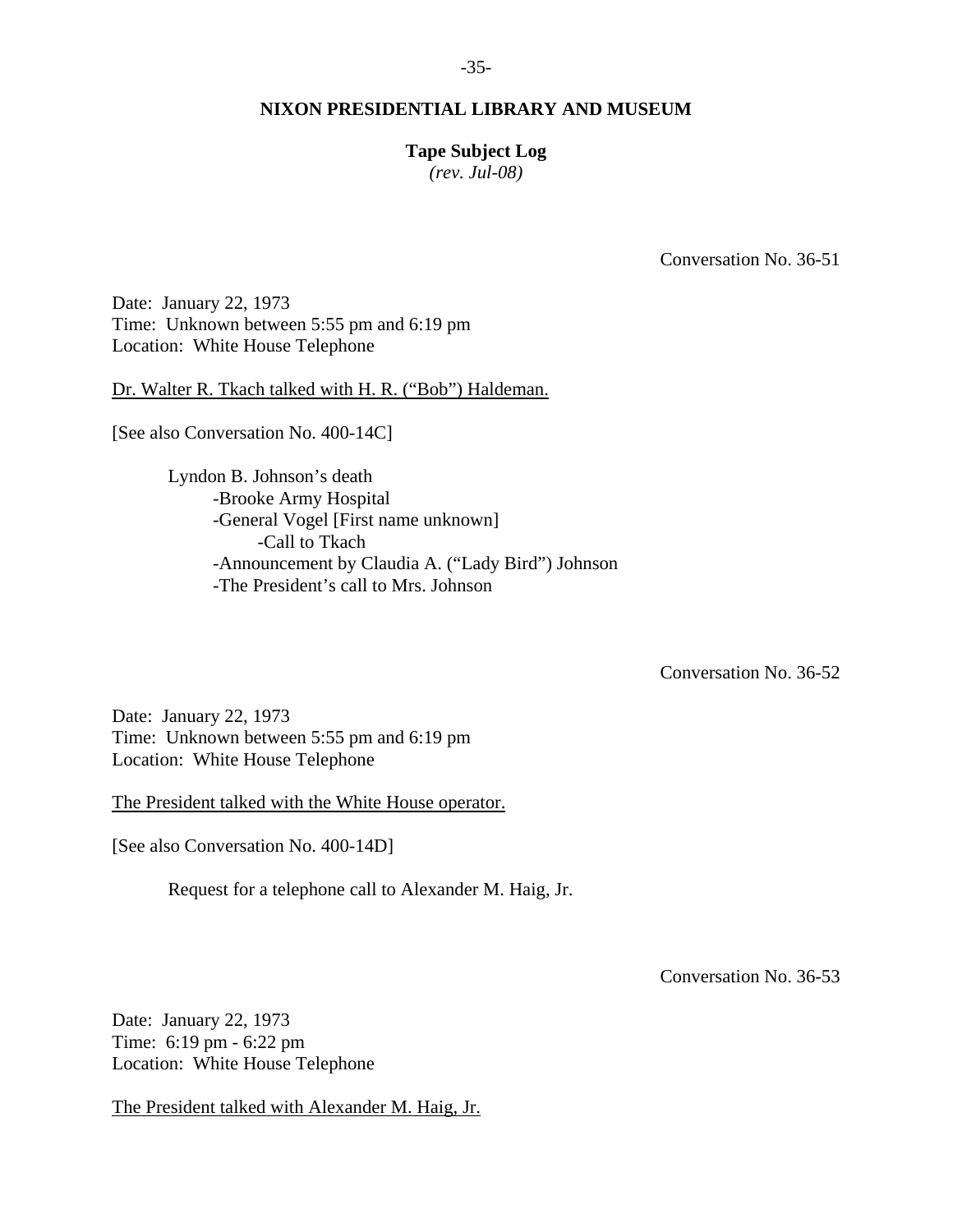#### **Tape Subject Log**

*(rev. Jul-08)* 

Conversation No. 36-53 (cont'd)

[See also Conversation No. 400-14E]

 Lyndon B. Johnson's death Vietnam settlement announcement -Timing -Raymond K. Price, Jr. -National Security Council [NSC] draft -Haig's forthcoming meeting with Price Johnson's death -The President's call to Claudia A. ("Lady Bird") Johnson Vietnam settlement -Henry A. Kissinger -Timing of announcement -South Vietnam -The President's view -Possible delay -Johnson's death -Location of announcement

 -Capitol -White House -Haig's schedule -Price

Conversation No. 36-54

Date: January 22, 1973 Time: Unknown between 6:22 pm and 7:14 pm Location: White House Telephone

The President talked with the White House operator.

Request for a telephone call to H. R. ("Bob") Haldeman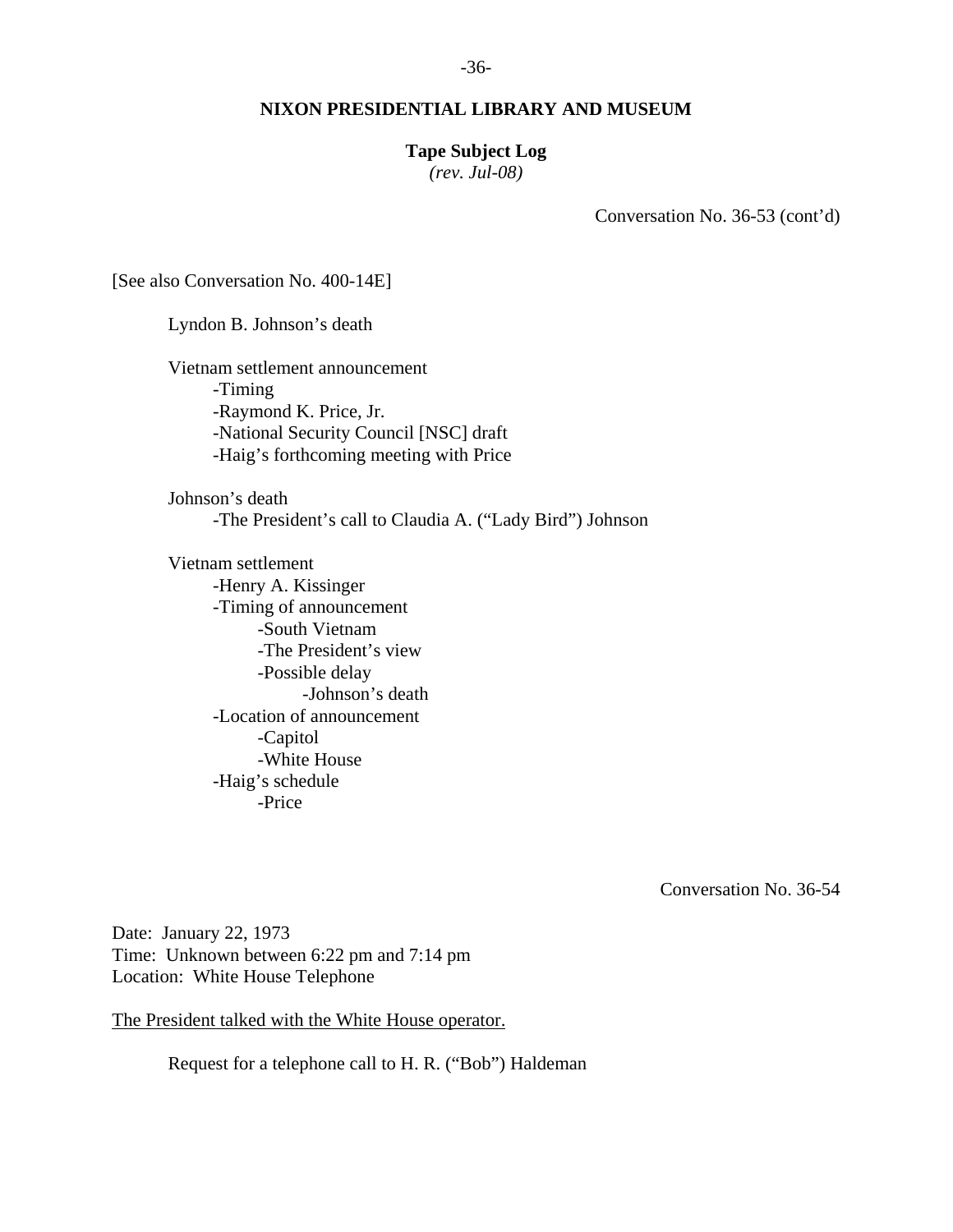# **Tape Subject Log**

*(rev. Jul-08)* 

Conversation No. 36-55

Date: January 22, 1973 Time: 7:14 pm - 7:20 pm Location: White House Telephone

The President talked with H. R. ("Bob") Haldeman.

Haldeman's conversation with W. Thomas Johnson

The President's telephone call to Claudia A. ("Lady Bird") Johnson

 Lyndon B. Johnson's funeral arrangements -Washington National Cathedral -The President's attendance -Dean Francis B. Sayre -The President's view -Richard A. Moore, John D. Ehrlichman -Johnson -Capitol Rotunda -Airplane available -Lynda Johnson role -Blair House -Washington National Cathedral -Dwight David Eisenhower, Harry S. Truman -Ronald L. Ziegler, Herbert G. Klein -Sayre -The President's attendance -The President's view

 The President's schedule -Television [TV} appearance -Great Society -Ehrlichman -Bryce N. Harlow's views -Key Biscayne -Eisaku Sato's visit -Possible delay -TV appearance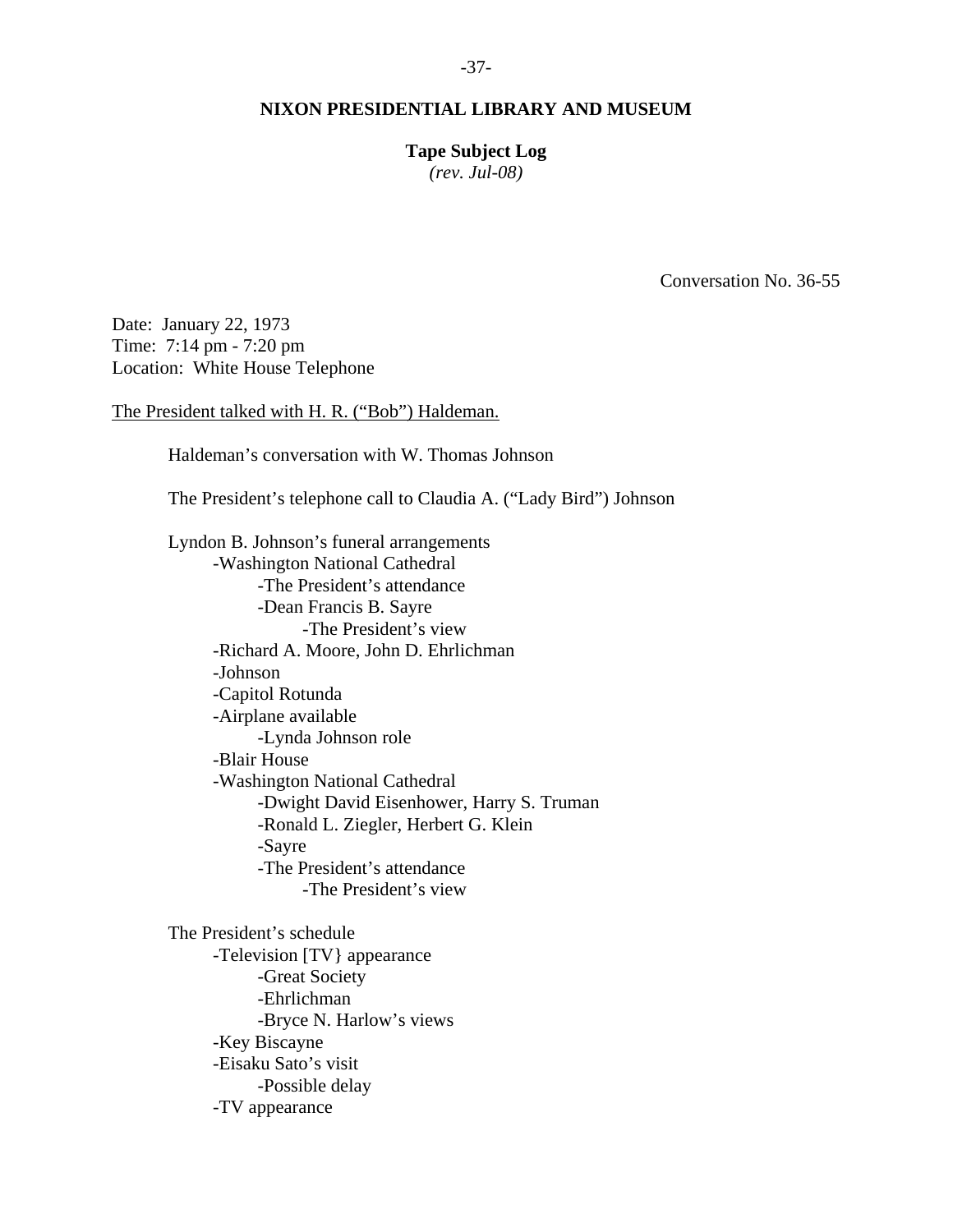#### **Tape Subject Log**

*(rev. Jul-08)* 

Conversation No. 36-55 (cont'd)

 -Lyndon Johnson's funeral -Domestic policy -Domestic Council

 Vietnam settlement -Announcement -Henry A. Kissinger -Possible delay

Conversation No. 36-56

Date: January 22, 1973 Time: 7:26 pm Location: White House Telephone

The President talked to the White House operator.

Request for a telephone call to Charles G. ("Bebe") Rebozo

Conversation No. 36-57

Date: January 22, 1973 Time: Unknown between 7:26 pm and 7:29 pm Location: White House Telephone

The President talked with the White House operator.

Request for a telephone call to Ronald L. Ziegler

Conversation No. 36-58

Date: January 22, 1973 Time: 7:29 pm - 7:31 pm Location: White House Telephone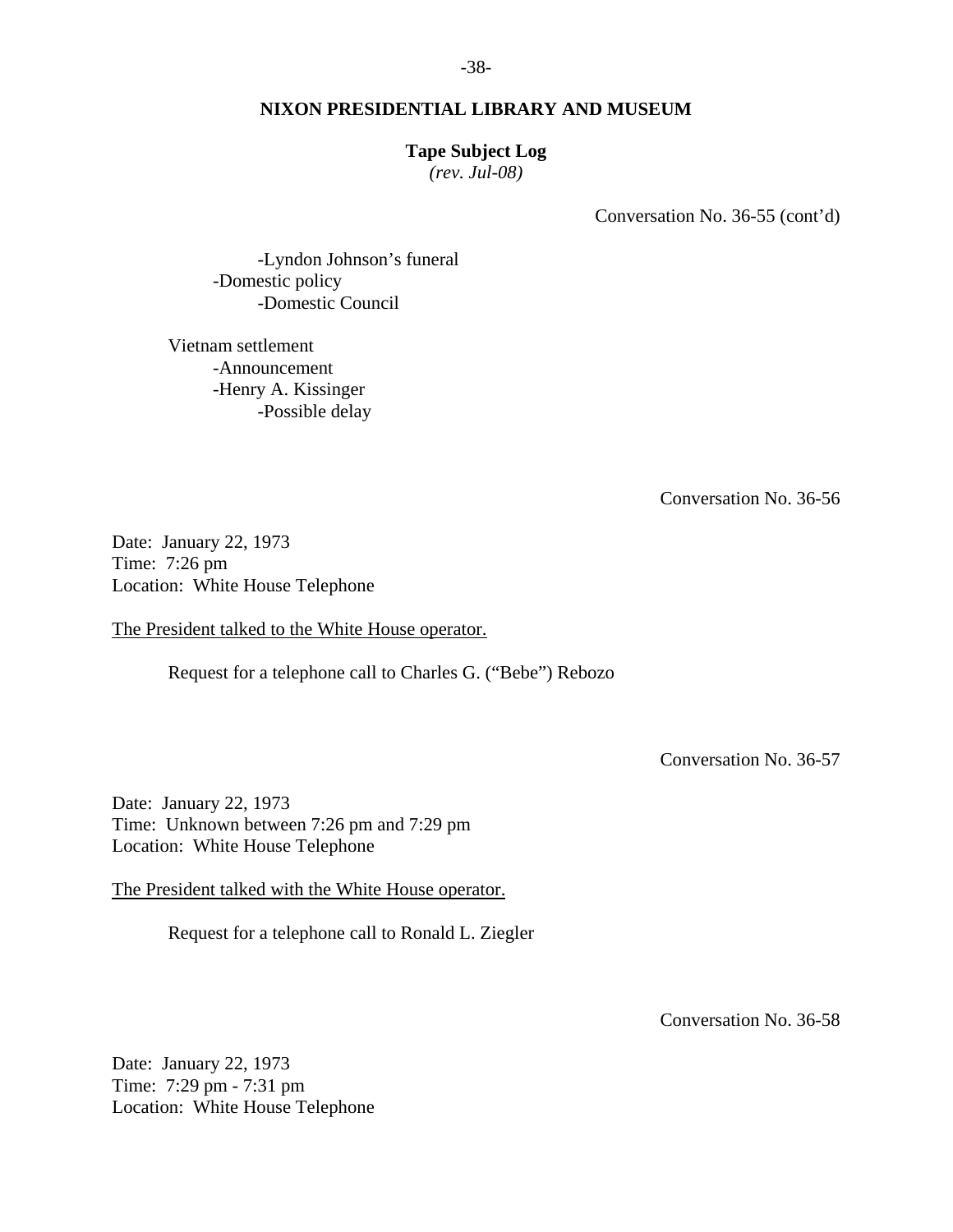## **Tape Subject Log**

*(rev. Jul-08)* 

Conversation No. 36-58 (cont'd)

The President talked with Ronald L. Ziegler.

 Vietnam settlement announcement -Columbia Broadcasting System [CBS] -*Washington Post* -Kenneth W. Clawson -Tran Van Lam -Television [TV] appearance -Comments

 Lyndon B. Johnson's death -The President's statement

Conversation No. 36-59

Date: January 22, 1973 Time: 7:38 pm - 7:40 pm Location: White House Telephone

The President talked with Charles G. ("Bebe") Rebozo.

 Lyndon B. Johnson's death -Memorial service -Attendance

\*\*\*\*\*\*\*\*\*\*\*\*\*\*\*\*\*\*\*\*\*\*\*\*\*\*\*\*\*\*\*\*\*\*\*\*\*\*\*\*\*\*\*\*\*\*\*\*\*\*\*\*\*\*\*\*\*\*\*\*\*\*\*\*\*

[Begin segment reviewed under deed of gift]

House in Florida

[End segment reviewed under deed of gift] \*\*\*\*\*\*\*\*\*\*\*\*\*\*\*\*\*\*\*\*\*\*\*\*\*\*\*\*\*\*\*\*\*\*\*\*\*\*\*\*\*\*\*\*\*\*\*\*\*\*\*\*\*\*\*\*\*\*\*\*\*\*\*\*\*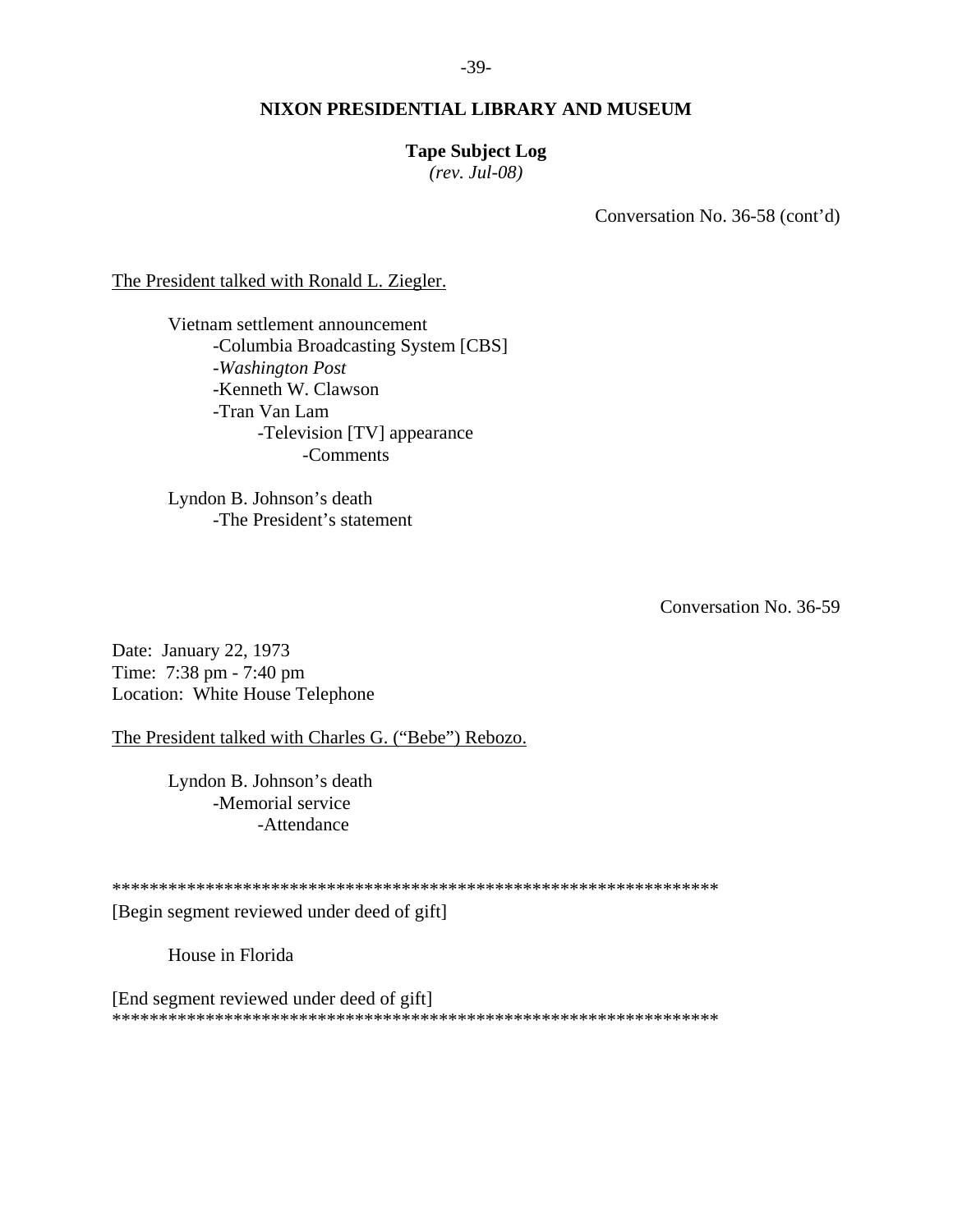## **Tape Subject Log**

*(rev. Jul-08)* 

Conversation No. 36-60

Date: January 22, 1973 Time: 8:03 pm - 8:05 pm Location: White House Telephone

Ronald L. Ziegler talked with the President.

 Lyndon B. Johnson's death -The President's statement -Wording -Ziegler's conversation with Alexander M. Haig, Jr.

Conversation No. 36-61

Date: January 22, 1973 Time: 8:47 pm and 8:50 pm Location: White House Telephone

The President talked with Charles Colson.

[See also Conversation No. 402-16]

 Colson's lawsuit. -News coverage -*Washington Star*, television [TV] networks

 Lyndon B. Johnson's death -Vietnam settlement -Johnson's image

 Colson's lawsuit -Richard G. Kleindienst -Reporter's telephone calls -Retraction -Kenneth W. Clawson's call to Henry A. Grunwald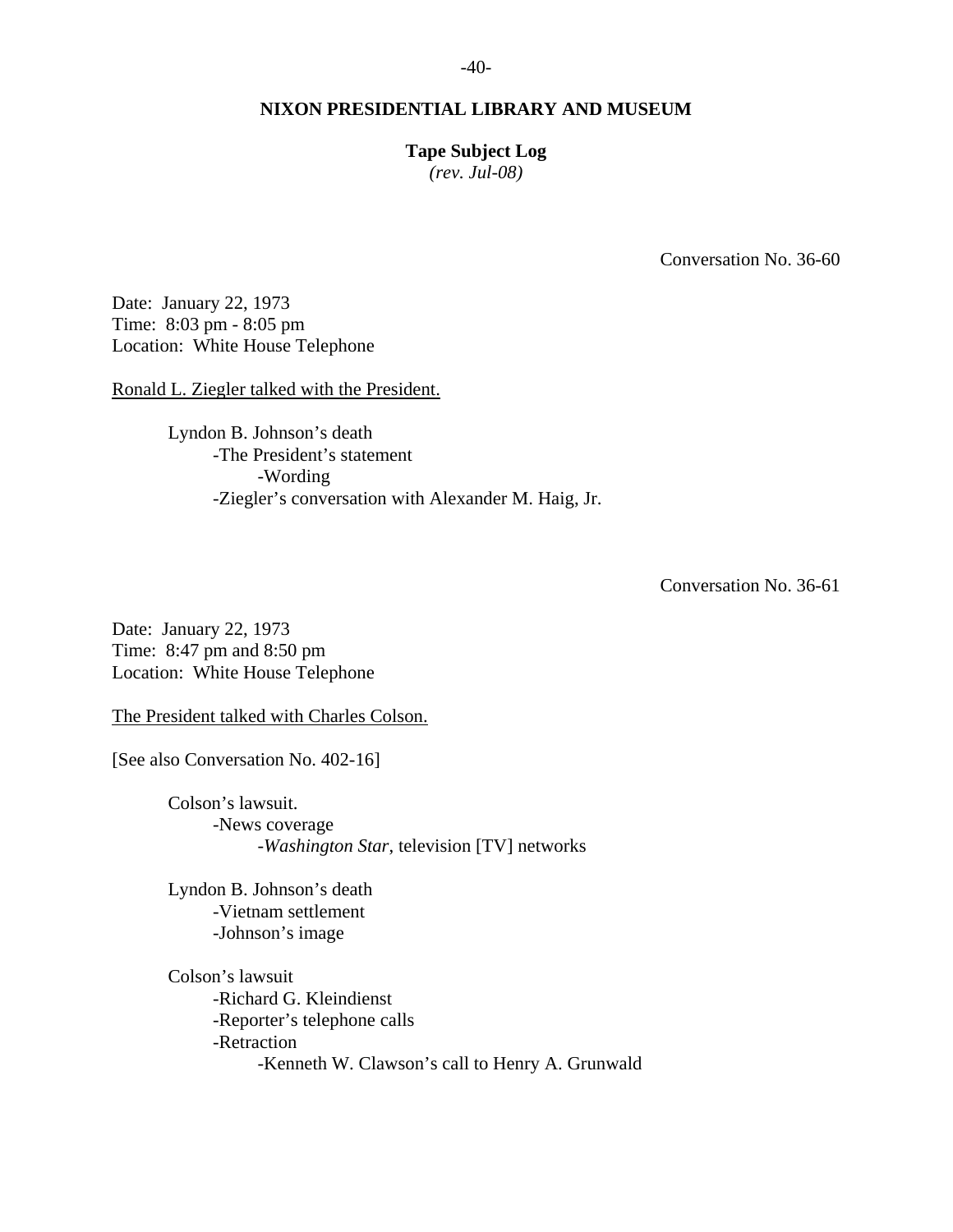**Tape Subject Log** 

*(rev. Jul-08)* 

Conversation No. 36-62

Date: January 23, 1973 Time: 8:30 am Location: White House Telephone

The White House operator talked with the President.

[See Conversation No. 839-3]

 William S. White -Location

Conversation No. 36-63

Date: January 23, 1973 Time: 8:55 am - 9:03 am Location: White House Telephone

The President talked with William S. White.

 Lyndon B. Johnson's death -The President's condolences -The President's conversation with Claudia A. ("Lady Bird") Johnson -The President's and H. R. ("Bob") Haldeman's conversations -The President's conversation with Johnson -Harry S. Truman's memorial service -attendance -The President's conversation with Johnson -Vietnam settlement -Michael J. ("Mike") Mansfield -John W. McCormack -Democratic opposition to Johnson's policy -Press -The President's view -Herbert C. Hoover -Louis P. Harris poll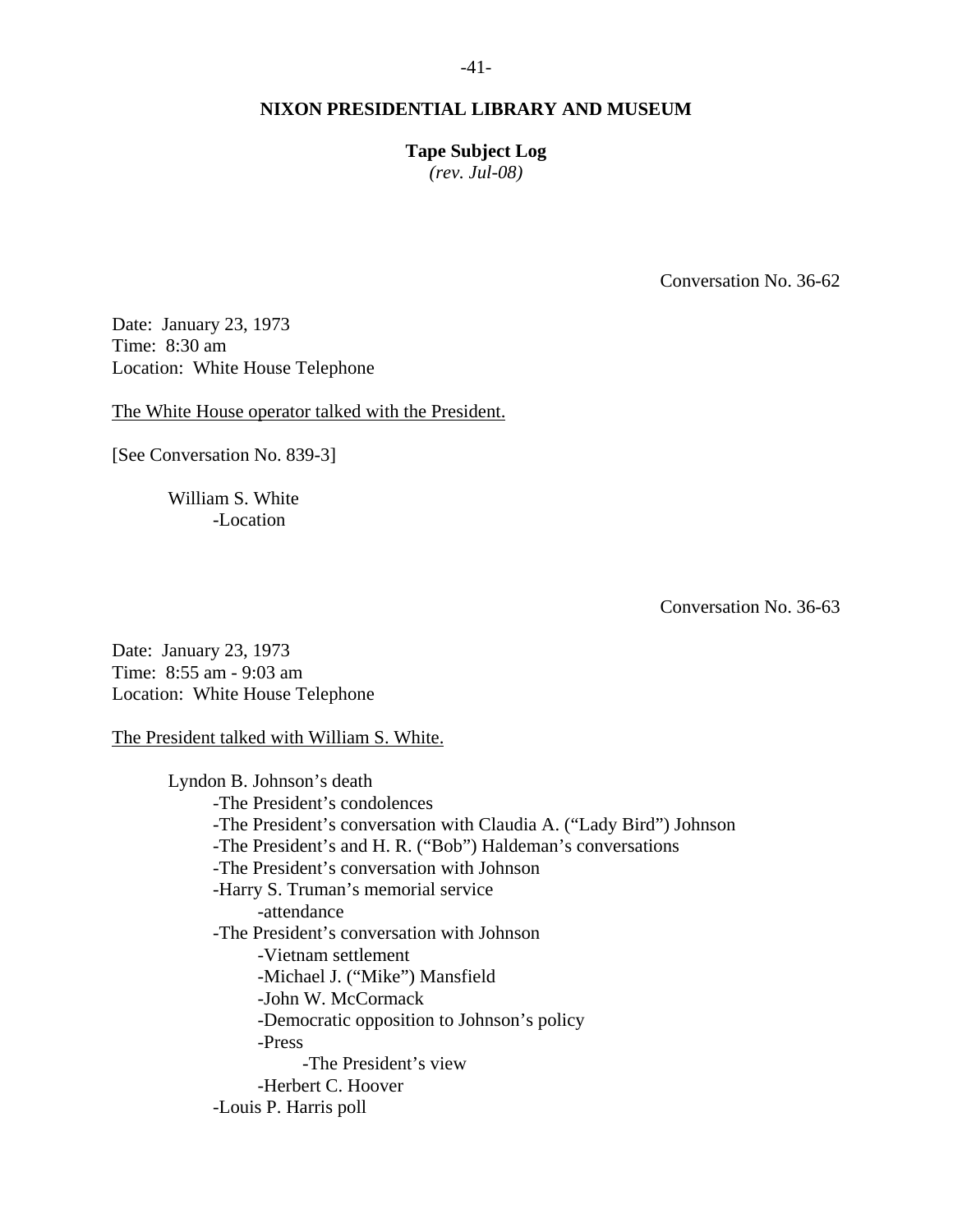## **Tape Subject Log**

*(rev. Jul-08)* 

Conversation No. 36-63 (cont'd)

 -View of Presidents -*Washington Post*

Conversation No. 36-64

Date: January 23, 1973 Time: Unknown between 9:03 and 9:10 am Location: White House Telephone

The President talked with the White House operator.

Request for a telephone call to Col. Richard T. Kennedy

Conversation No. 36-65

Date: January 23, 1973 Time: Between 9:10 am and 9:14 am Location: White House Telephone

The President talked with Col. Richard T. Kennedy.

Vietnam settlement

 -Kennedy's location -Gen. Brent G. Scowcroft -Henry A. Kissinger's schedule -Lyndon B. Johnson's death -Kissinger's schedule -Delay

Conversation No. 36-66

Date: January 23, 1973 Time: 9:14 am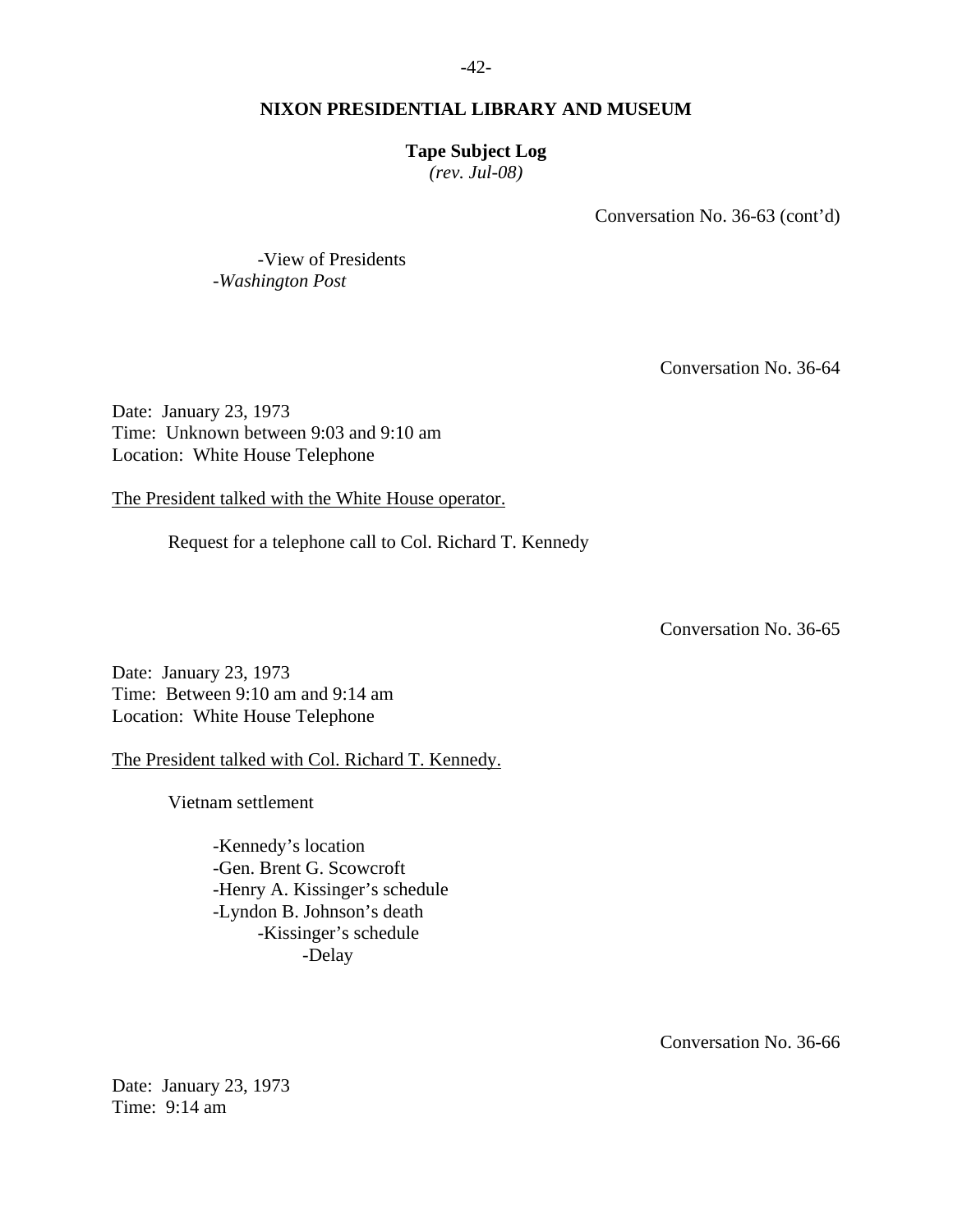## **Tape Subject Log**

*(rev. Jul-08)* 

Conversation No. 36-66 (cont'd)

Location: White House Telephone

The President talked with the White House operator.

Request for a telephone call to Stephen B. Bull

Conversation No. 36-67

Date: January 23, 1973 Time: 9:14 am - 9:15 am Location: White House Telephone

The President talked with Stephen B. Bull.

[See also Conversation No. 404-5]

 H. R. ("Bob") Haldeman's schedule -Alexander M. Haig, Jr.

Conversation No. 36-68

Date: January 23, 1973 Time: 10:47 am Location: White House Telephone

The President talked with the White House operator.

[See also Conversation No. 404-6A]

Requested that Raymond K Price, Jr. come to the Executive Office Building [EOB]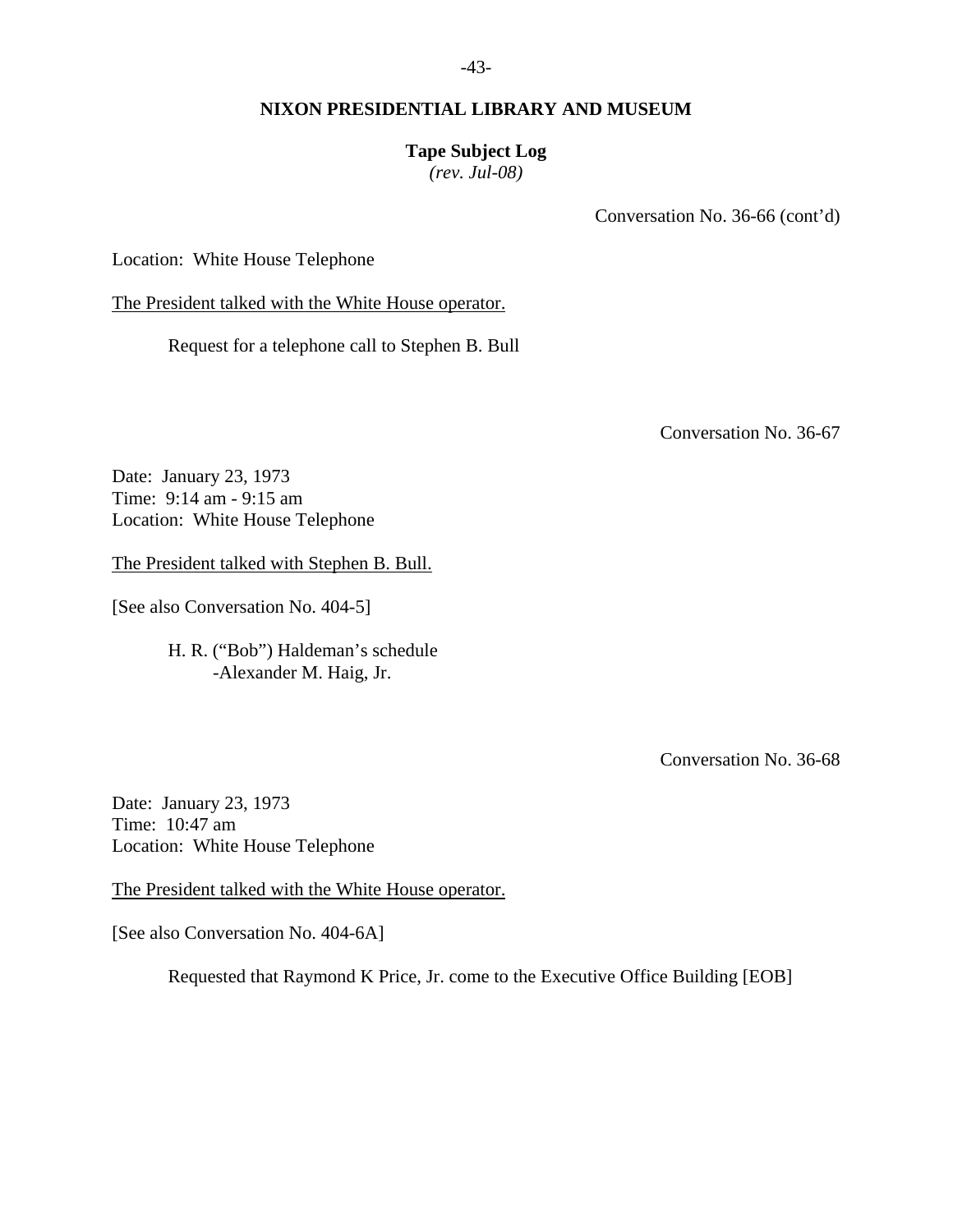## **Tape Subject Log**

*(rev. Jul-08)* 

Conversation No. 36-69

Date: January 23, 1973 Time: Unknown between 11:31 am and 11:44 am Location: White House Telephone

The President talked with the White House operator.

[See also Conversation No. 404-6B]

 H. R. ("Bob") Haldeman's call to John B. Connally -Connally's location

Conversation No. 36-70

Date: January 23, 1973 Time: Unknown between 11:55 am and 12:08 pm Location: White House Telephone

The President talked with the White House operator.

[See also Conversation No. 404-9]

Request for a telephone call to Alexander M. Haig, Jr.

Conversation No. 36-71

Date: January 23, 1973 Time: 12:08 pm - 12:09 pm Location: White House Telephone

The President talked with Alexander M. Haig, Jr.

[See Conversation No. 404-10]

The President's schedule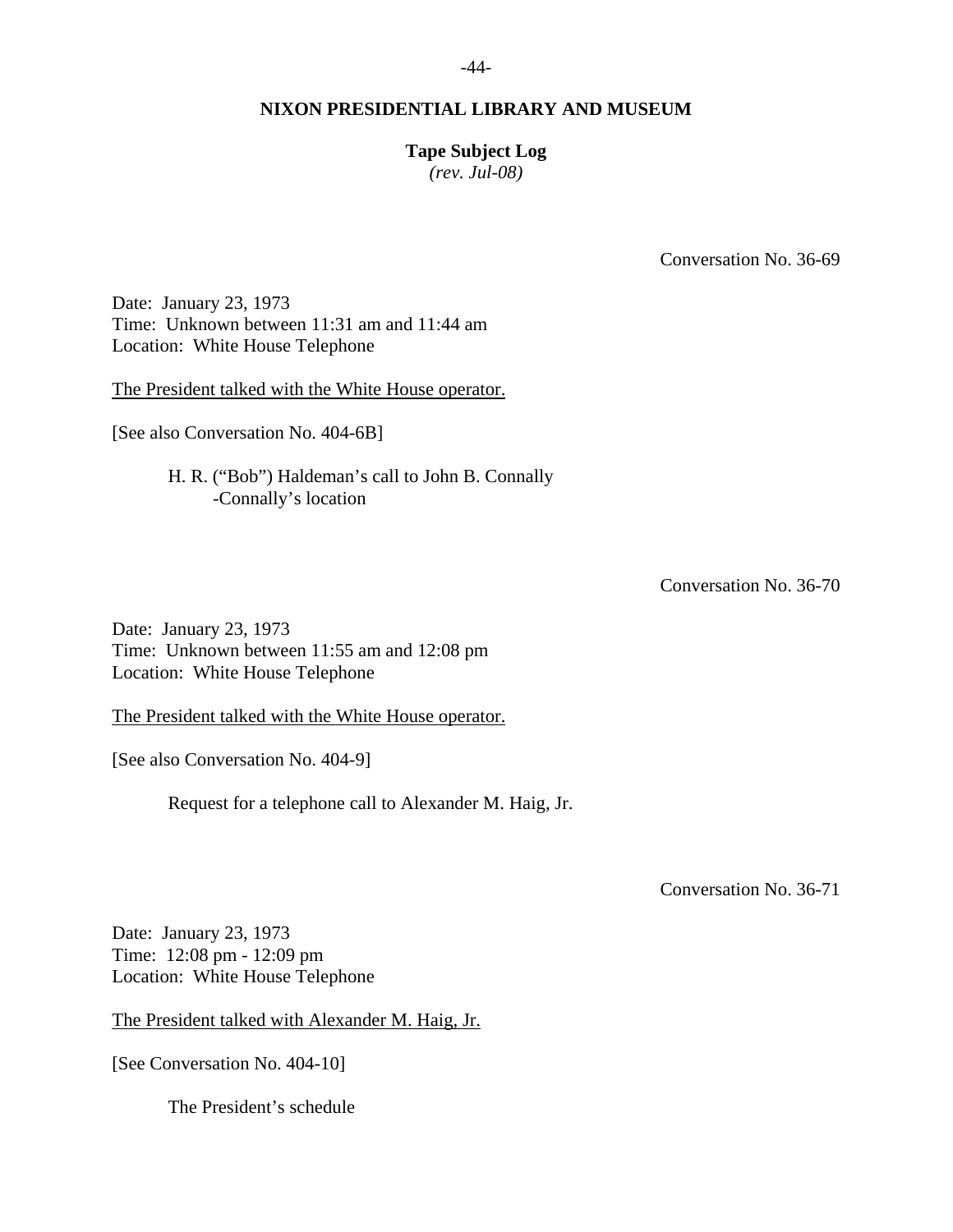# **Tape Subject Log**

*(rev. Jul-08)* 

Conversation No. 36-71 (cont'd)

-Meeting with Haig and Raymond K. Price, Jr.

Conversation No. 36-72

Date: January 23, 1973 Time: Unknown between 12:40 pm and 12:43 pm Location: White House Telephone

H. R. ("Bob") Haldeman talked with the White House operator.

[See Conversation No. 404-11B]

Request for a telephone call to Henry A. Kissinger

Conversation No. 36-140

Date: January 23, 1973 Time: Unknown between 12:09 pm and 1:39 pm Location: White House Telephone

H. R. ("Bob") Haldeman talked with the White House operator.

[See also Conversation No. 404-11C]

Request for a telephone call to William E. Timmons

Haldeman talked with Timmons.

 Michael J. ("Mike") Mansfield evaluation -Possible joint session of Congress -The President's possible statement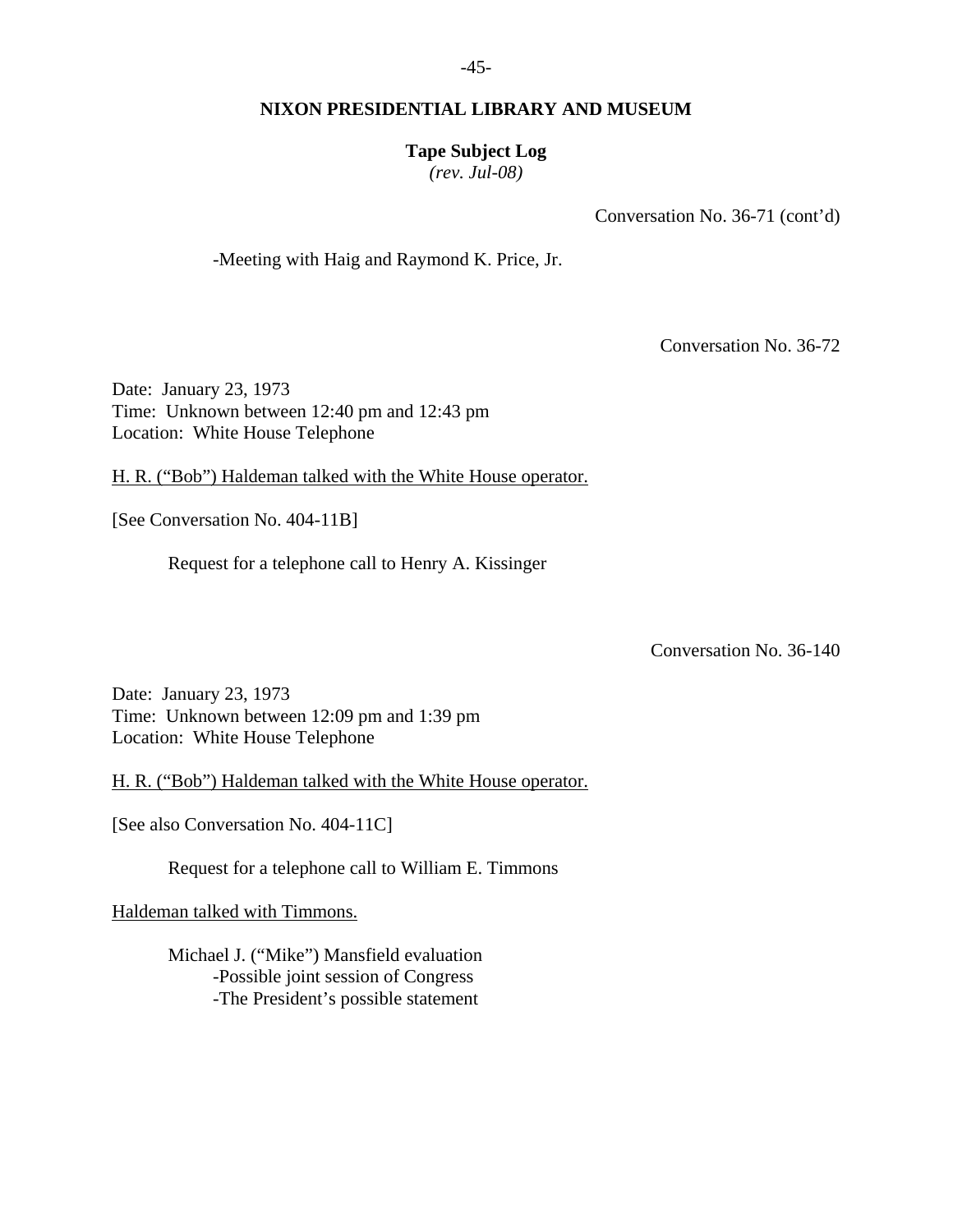# **Tape Subject Log**

*(rev. Jul-08)* 

Conversation No. 36-73

Date: January 23, 1973 Time: Unknown between 12:40 pm and 12:43 pm Location: White House Telephone

H. R. ("Bob") Haldeman talked with the White House operator.

[See also Conversation No. 404-11D]

Request for a telephone call to William E. Timmons

Conversation No. 36-74

Date: January 23, 1973 Time: Unknown between 12:40 pm and 12:43 pm Location: White House Telephone

H. R. ("Bob") Haldeman talked with William E. Timmons.

[See also Conversation No. 404-11E]

 Possible joint session of Congress -The President's instructions -John C. Stennis

Conversation No. 36-75

Date: January 23, 1973 Time: Unknown between 12:43 pm and 1:01 pm Location: White House Telephone

H. R. ("Bob") Haldeman talked with William E. Timmons.

[See also Conversation No. 404-11F]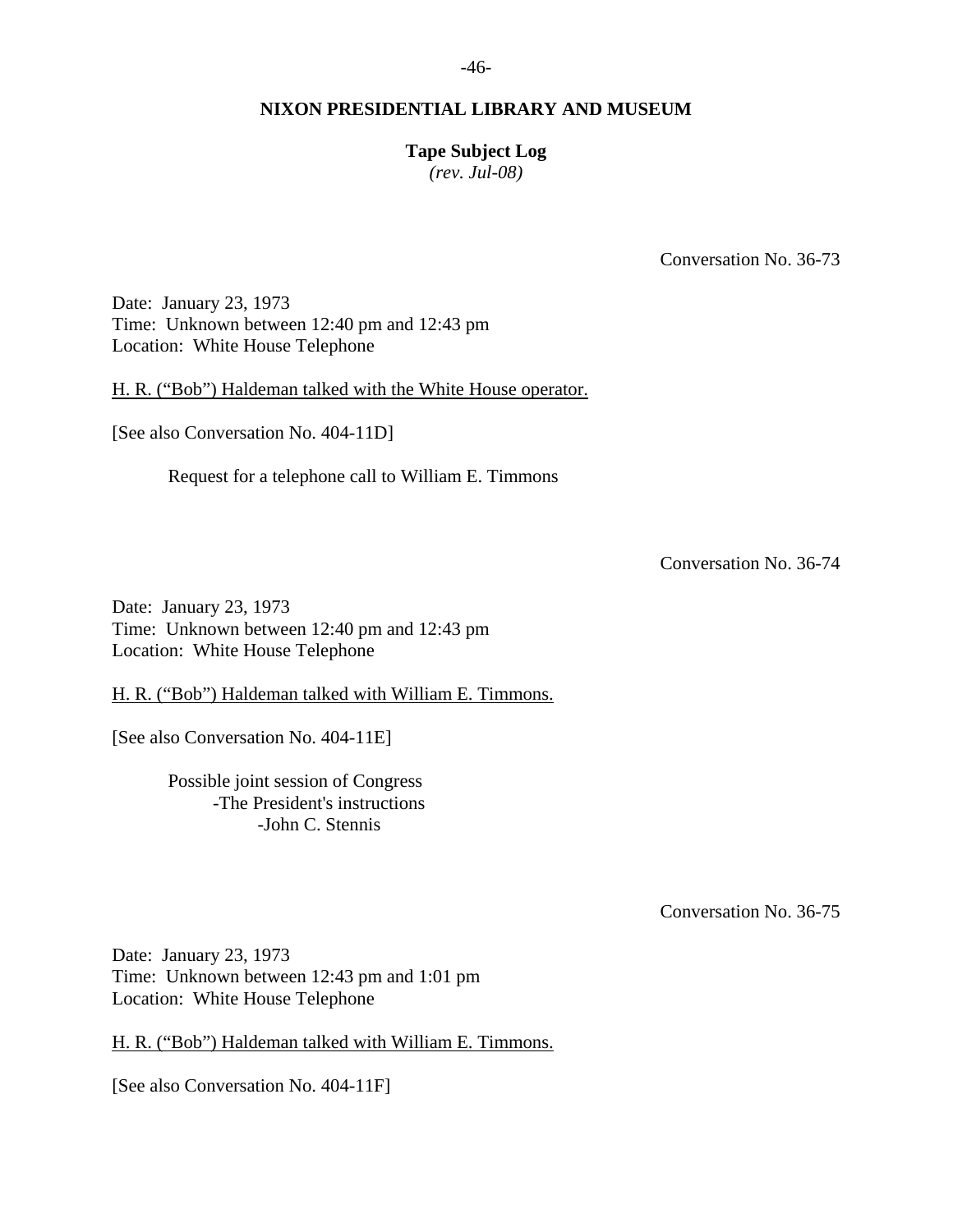## **Tape Subject Log**

*(rev. Jul-08)* 

Conversation No. 36-75 (cont'd)

Request for a telephone call to William E. Timmons

 Telephone call to John B. Connally -Telephone type

Telephone call to Henry A. Kissinger

Conversation No. 36-76

Date: January 23, 1973 Time: Unknown between 12:43 pm and 1:06 pm Location: White House Telephone

H. R. ("Bob") Haldeman talked with William E. Timmons's secretary.

[See also Conversation No. 404-11G]

Haldeman talked with Timmons.

 Timmons's conversation with John C. Stennis -Lyndon B. Johnson's death -Joint session of Congress

 The President's schedule -Meeting with Congressional leaders -Vietnam settlement -Carl B. Albert, Gerald R. Ford, Michael J. ("Mike") Mansfield -Barry Goldwater, Gale W. McGee, John G. Tower, Samuel S. Stratton, Joe D. Waggoner, Jr., Jack F. Kemp -List of Congressional leaders

Conversation No. 36-77

Date: January 23, 1973 Time: Unknown between 12:43 pm and 1:01 pm Location: White House Telephone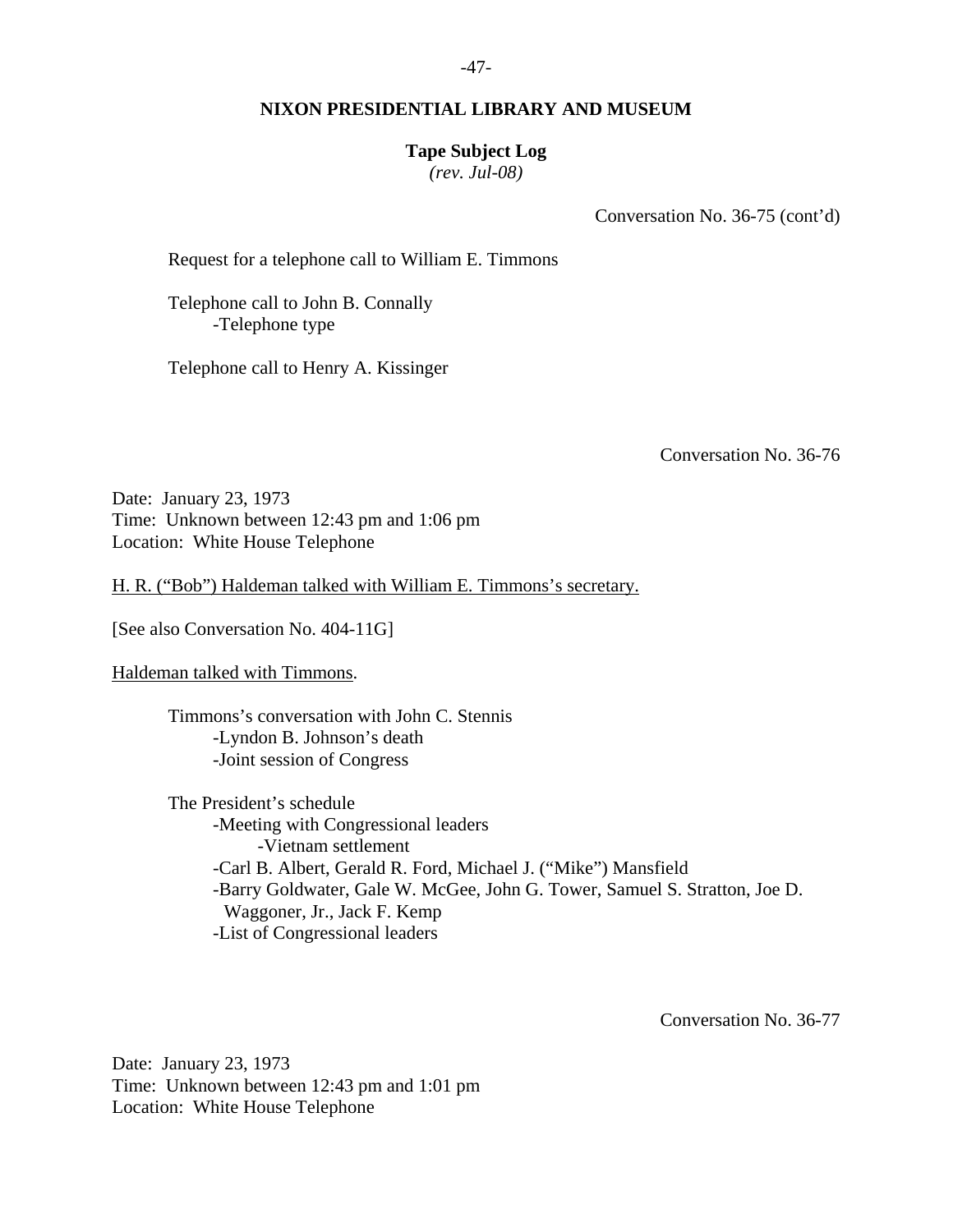**Tape Subject Log** 

*(rev. Jul-08)* 

Conversation No. 36-77 (cont'd)

The White House operator talked with H. R. ("Bob") Haldeman.

[See also Conversation No. 404-11H]

Haldeman's call to Henry A. Kissinger

Conversation No. 36-78

Date: January 23, 1973 Time: Unknown between 12:43 pm and 1:01 pm Location: White House Telephone

H. R. ("Bob") Haldeman talked with the White House operator.

[See also Conversation No. 404-11I]

Request for a telephone call to William E. Timmons

Haldeman talked with the President and Alexander M. Haig, Jr. in background.

 The President's schedule -Vietnam settlement announcement -Cabinet meeting -Congressional leaders -Melvin R. Laird -Leadership meeting

Conversation No. 36-79

Date: January 23, 1973 Time: Unknown between 12:43 and 1:09 pm Location: White House Telephone

H. R. ("Bob") Haldeman talked with William E. Timmons.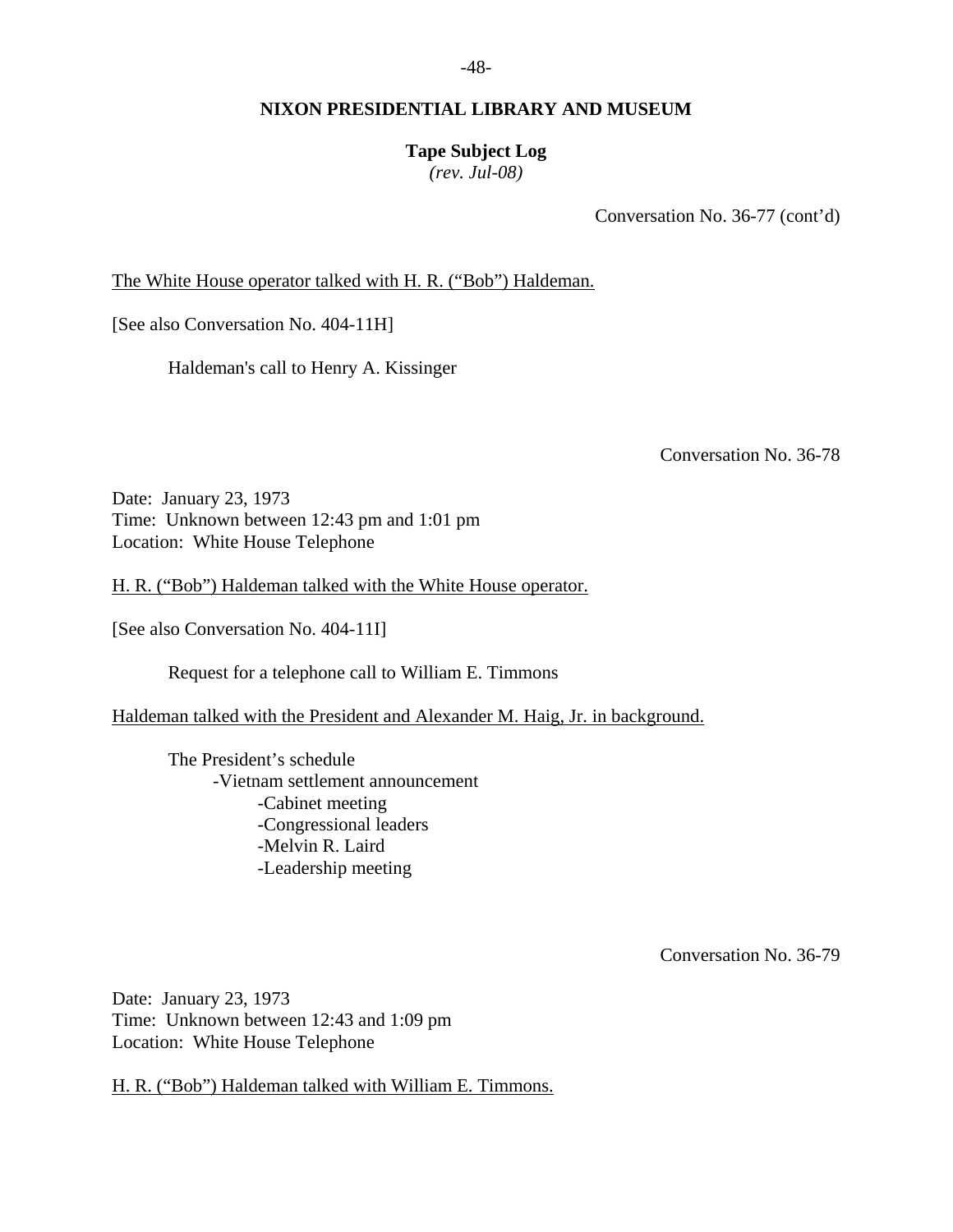#### **Tape Subject Log**

*(rev. Jul-08)* 

Conversation No. 36-79 (cont'd)

[See also Conversation No. 404-11J]

 The President's schedule -Vietnam settlement announcement -Congressional committees -Wilbur D. Mills -John G. Dow -Congressional leadership meeting -Henry M. ("Scoop") Jackson -Gale W. McGee -John C. Tower -Barry M. Goldwater -Samuel S. Stratton -Joe D. Waggoner, Jr. -Samuel L. Devine -Jack F. Kemp -Devine -Barber B. Conable, Jr. -Tower -John J. Rhodes, Robert C. Wilson -Lyndon B. Johnson's death -Henry A. Kissinger -Press briefing -Budget meeting -Republican leaders -Schedule -List of attendees

Conversation No. 36-80

Date: January 23, 1973 Time: Unknown between 1:35 pm and 1:39 pm Location: White House Telephone

The President talked with the White House operator.

[See also Conversation No. 404-14]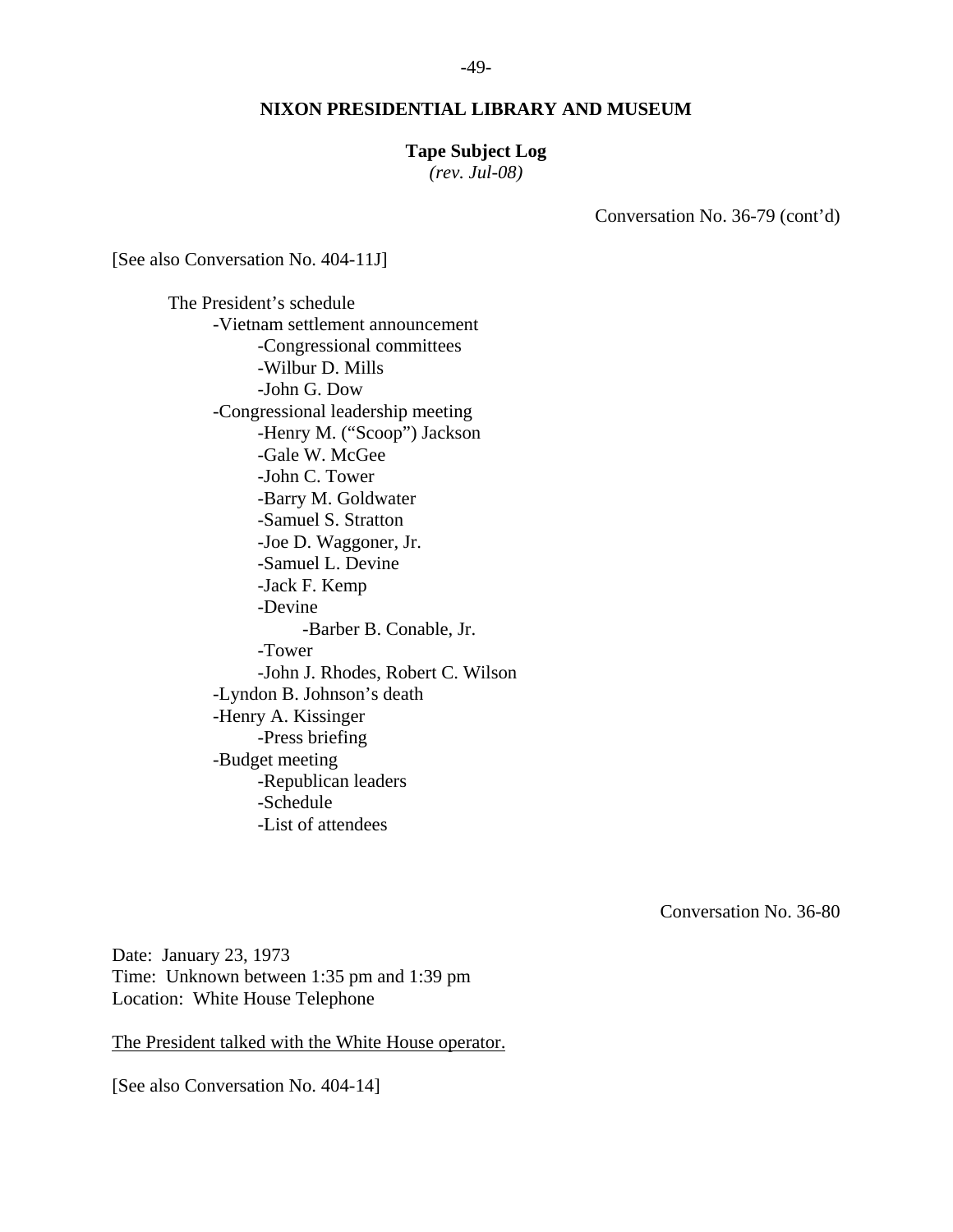# **Tape Subject Log**

*(rev. Jul-08)* 

Conversation No. 36-80 (cont'd)

-Request for a telephone call to Thelma C. ("Pat") Nixon

Conversation No. 36-81

Date: January 23, 1973 Time: Between 1:39 pm and 1:40 pm Location: White House Telephone

The President talked with Thelma C. (Pat) Nixon.

[See also Conversation No. 404-16]

\*\*\*\*\*\*\*\*\*\*\*\*\*\*\*\*\*\*\*\*\*\*\*\*\*\*\*\*\*\*\*\*\*\*\*\*\*\*\*\*\*\*\*\*\*\*\*\*\*\*\*\*\*\*\*\*\*\*\*\*\*\*\*\*\*

[Begin segment reviewed under deed of gift]

 Vietnam settlement -Henry A. Kissinger -Returning with the signed agreement -Television [TV] announcement

[End segment reviewed under deed of gift] \*\*\*\*\*\*\*\*\*\*\*\*\*\*\*\*\*\*\*\*\*\*\*\*\*\*\*\*\*\*\*\*\*\*\*\*\*\*\*\*\*\*\*\*\*\*\*\*\*\*\*\*\*\*\*\*\*\*\*\*\*\*\*\*\*

Conversation No. 36-82

Date: January 23, 1973 Time: Unknown between 1:40 pm and 1:43 pm Location: White House Telephone

The President talked with the White House operator.

[See also Conversation No. 404-17]

Request for a telephone call to Ronald L. Ziegler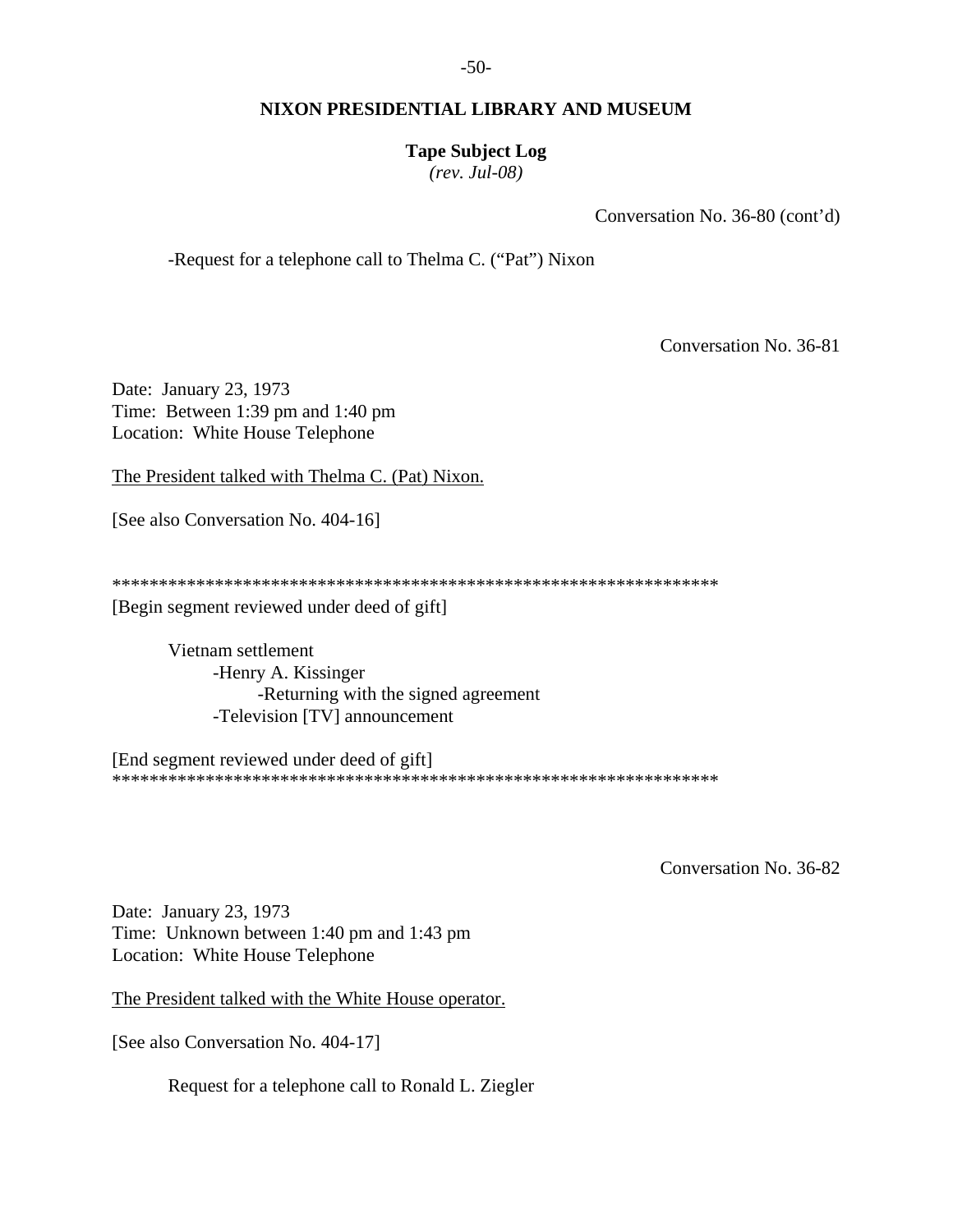# -51-

## **NIXON PRESIDENTIAL LIBRARY AND MUSEUM**

**Tape Subject Log** 

*(rev. Jul-08)* 

Conversation No. 36-83

Date: January 23, 1973 Time: Between 1:43 pm and 1:46 pm Location: White House Telephone

The President talked with Ronald L. Ziegler.

[See also Conversation No. 404-18]

 Vietnam settlement announcement -Press arrangements -Photographers -Henry A. Kissinger's press briefing -Timing -Photographs -Kissinger -Bipartisan leadership and Cabinet -Television [TV] reports -Joint session of Congress -Edward M. Kennedy -Edmund S. Muskie -George S. McGovern

Conversation No. 36-84

Date: January 23, 1973 Time: 1:53 pm Location: White House Telephone

The President talked with the White House operator.

[See also Conversation No. 404-24]

Request for Charles W. Colson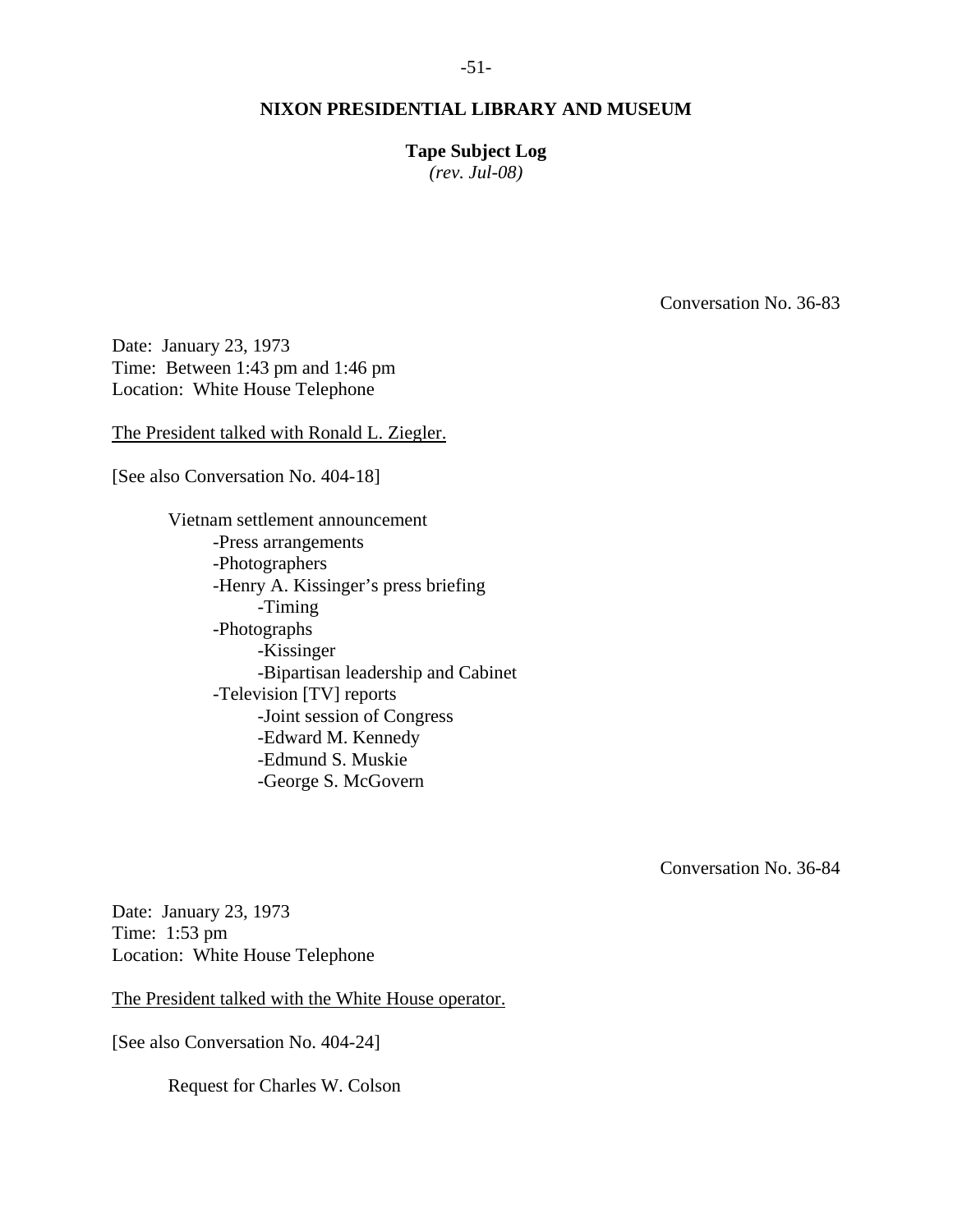**Tape Subject Log**  *(rev. Jul-08)* 

Conversation No. 36-85

Date: January 23, 1973 Time: Unknown between 2:30 pm and 4:09 pm Location: White House Telephone

The President talked with the White House operator.

[See also Conversation No. 407-3]

-Request for a telephone call to Ronald L. Ziegler

Conversation No. 36-86

Date: January 23, 1973 Time: Unknown between 4:09 pm and 4:10 pm Location: White House Telephone

The President talked with Ronald L. Ziegler.

[See also Conversation No. 407-4]

*Time*

 -The President's instructions -H. R. ("Bob") Haldeman -Jerrold L. Schecter -Hugh S. Sidey -White House staff dealings

Conversation No. 36-87

Date: January 23, 1973 Time: 6:19 pm Location: White House Telephone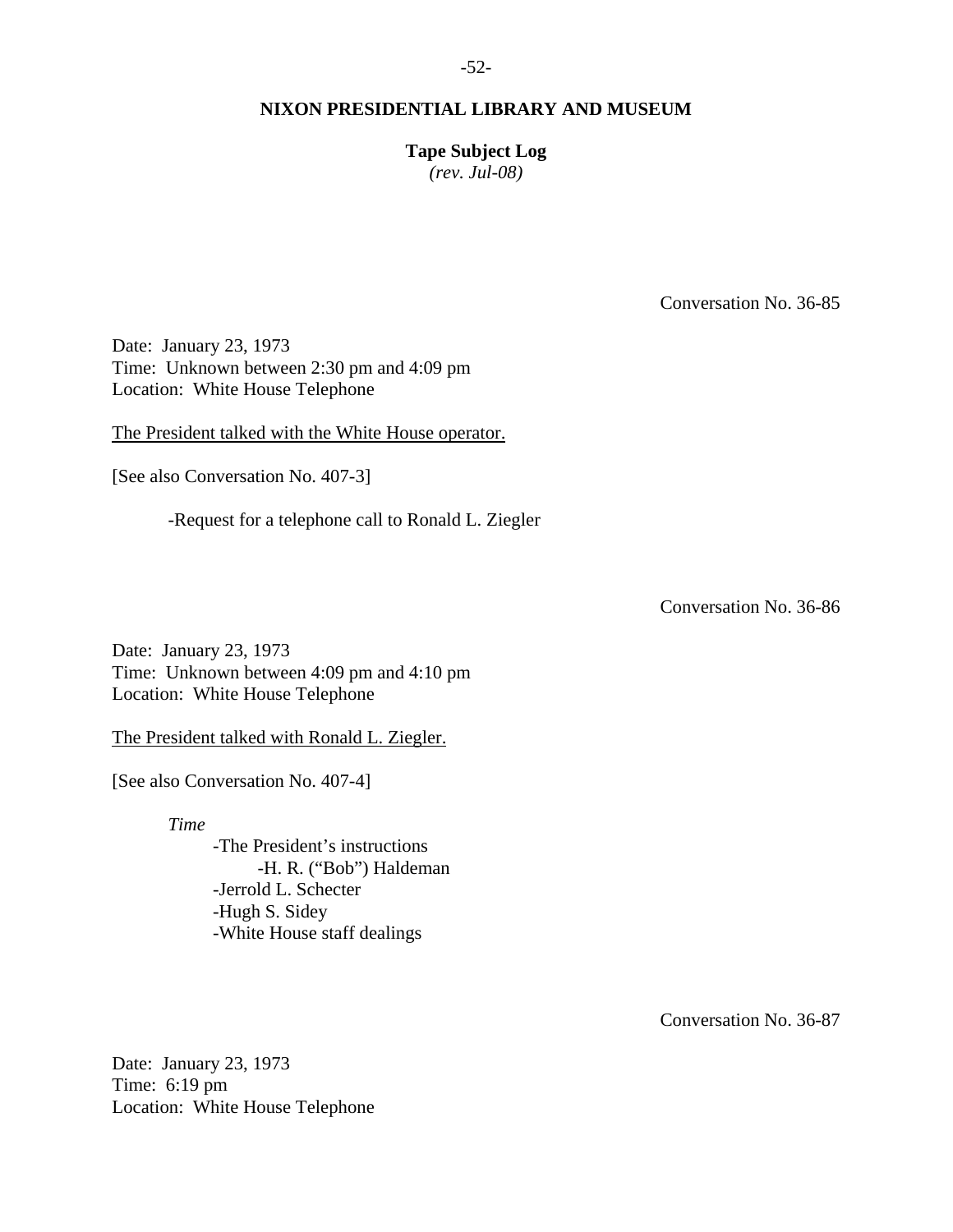**Tape Subject Log** 

*(rev. Jul-08)* 

Conversation No. 36-87 (cont'd)

The President talked with the White House operator.

[See also Conversation No. 407-16]

Request for Charles W. Colson

Conversation No. 36-88

Date: January 23, 1973 Time: Unknown between 6:36 pm and 6:38 pm Location: White House Telephone

The President talked with the White House operator.

[See also Conversation No. 407-18A]

Request for a telephone call to Ronald L. Ziegler

Conversation No. 36-89

Date: January 23, 1973 Time: Unknown between 6:38 pm and 6:40 pm Location: White House Telephone

The President talked with Ronald L. Ziegler.

[See also Conversation No. 407-18B]

 Text of the President's announcement -Vietnam settlement -Copies to media -Changes

Henry A. Kissinger talked with Ronald L. Ziegler.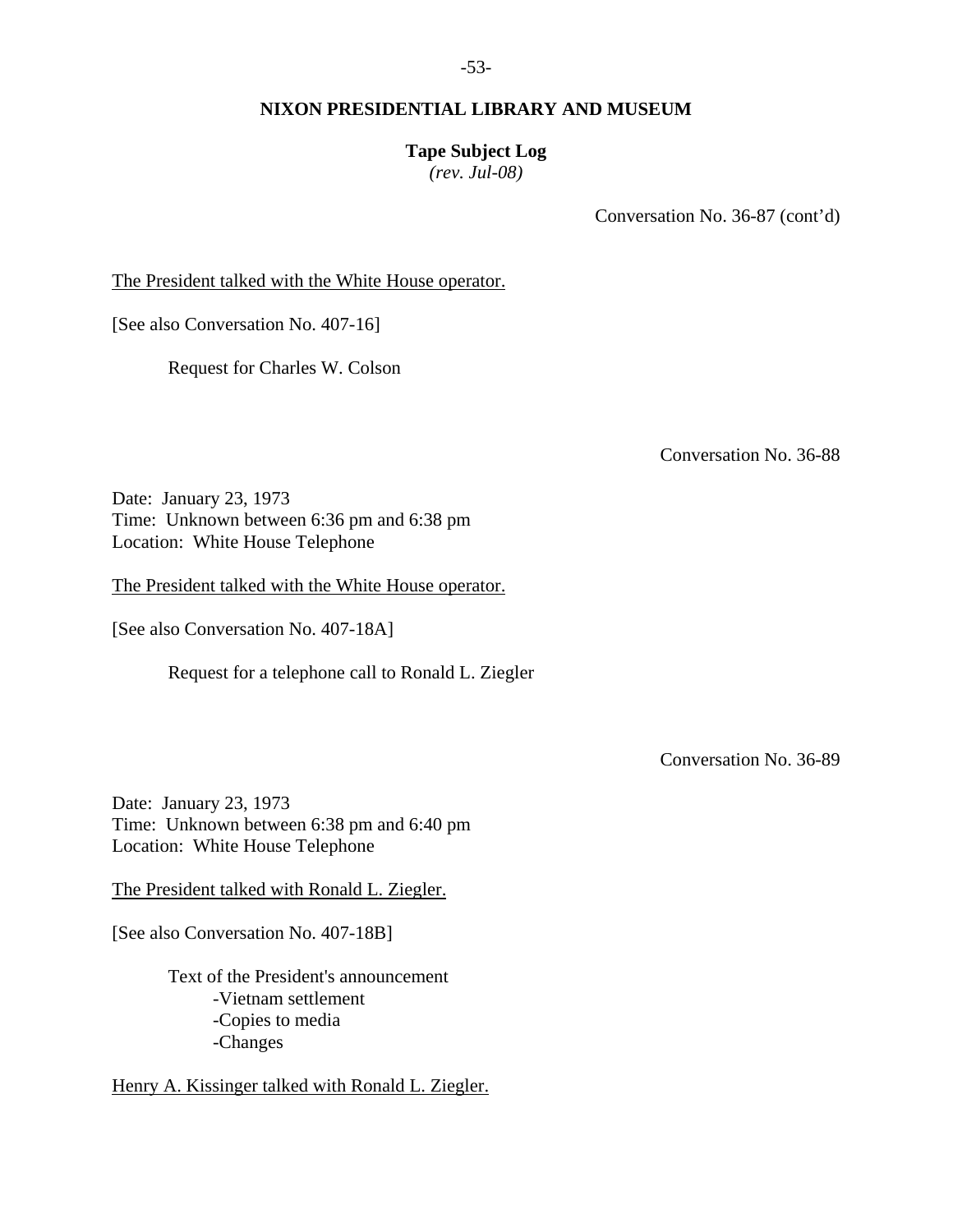## **Tape Subject Log**

*(rev. Jul-08)* 

Conversation No. 36-89 (cont'd)

 Text of the President's announcement -Changes

The President talked with Ronald L. Ziegler.

 Text of the President's announcement -Changes

Conversation No. 36-90

Date: January 23, 1973 Time: Unknown between 6:40 pm and 10:44 pm Location: White House Telephone

The President talked with the White House operator.

Request for a telephone call to Raymond K. Price, Jr.

Conversation No. 36-91

Date: January 23, 1973 Time: 10:44 pm - 10:47 pm Location: White House Telephone

The President talked with Raymond K Price, Jr.

 Vietnam settlement -Press response to announcement -Julie Nixon Eisenhower's view -Columbia Broadcasting System (CBS) reporters -Dan Rather -[Arnold] Eric Sevareid -Marvin L. Kalb -Ronald L. Ziegler's report -Press room -The President's briefing of Congressional leaders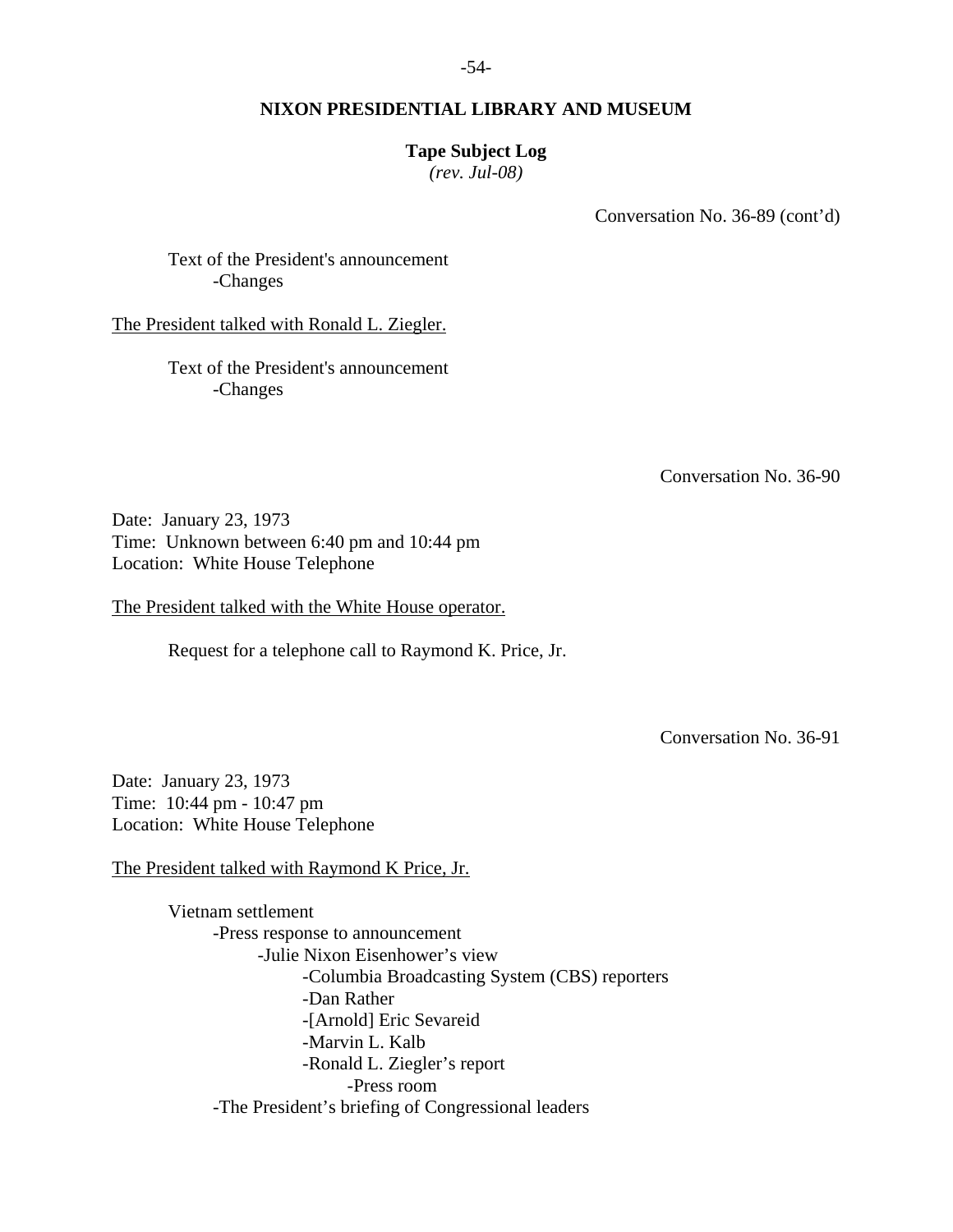-55-

## **NIXON PRESIDENTIAL LIBRARY AND MUSEUM**

**Tape Subject Log** 

*(rev. Jul-08)* 

Conversation No. 36-91 (cont'd)

 -Michael J. ("Mike") Mansfield, Thomas P. (Tip) O'Neill, Jr. -The President's announcement -1973 Inaugural speech

Conversation No. 36-92

Date: January 23, 1973 Time: 10:47 pm Location: White House Telephone

The President talked with the White House operator.

Request for a telephone call to Charles W. Colson

Conversation No. 36-93

Date: January 23, 1973 Time: 10:48 pm Location: White House Telephone

The President talked with the White House operator.

Request for a telephone call to Alexander M. Haig

Conversation No. 36-94

Date: January 23, 1973 Time: Between 10:49 pm and 11:00 pm Location: White House Telephone

The President talked with Charles W. Colson.

 Vietnam settlement -The President's announcement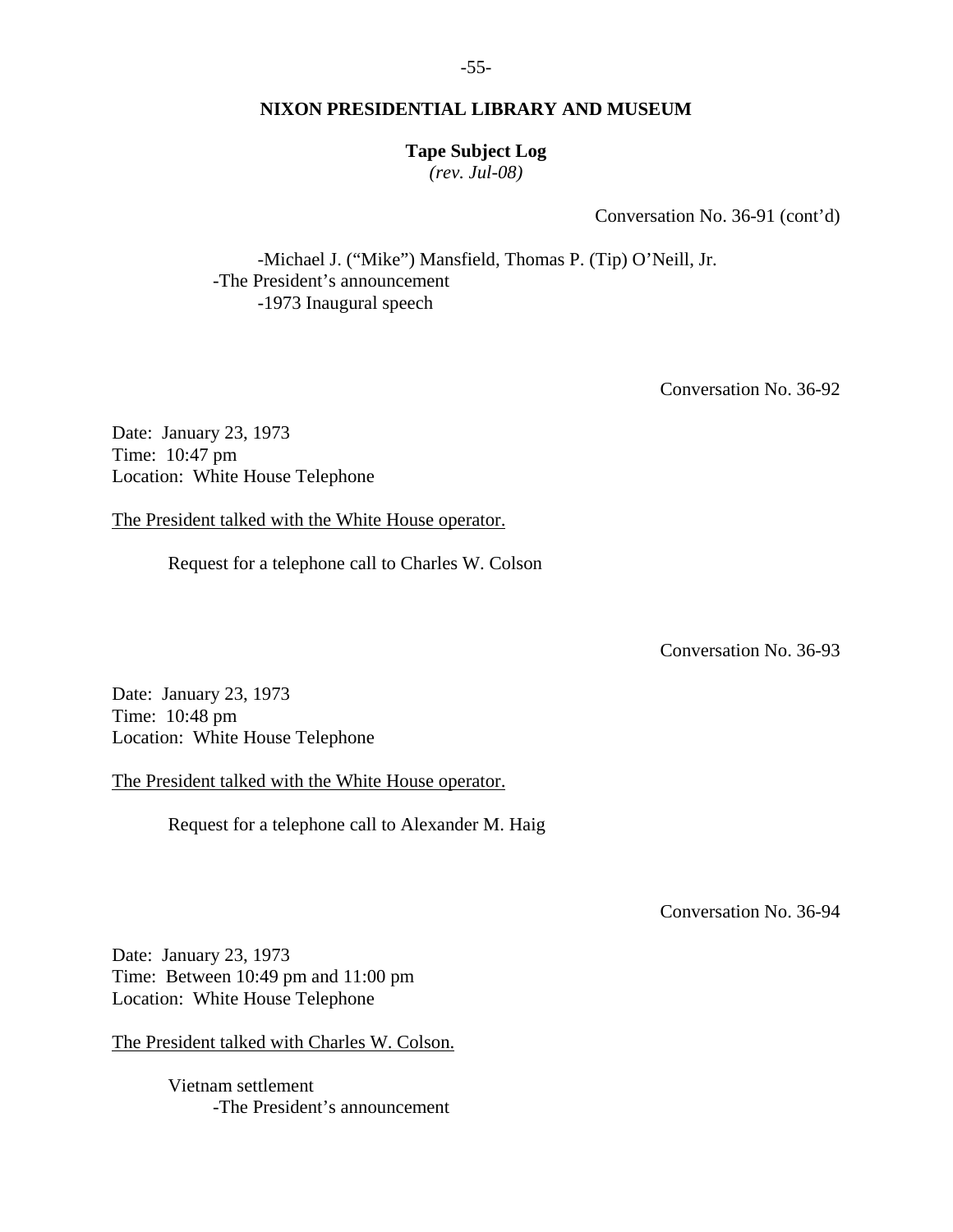## **Tape Subject Log**

*(rev. Jul-08)* 

Conversation No. 36-94 (cont'd)

 -Julie Nixon Eisenhower -Columbia Broadcasting System [CBS] reporters -Tricia Nixon Cox -Marvin L. Kalb, Dan Rather, [Arnold] Eric Sevareid -H. R. ("Bob") Haldeman -CBS coverage -Sevareid -Colson's view -Treaty of Versailles -Klemens Von Metternich -National Broadcasting Company [NBC]'s coverage -Howard K. Smith -White House public relations efforts -Congress -Michael J. ("Mike") Mansfield, Thomas P. ("Tip") O'Neill -John G. Tower, Jacob K. Javits -NBC -Bombing -Israel -Hubert H. Humphrey, Henry M. ("Scoop") Jackson -Lyndon B. Johnson -The President's comments -Julie Nixon Eisenhower, Tricia Nixon Cox, Edward R. F. Cox -George S. Christian -Colson's conversation -Johnson -Praise -Rowland Evans, Robert D. Novak -William J. Baroody, Jr. -Attacks on "Doves" -Barry M. Goldwater -Tower -Walt W. Rostow -George D. Aiken -Robert J. Dole -Gale W. McGee -Labor statements -George Meany's conversation with Peter J. Brennan -Frank E. Fitzsimmmons -Thomas W. ("Teddy") Gleason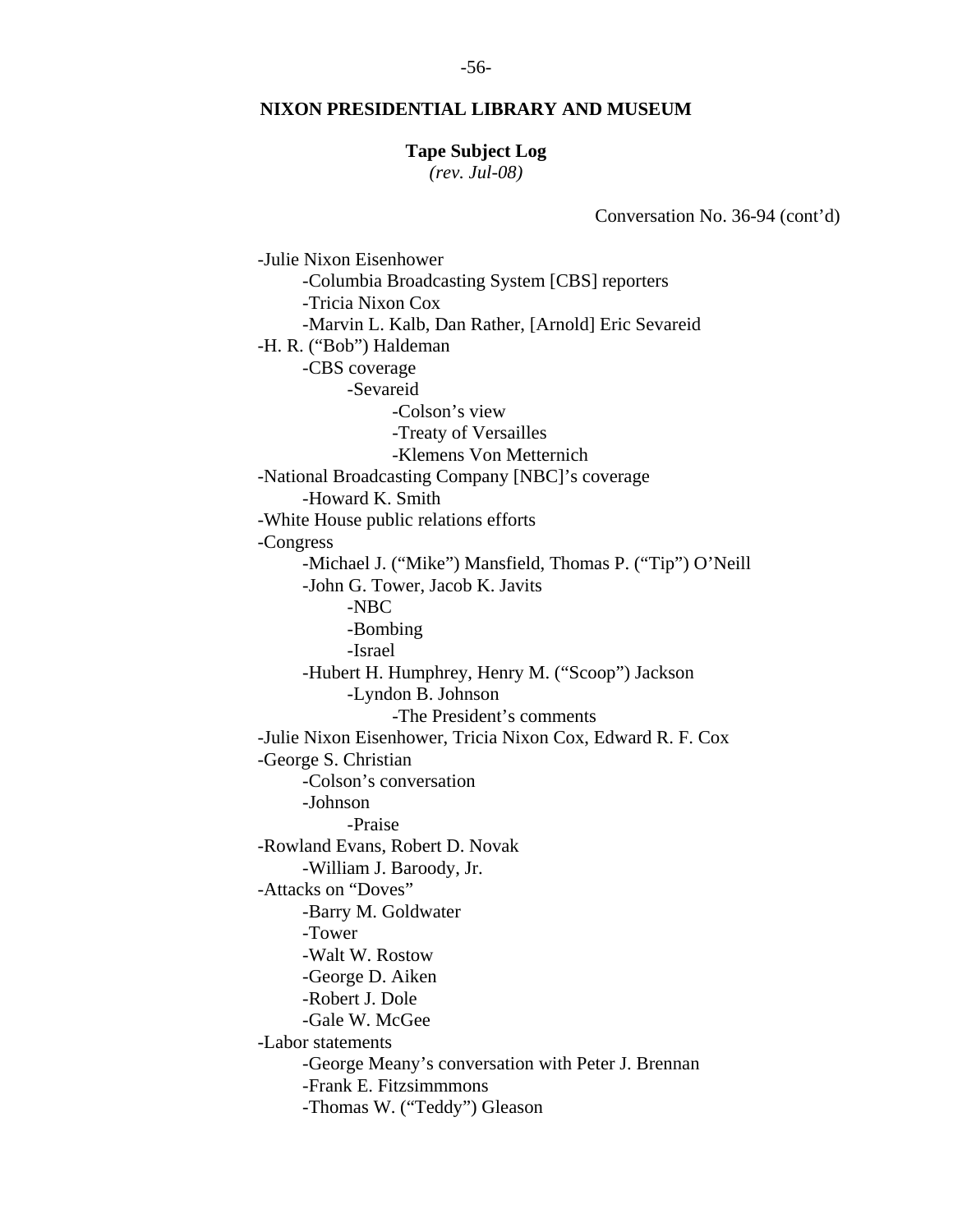#### **Tape Subject Log**

*(rev. Jul-08)* 

Conversation No. 36-94 (cont'd)

 -Paul Hall -Cooper Holt -Jesse M. Calhoon -Veterans of Foreign Wars [VFW] -American Legion -Prisoners of War [POWs] wives -Patrick E. Carr -Carol Hanson -Baroody -Attacks on the President's opponents -Silent Majority -Newspapers -Editors -Martin S. Hayden -Herbert G. Klein -Kenneth W. Clawson -William Randolph Hearst -*New York Daily News* -*Chicago Tribune* -Bombing -*Washington Star* -White House staff -Ronald L. Ziegler -Klein -Haldeman -Colson's view

Conversation No. 36-95

Date: January 23, 1973 Time: 11:00 pm - 11:08 pm Location: White House Telephone

The White House operator talked with the President.

 Request for a telephone call to Alexander M. Haig, Jr. -Cancellation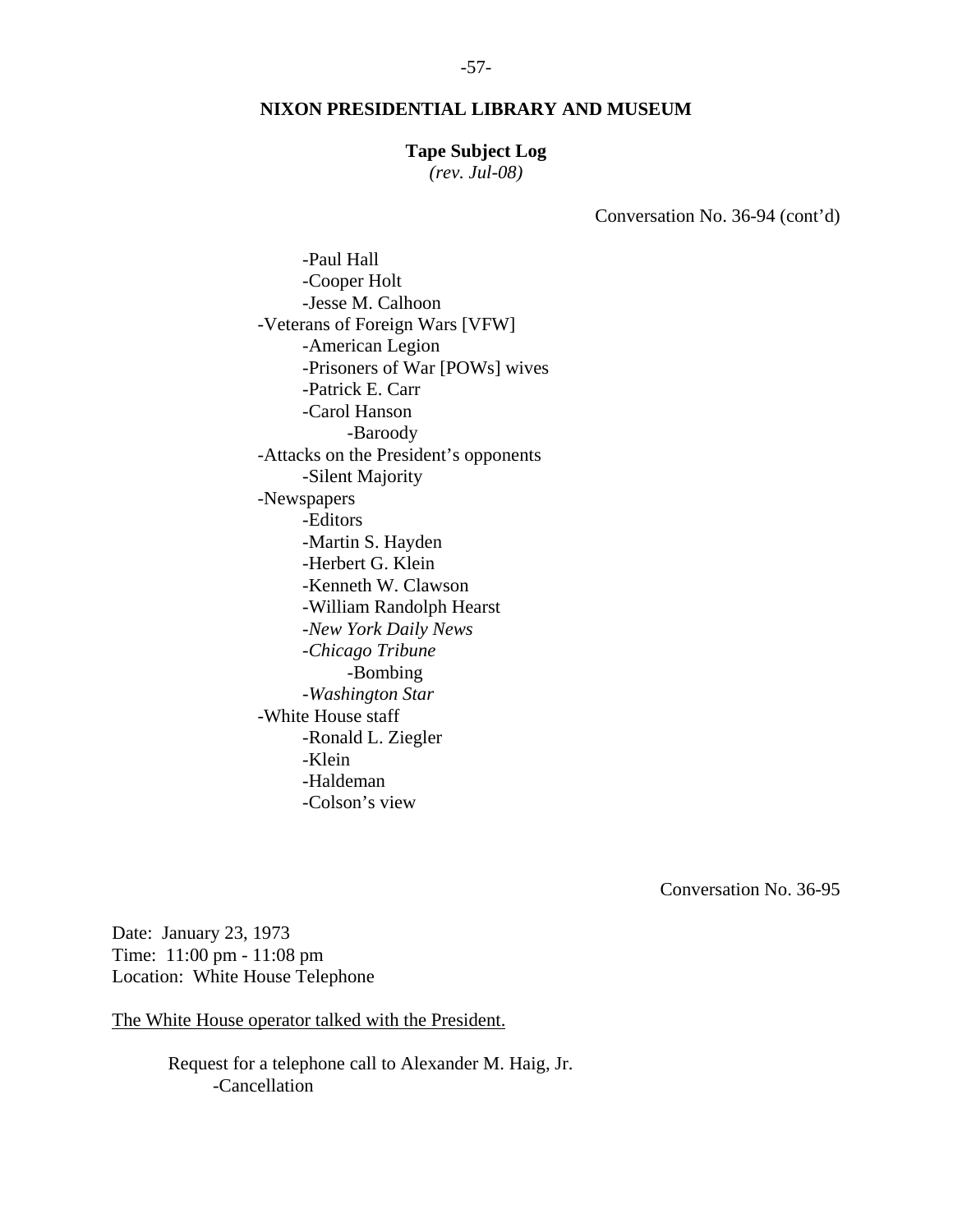## **Tape Subject Log**

*(rev. Jul-08)* 

Conversation No. 36-95 (cont'd)

 Telephone call from F. Donald Nixon -John D. Ehrlichman -Julie Nixon Eisenhower

Conversation No. 36-96

Date: January 23, 1973 Time: Unknown between 11:00 pm and 11:08 pm Location: White House Telephone

The President talked to the White House operator.

Request for a telephone call to Julie Nixon Eisenhower

Conversation No. 36-97

Date: January 23, 1973 Time: Between 11:08 pm and 11:09 pm Location: White House Telephone

The President talked with Julie Nixon Eisenhower.

\*\*\*\*\*\*\*\*\*\*\*\*\*\*\*\*\*\*\*\*\*\*\*\*\*\*\*\*\*\*\*\*\*\*\*\*\*\*\*\*\*\*\*\*\*\*\*\*\*\*\*\*\*\*\*\*\*\*\*\*\*\*\*\*\*

[Begin segment reviewed under deed of gift]

 Julie Nixon Eisenhower's call to F. Donald Nixon -The President's schedule

[End segment reviewed under deed of gift] \*\*\*\*\*\*\*\*\*\*\*\*\*\*\*\*\*\*\*\*\*\*\*\*\*\*\*\*\*\*\*\*\*\*\*\*\*\*\*\*\*\*\*\*\*\*\*\*\*\*\*\*\*\*\*\*\*\*\*\*\*\*\*\*\*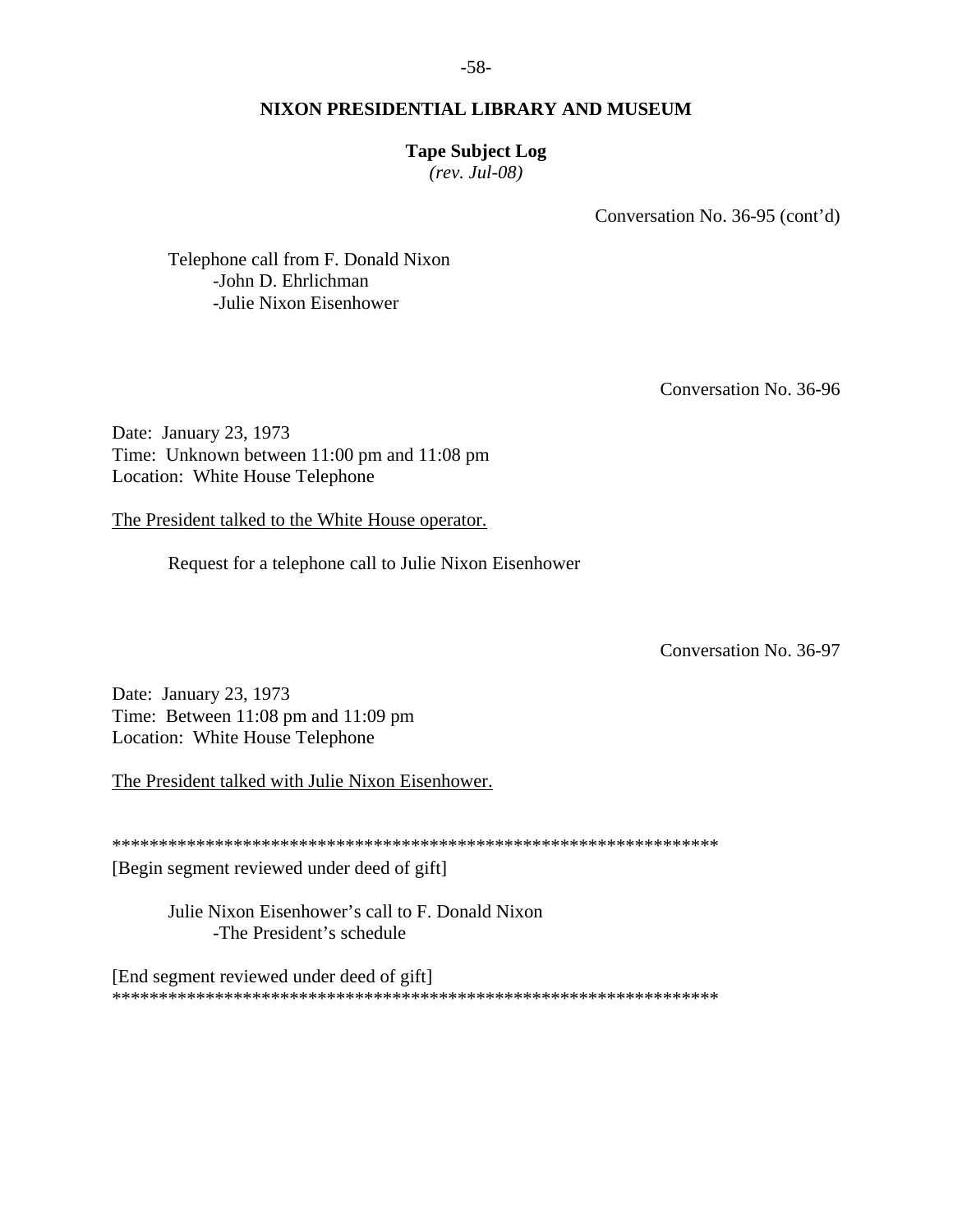## **Tape Subject Log**

*(rev. Jul-08)* 

Conversation No. 36-98

Date: January 23, 1973 Time: Unknown between 11:09 pm and 11:13 pm Location: White House Telephone

The President talked with the White House operator.

Request for a telephone call to Henry A. Kissinger

Conversation No. 36-99

Date: January 23, 1973 Time: 11:13 pm - 11:17 pm Location: White House Telephone

The President talked with Henry A. Kissinger.

 The President's Vietnam settlement announcement -Reaction -Julie Nixon Eisenhower's view -Columbia Broadcasting System [CBS] reporters -[Arnold] Eric Sevareid, Marvin L. Kalb, Dan Rather -Ronald L. Ziegler's report on press -National Broadcasting Company [NBC] -Charles W. Colson's conversation with the President -Nelson A. Rockefeller -Richard G. Kleindienst -Kalb -Congress -Michael J. ("Mike") Mansfield, Thomas P. ("Tip") O'Neill, Jr. -The President's view

 Kissinger's schedule -Congressional briefing

 The President's Vietnam settlement announcement -Reaction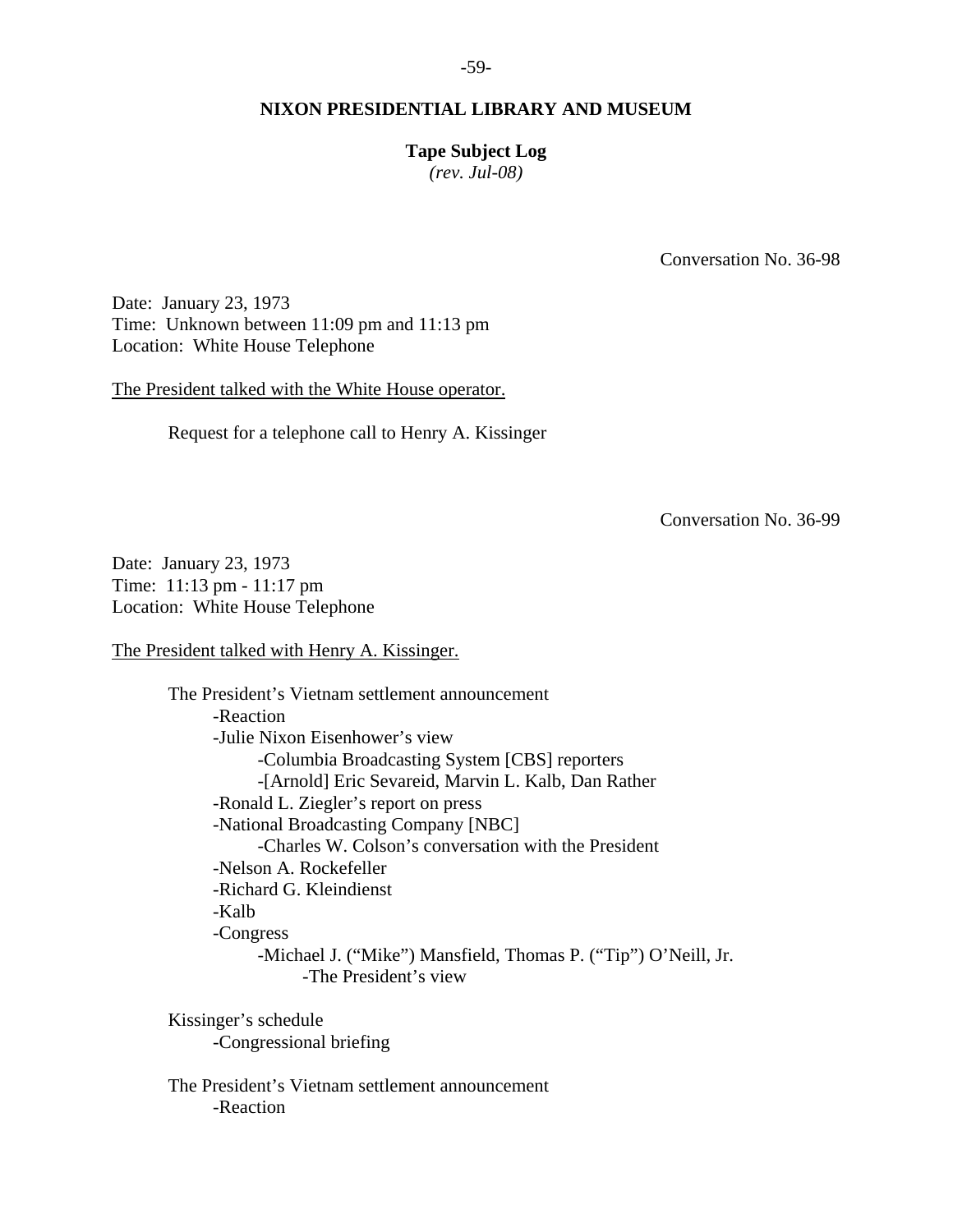#### **Tape Subject Log**

*(rev. Jul-08)* 

Conversation No. 36-99 (cont'd)

 -CBS broadcast -Liberals -Bombing -Quality of statement -Lyndon B. Johnson, Democrats -Press -Intellectuals -Establishment -Kissinger's view

Conversation No. 36-100

Date: January 23, 1973 Time: Unknown between 11:17 pm and 11:20 pm Location: White House Telephone

The President talked with the White House operator.

Request for a telephone call to H. R. ("Bob") Haldeman

Conversation No. 36-101

Date: January 23, 1973 Time: 11:20 pm - 11:35 pm Location: White House Telephone

The President talked with H. R. ("Bob") Haldeman.

 The President's Vietnam settlement announcement -Report on Columbia Broadcasting System [CBS] reporters -Julie Nixon Eisenhower -Tricia Nixon Cox and Edward R.F. Cox -Thelma C. ("Pat") Nixon -[Arnold] Eric Sevareid, Marvin L. Kalb, Dan Rather -White House staff -Public relations efforts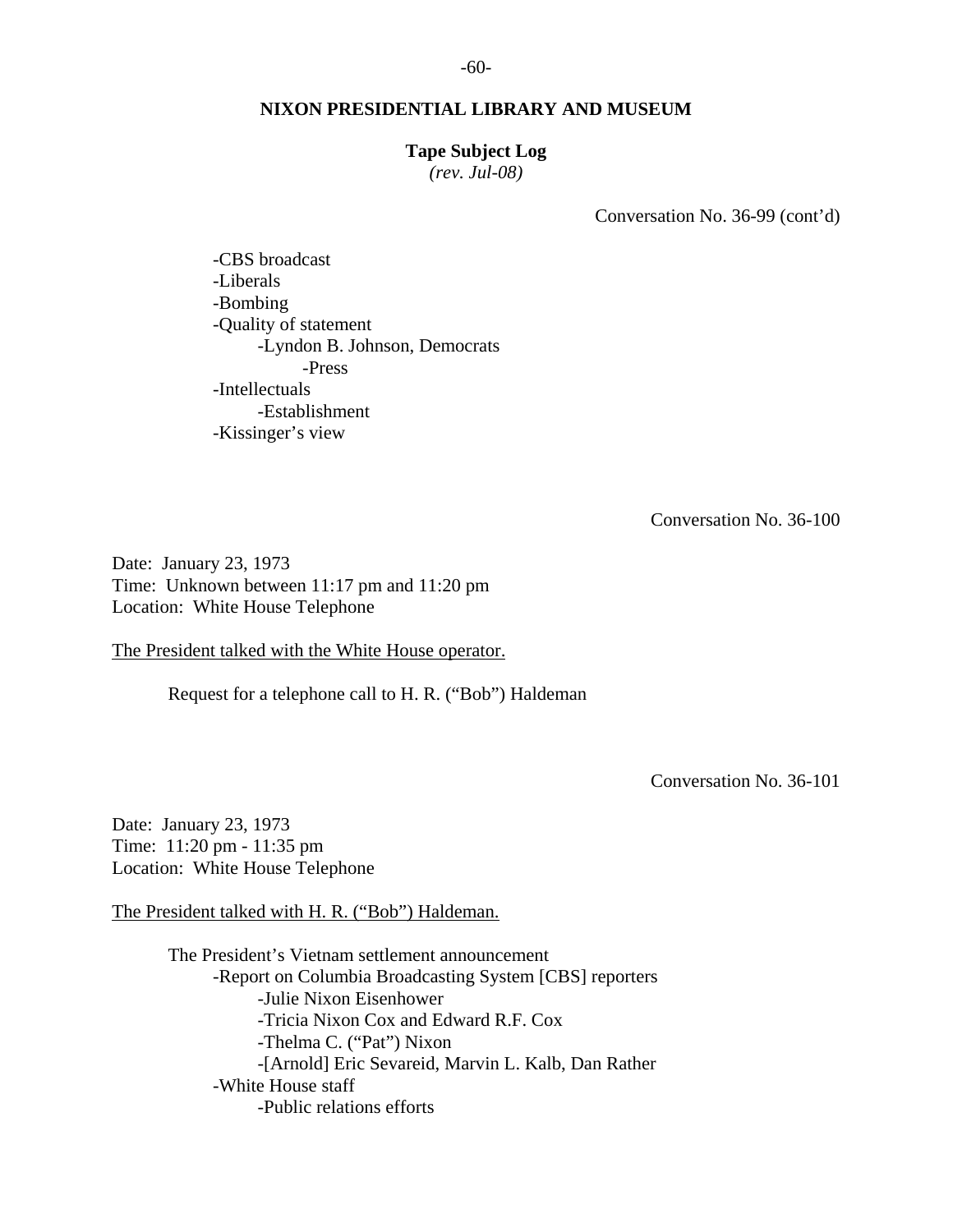#### **Tape Subject Log**

*(rev. Jul-08)* 

Conversation No. 36-101 (cont'd)

 -Charles W. Colson -Spiro T. Agnew -Des Moines -Michael J. ("Mike") Mansfield -Congress -Prisoners of War [POWs] wives -Lyndon B. Johnson -Praise -Richard ("Dick") Wilson -Jacob K. Jarvits -Bombing -George S. McGovern -William F. Knowland -Emmett Dedmon -Return of POWs -Grady Blackett -*Cincinnati Enquirer* -C. A. Scott -*Atlanta Daily World* -Louis Martin -*Chicago Daily Defender* -Thomas Vail -*Cleveland Plain Dealer* -William B. Saxbe -Michael O'Neill -*New York Daily News* -James J. Kilpatrick, Jr. -Lewis Gazo -*Seattle Post Intelligencer* (PI) -Frank L. Rizzo -Johnson -Michael Ravisto -Sons of Italy -Paul Miller -William S. White -Taft Schreiber -Johnson -Vito Marzullo -Chicago alderman -Angelo Candelore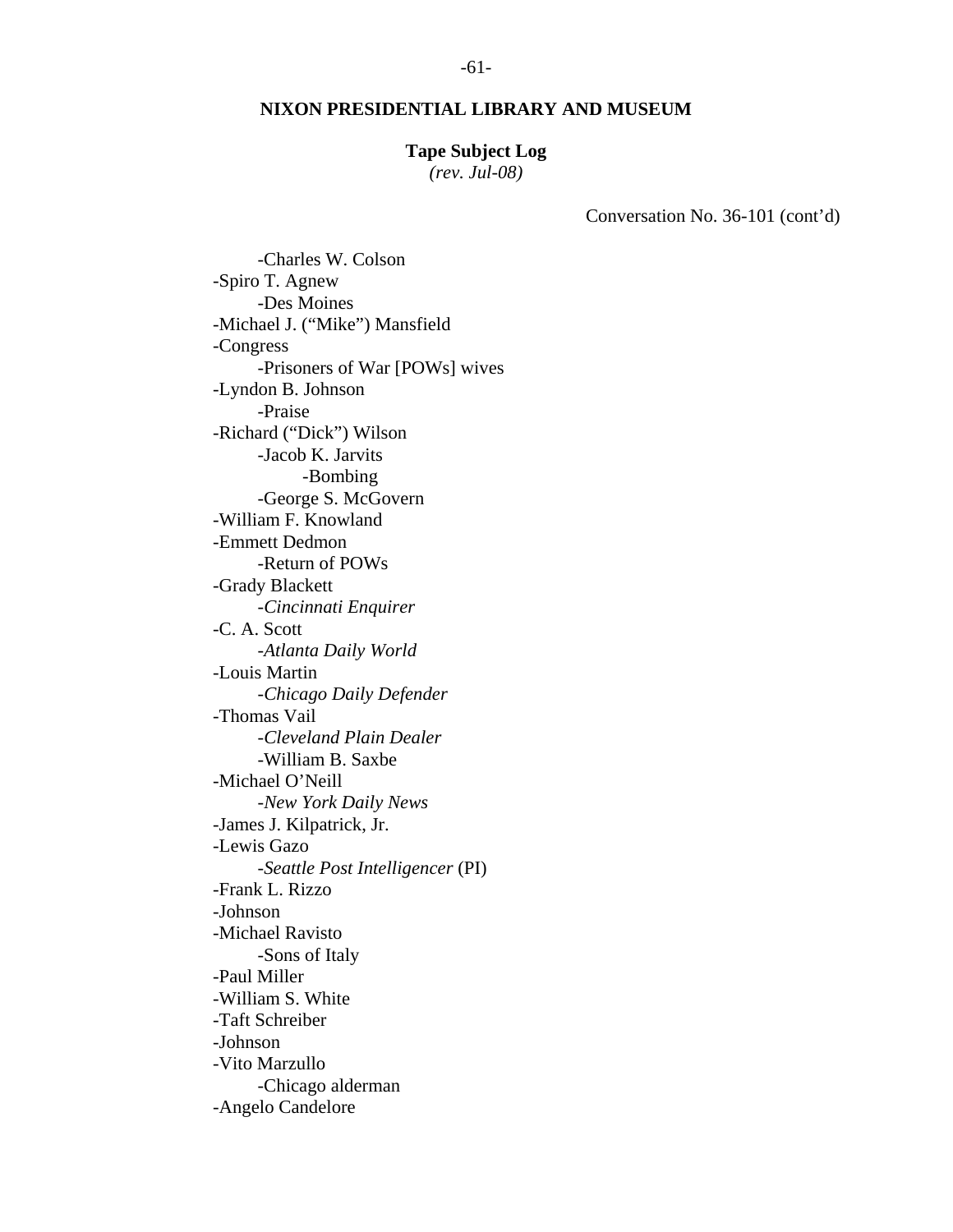#### **Tape Subject Log**

*(rev. Jul-08)* 

Conversation No. 36-101 (cont'd)

 -Fermi foundation -Bombing -George D. Aiken -John C. Stennis -The President's meeting with Congressional leaders -Leslie C. Arends -Mansfield -David Rogers -Mayor of Spokane -Robert C. Byrd -Wallace F. Bennett -Rhoda Stewart -International Business Machines [IBM] -Arends -Harry F. Byrd, Jr. -Howard H. Baker, Jr. -Network reaction -Location -Congress -The President's role in negotiations -Length -Ronald L. Ziegler

 Henry A. Kissinger's schedule -Congressional briefings -William P. Rogers

Conversation No. 36-102

Date: January 23, 1973 Time: 11:37 pm - 11:48 pm Location: White House Telephone

Charles W. Colson talked with the President.

 The President's Vietnam settlement announcement -H. R. ("Bob") Haldeman -United Press International [UPI]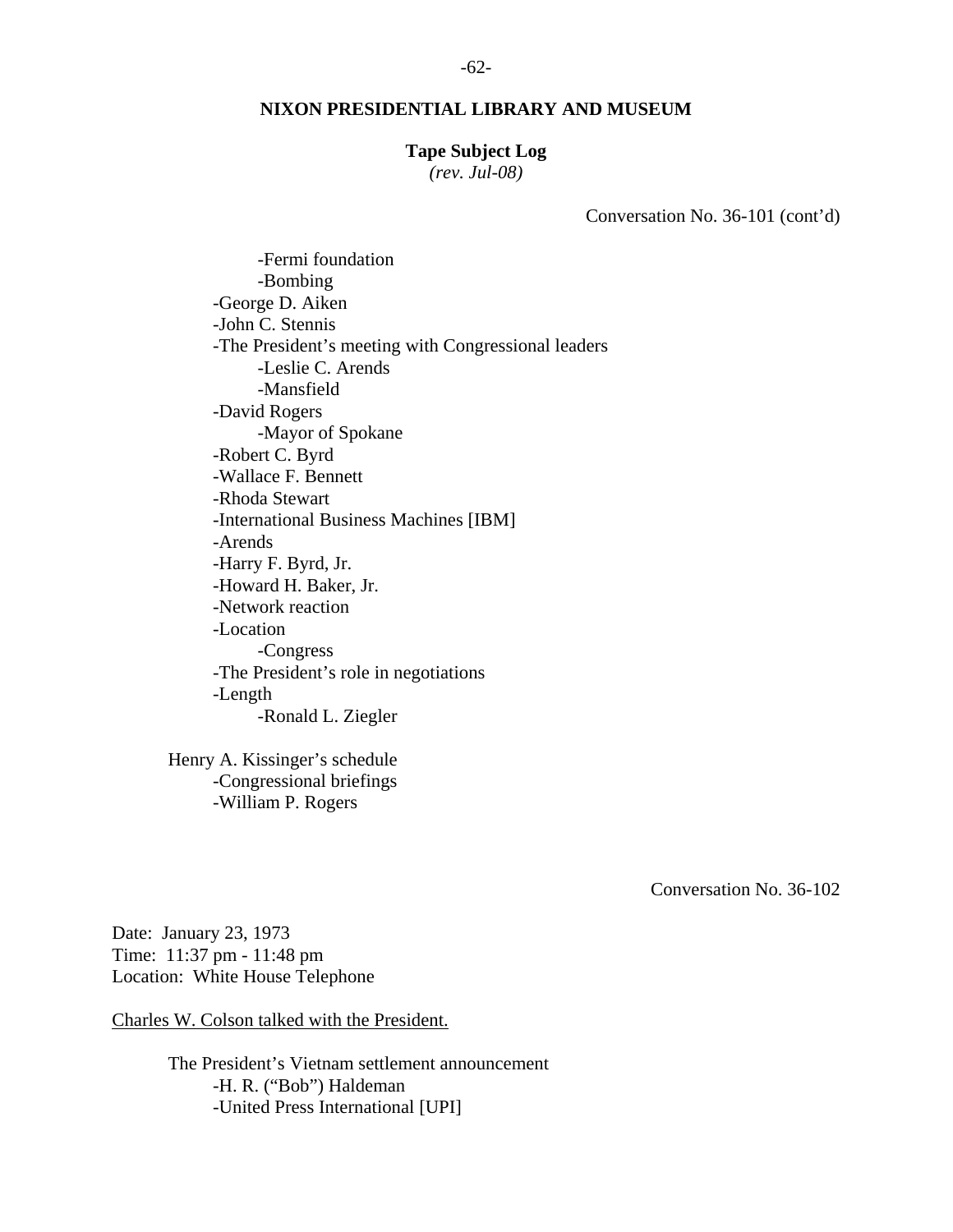#### **Tape Subject Log**

*(rev. Jul-08)* 

Conversation No. 36-102 (cont'd)

 -Robert C. Byrd -Barry M. Goldwater -Associated Press [AP] -Hubert H. Humphrey -Robert J. Dole -John G. Tower -Editors -Thomas Vail's comments -William B. Saxbe -James J. Kilpatrick, Jr. -George D. Aiken -John C. Stennis -Carl B. Albert, Gerald R. Ford, Leslie C. Arends -Prisoners of War [POWs] wives -Beatrice Williams -Mrs. Grubb -Mrs. Donald Shea -Carol Hanson -Colson's view -National Broadcasting System [NBC] -Edward M. Kennedy -Edmund S. Muskie -Clairborne Pell -Labor -Donald Rogers -Michael P. Balzano, Jr. -Frank E. Fitzsimmons -George Meany -Peter J. Brennan -Veterans groups -Americans for Winning the Peace -Public relations [PR] efforts -Advertisements -Telephone calls to press -Columbia Broadcasting System [CBS] -Marvin L. Kalb, [Arnold] Eric Sevareid -Television [TV] ratings -Compared to the President's November 3, 1969 speech -Delivery -Haldeman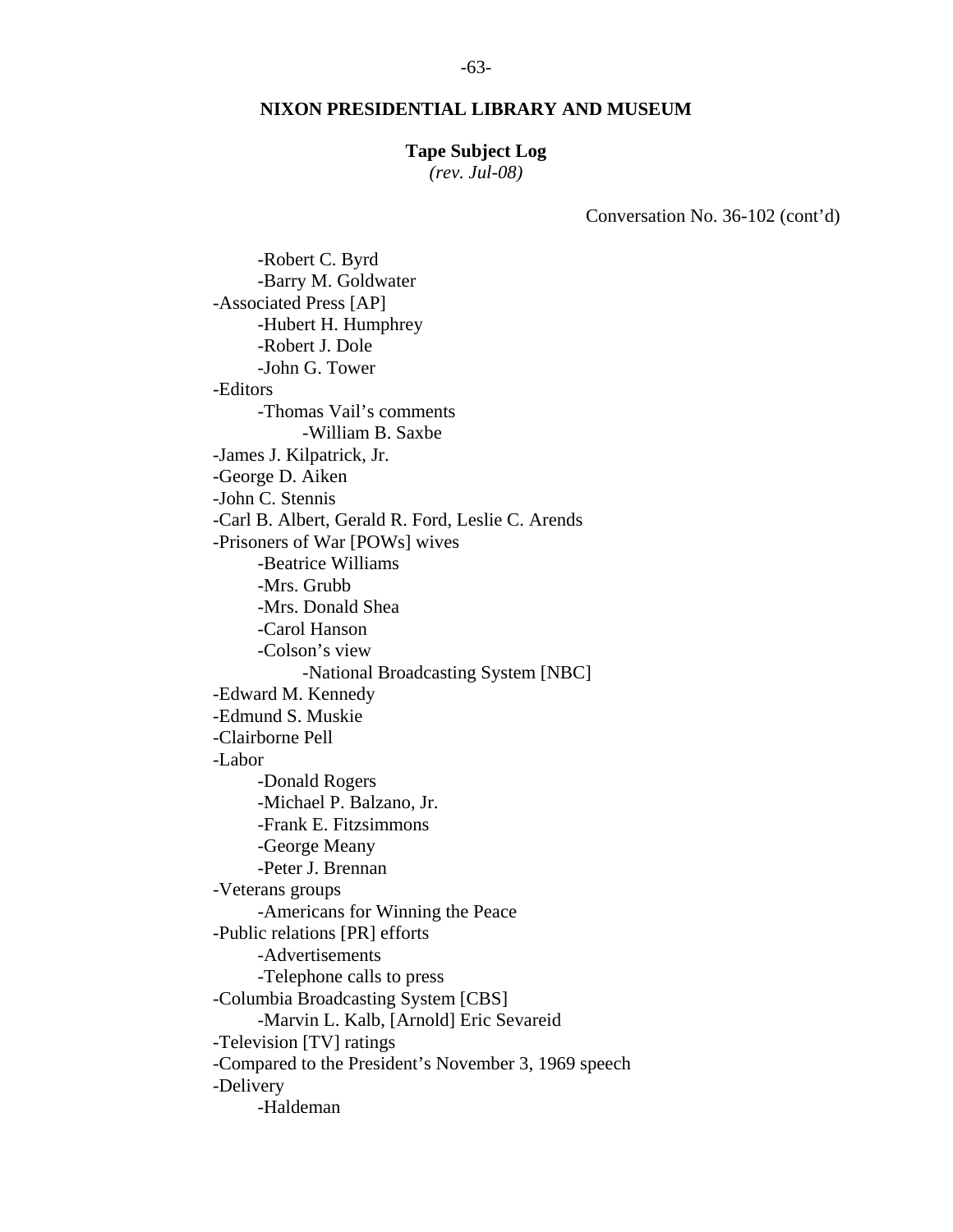#### **Tape Subject Log**

*(rev. Jul-08)* 

Conversation No. 36-102 (cont'd)

 -Lyndon B. Johnson -TV interviews -Veterans -Senators -Jacob K. Jarvits -Humphrey -Tower -Henry M. ("Scoop") Jackson -Dole -Henry A. Kissinger's schedule -Laird -Congressional briefing -The President's budget message -John D. Ehrlichman -The President's January 25, 1972 speech -Public reaction -Meeting with Haldeman and Ehrlichman -Network coverage -Talk shows -Kissinger -Laird -Relations with Congress -Kissinger -Schedule -Press coverage -Control

Conversation No. 36-103

Date: January 24, 1973 Time: 1:47 pm Location: White House Telephone

The President talked with the White House operator.

[See also Conversation No. 403-7]

Request for a telephone call to Stephen B. Bull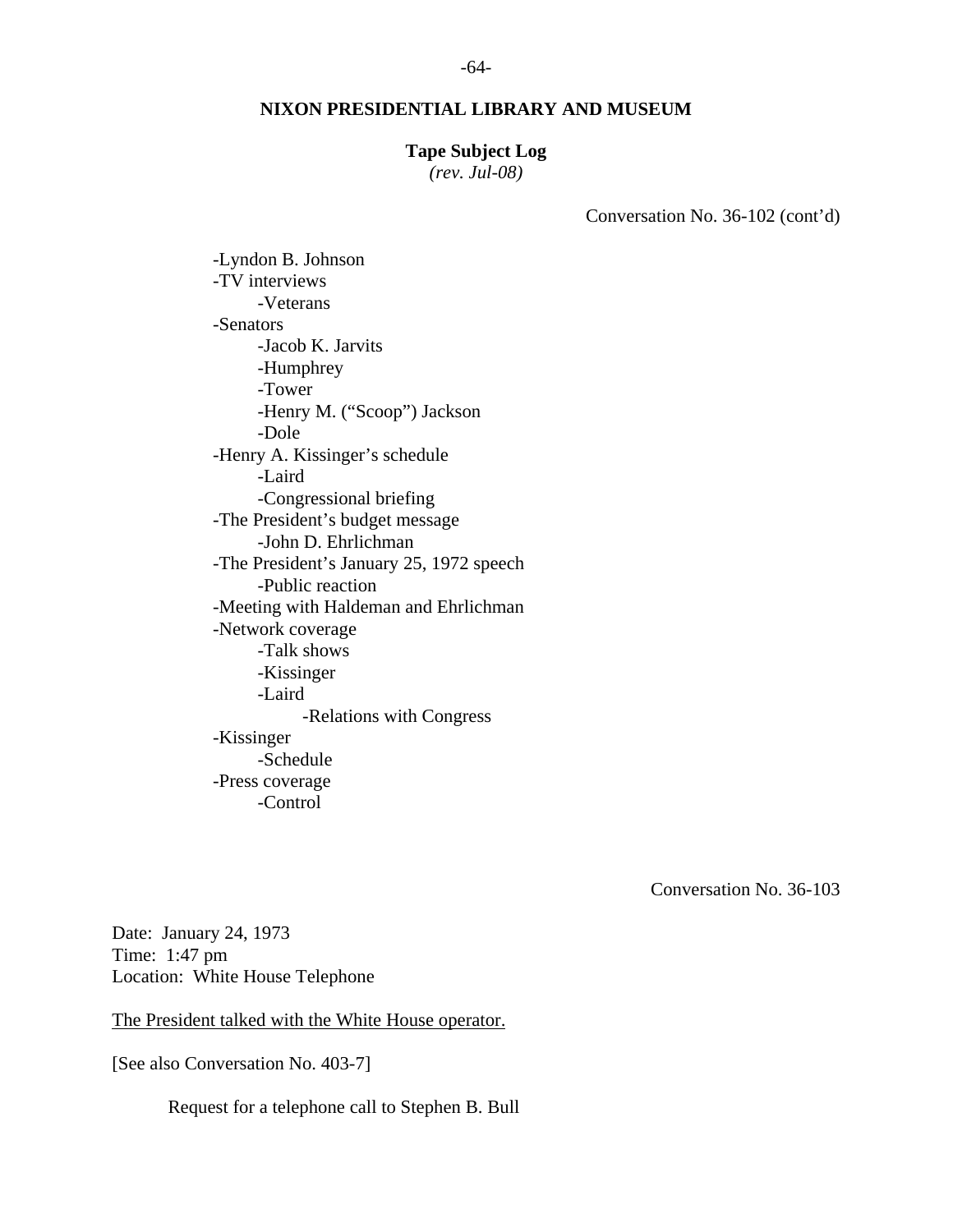**Tape Subject Log**  *(rev. Jul-08)* 

Conversation No. 36-104

Date: January 24, 1973 Time: 7:08 pm Location: White House Telephone

The President talked to the White House operator.

Request for a telephone call to Charles W. Colson

Conversation No. 36-105

Date: January 24, 1973 Time: 7:15 pm Location: White House Telephone

The White House operator talked with the President.

Charles W. Colson's location

Request for a telephone call to Charles G. ("Bebe") Rebozo

Conversation No. 36-106

Date: January 24, 1973 Time: 7:17 pm - 7:31 pm Location: White House Telephone

The President talked with Charles W. Colson.

 Vietnam settlement public relations [PR] efforts -Henry A. Kissinger's press briefings -Thelma C. ("Pat") Nixon, Ronald L. Ziegler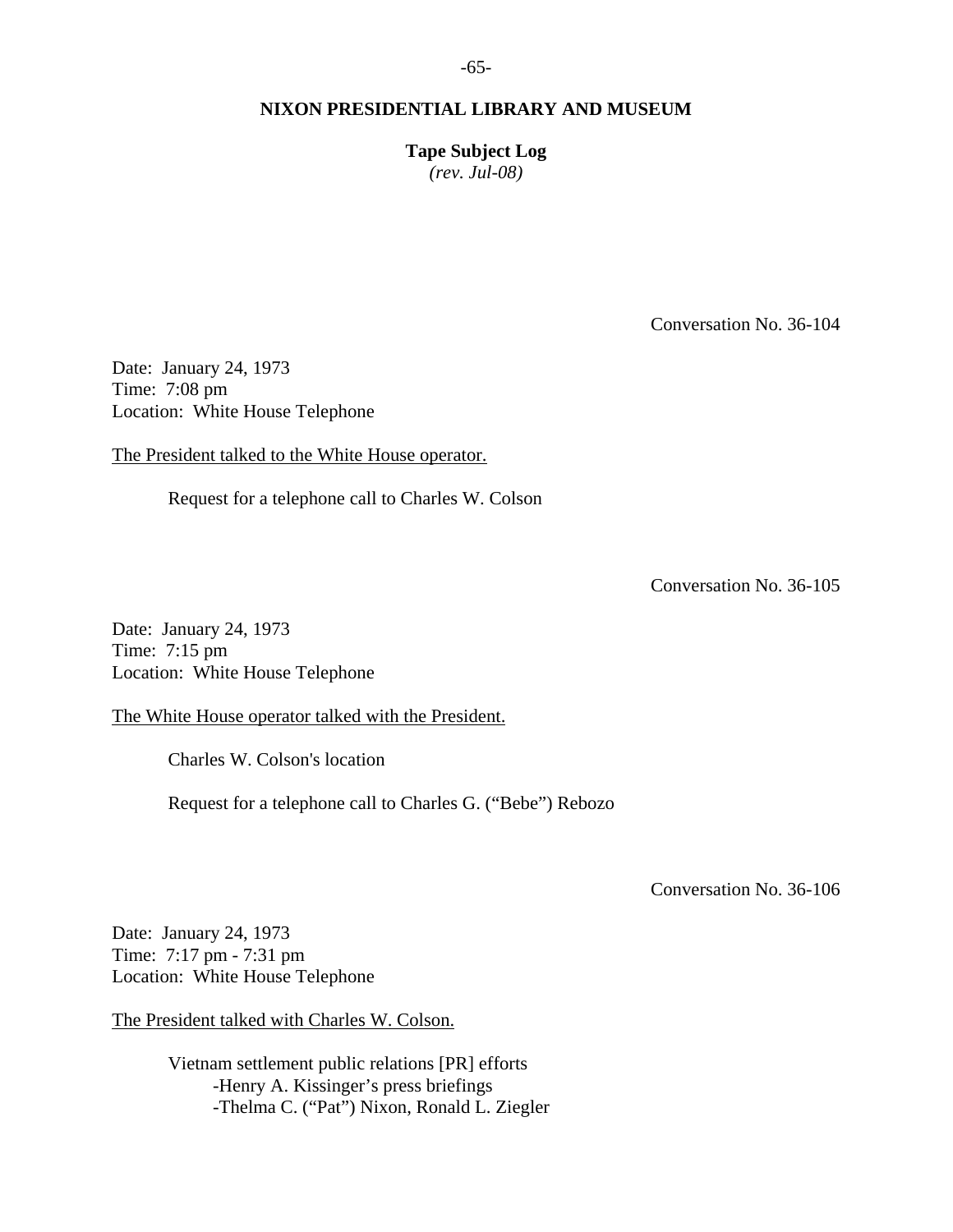#### **Tape Subject Log**

*(rev. Jul-08)* 

Conversation No. 36-106 (cont'd)

 -Television [TV] audience -H. R. ("Bob") Haldeman -Colson's view -Henry Cabot Lodge -Meeting with Colson -*Today Show* -Elizabeth Drew show -John F. Kennedy, Dwight D. Eisenhower, Lyndon B. Johnson -Reaction to the President's announcement -Melvin L. Laird's schedule -*Today Show* -George H. W. Bush's schedule -Talk show -Clark MacGregor -Hobart D. ("Hobe") Lewis -Lodge article -*Reader's Digest* -History of Vietnam War -Reaction to the President's announcement Reaction to Vietnam settlement -The President's opponents -William B. Saxbe -Bella S. Abzug -George S. McGovern -Jack F. Kemp -Patrick S. Buchanan -Book -*Washington Star* editorial -Kenneth W. Clawson's conversation with Colson -*New York Times* editorial -*Washington Post* -Editorials -Audience -Wire service stories -The President's budget message -Haldeman, John D. Ehrlichman -Colson's view -Lyndon B. Johnson's death -Great Society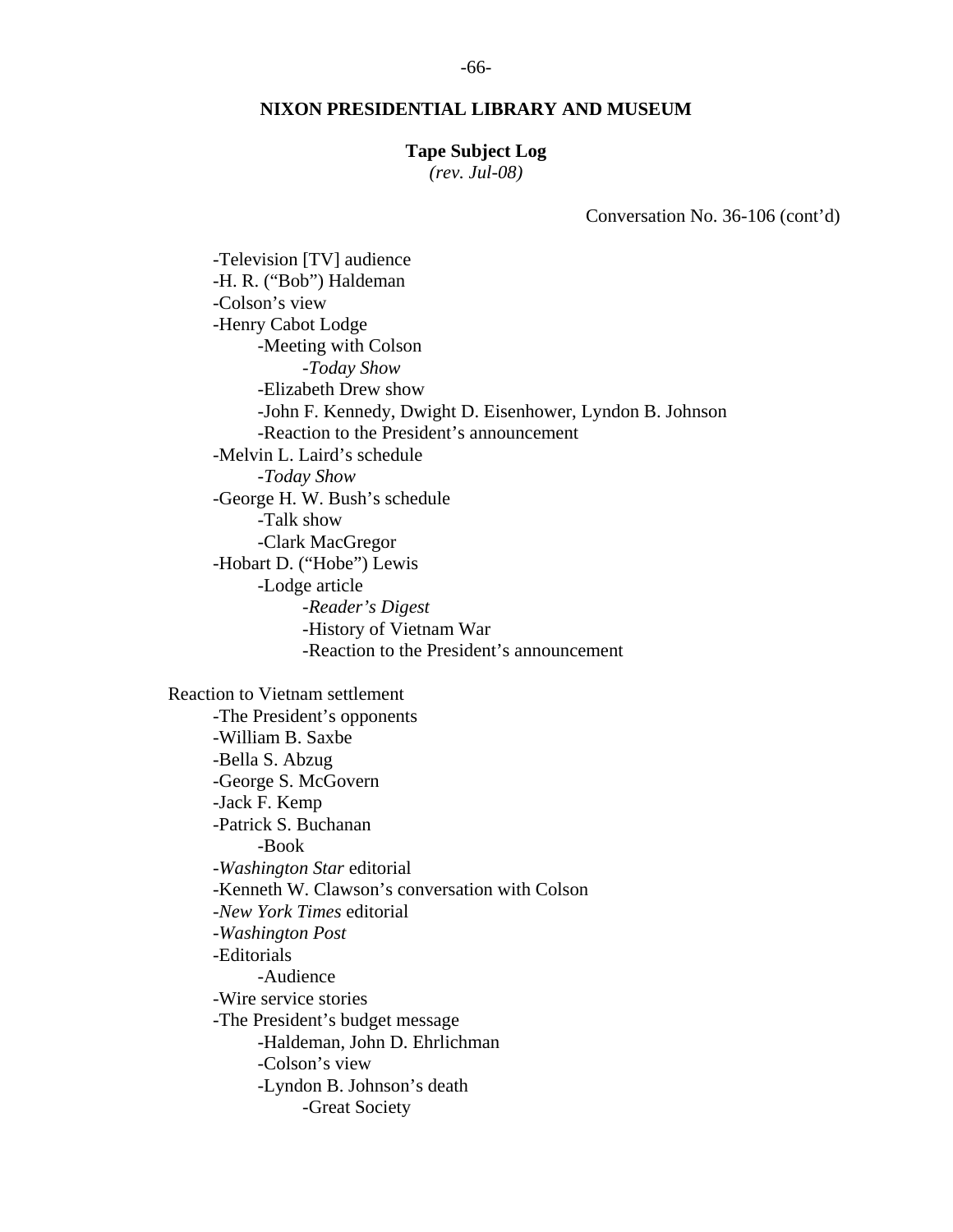#### -67-

#### **NIXON PRESIDENTIAL LIBRARY AND MUSEUM**

#### **Tape Subject Log**

*(rev. Jul-08)* 

Conversation No. 36-106 (cont'd)

 -The President's high points -1972 election -1973 Inaugural speech -Vietnam settlement -Trips to People's Republic of China [PRC] and Soviet Union -TV audience -The President's view -Distribution of materials to Cabinet -Gerald R. Ford -Barry M. Goldwater -Buchanan -Kemp -*Reader's Digest* -Kissinger's schedule -TV interviews

\*\*\*\*\*\*\*\*\*\*\*\*\*\*\*\*\*\*\*\*\*\*\*\*\*\*\*\*\*\*\*\*\*\*\*\*\*\*\*\*\*\*\*\*\*\*\*\*\*\*\*\*\*\*\*\*\*\*\*\*\*\*\*\*\*

[Begin segment reviewed under deed of gift]

 The President's health -Colson's comment

[End segment reviewed under deed of gift] \*\*\*\*\*\*\*\*\*\*\*\*\*\*\*\*\*\*\*\*\*\*\*\*\*\*\*\*\*\*\*\*\*\*\*\*\*\*\*\*\*\*\*\*\*\*\*\*\*\*\*\*\*\*\*\*\*\*\*\*\*\*\*\*\*

Conversation No. 36-107

Date: January 24, 1973 Time: 7:35 pm - 7:40 pm Location: White House Telephone

The President talked with Charles G. ("Bebe") Rebozo.

 Rebozo's schedule -Lyndon B. Johnson's funeral -Anita Bryant -J. William Fulbright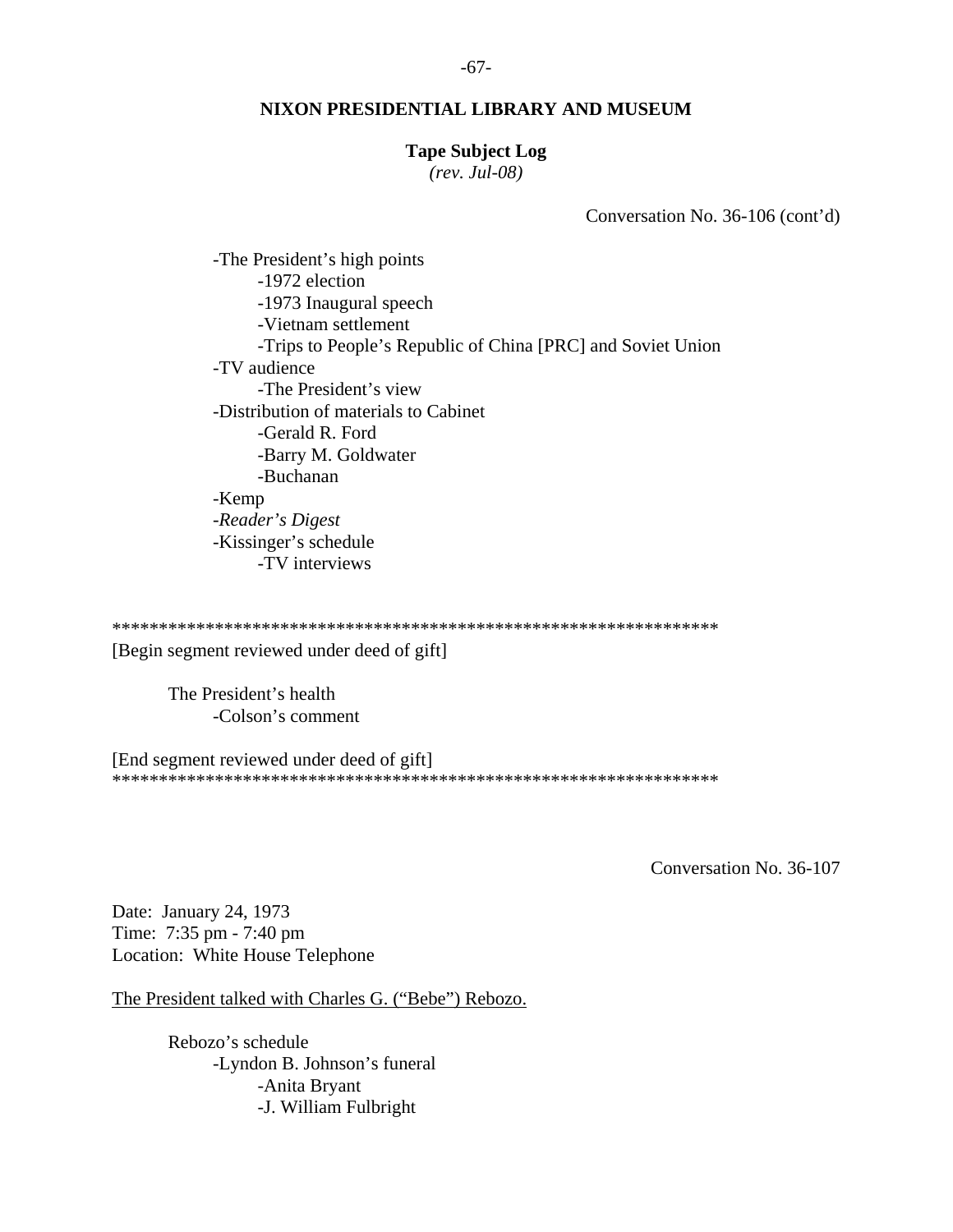#### **Tape Subject Log**

*(rev. Jul-08)* 

Conversation No. 36-107 (cont'd)

-Rebozo's view of attendees

The President's Vietnam settlement announcement

 Gifts to Johnson family -Mamie G. D. Eisenhower, Thelma C. ("Pat") Nixon, Bess (Wallace) Truman

 The President's schedule -Florida

 Prisoners of War [POW] release -The President's personal emissary -Trip to Vietnam

The President's schedule

 The President's opponents -Rebozo's view -Johnson's funeral

Conversation No. 36-108

Date: January 24, 1973 Time: Unknown between 7:40 pm and 7:52 pm Location: White House Telephone

The President talked with the White House operator.

Request for a telephone call to H. R. ("Bob") Haldeman

Conversation No. 36-109

Date: January 24, 1973 Time: 7:52 pm - 7:55 pm Location: White House Telephone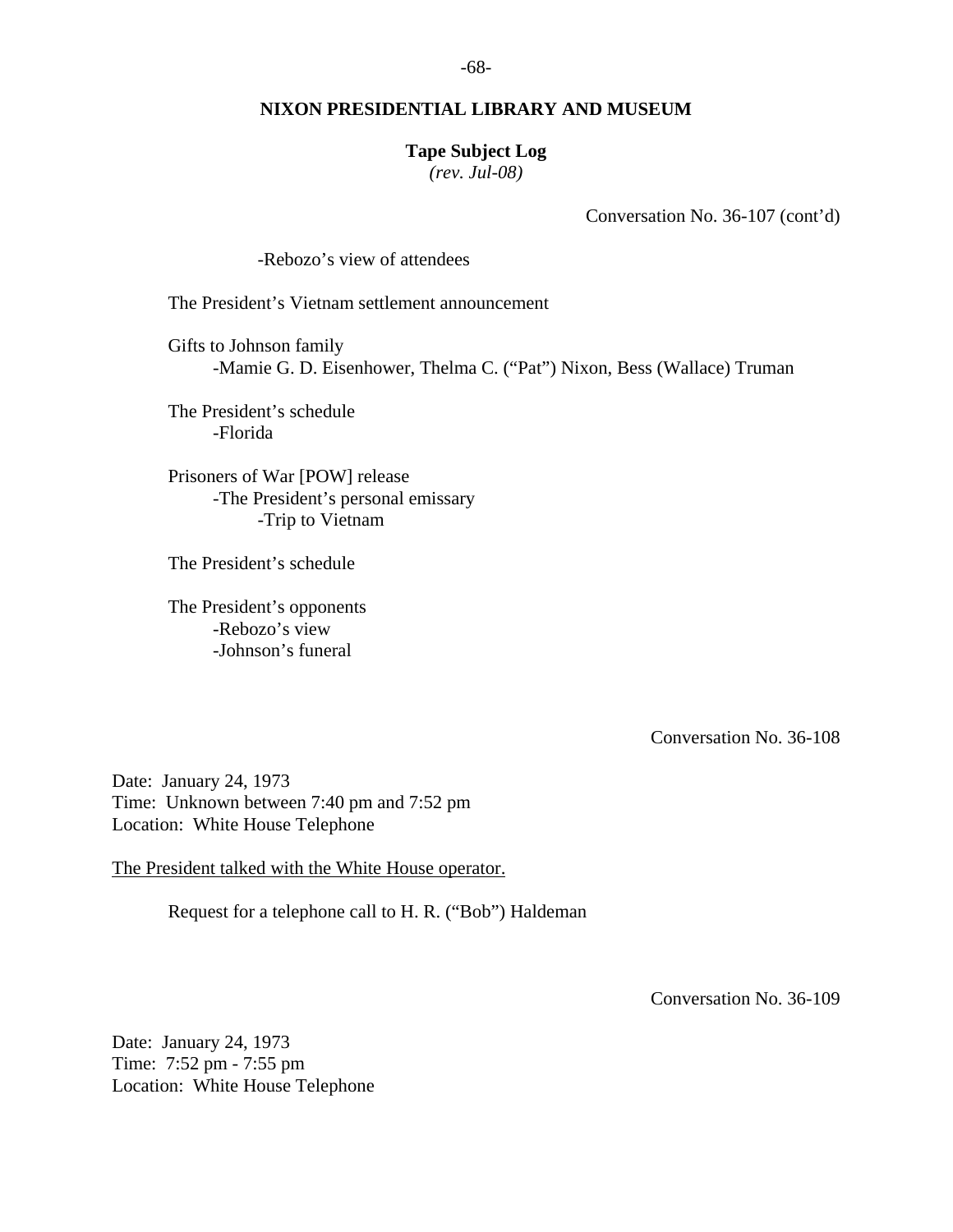-69-

## **NIXON PRESIDENTIAL LIBRARY AND MUSEUM**

#### **Tape Subject Log**

*(rev. Jul-08)* 

Conversation No. 36-109 (cont'd)

The President talked with H. R. ("Bob") Haldeman.

 Haldeman's meeting -John D. Ehrlichman -Charles W. Colson -George P. Shultz -Focus of public attention -Budget -The President's view -Peter J. Brennan's statement -The President's Vietnam settlement announcement

Conversation No. 36-110

Date: January 25, 1973 Time: Unknown between 7:54 am and 8:38 am Location: White House Telephone

The President talked with the White House operator.

[Conversation No. 405-4]

Request for a telephone call to Stephen B. Bull

Conversation No. 36-111

Date: January 25, 1973 Time: 8:38 am - 8:39 am Location: White House Telephone

The President talked with Stephen B. Bull.

[Conversation No. 405-5]

 The President's schedule -H. R. ("Bob") Haldeman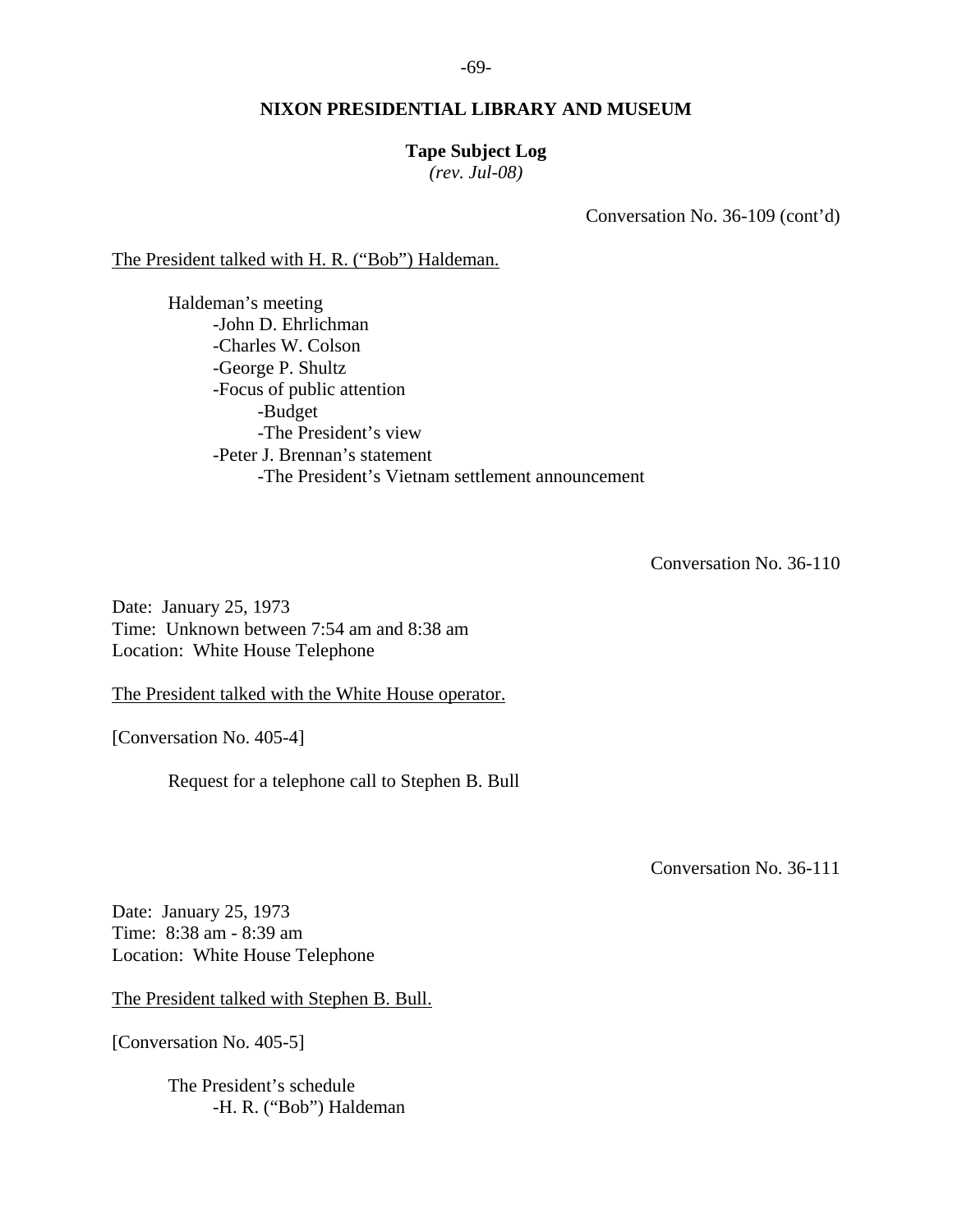## **Tape Subject Log**

*(rev. Jul-08)* 

Conversation No. 36-111 (cont'd)

-The President's speech

Conversation No. 36-112

Date: January 25, 1973 Time: Unknown between 5:34 pm and 6:18 pm Location: White House Telephone

The President talked with the White House operator.

[See also Conversation No. 842-13A]

Request for a telephone call to Richard M. Helms

Conversation No. 36-113

Date: January 25, 1973 Time: 6:18 pm - 6:22 pm Location: White House Telephone

The President talked with Richard M. Helms.

[See Conversation No. 842-13B]

 Helms's schedule -John D. Ehrlichman -Iran trip -Confirmation as Ambassador to Iran -J. William Fulbright -Current US Ambassador Joseph S. Farland -[Shah of Iran] Mohammed Reza Pahlavi -Mission -Industrial production

 Iranian oil -Ehrlichman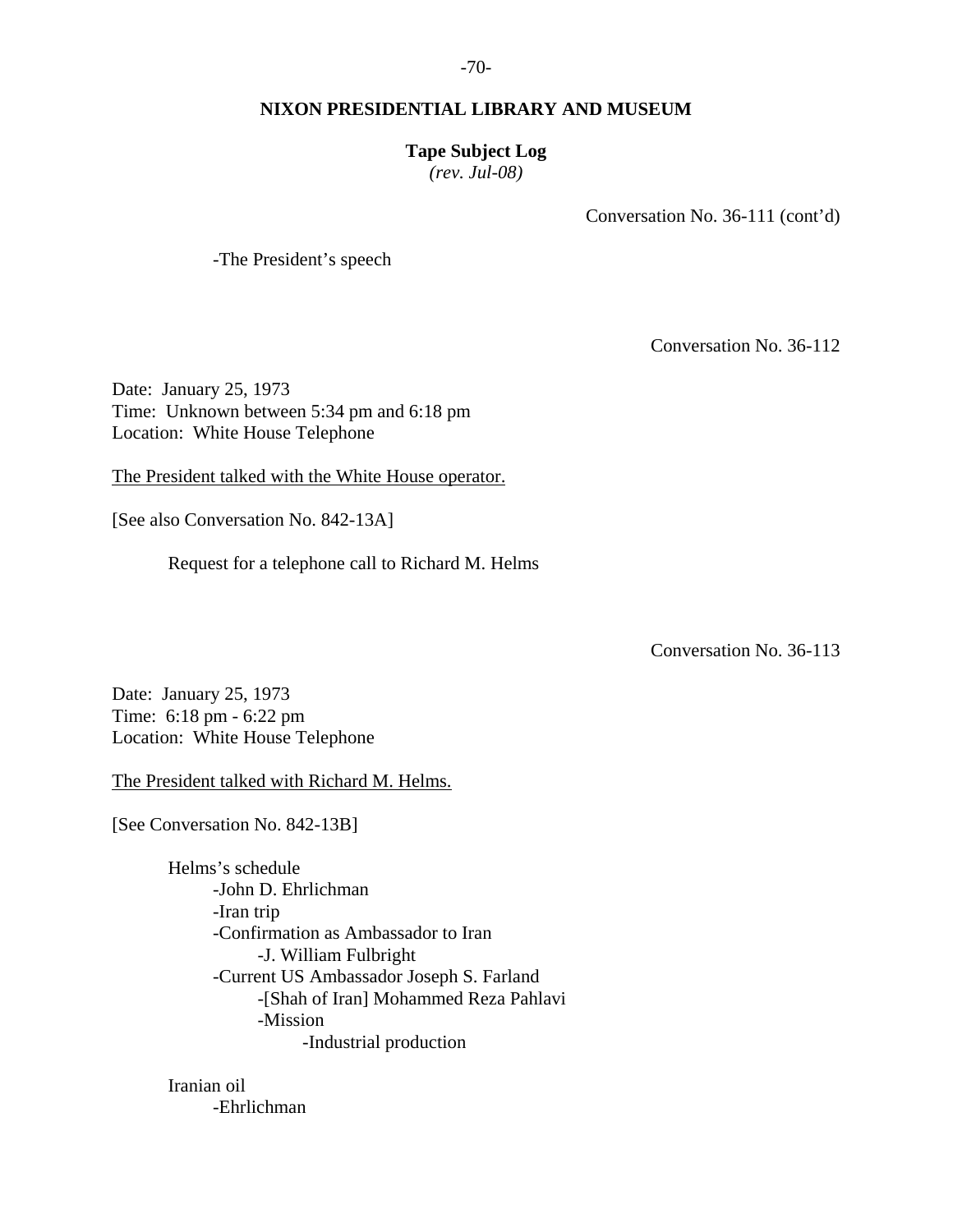#### **Tape Subject Log**

*(rev. Jul-08)* 

Conversation No. 36-113 (cont'd)

 -Meeting with Helms -John B. Connally -Peter M. Flanigan -Mission -Henry A. Kissinger -Helms's role -Stability in Persian Gulf

\*\*\*\*\*\*\*\*\*\*\*\*\*\*\*\*\*\*\*\*\*\*\*\*\*\*\*\*\*\*\*\*\*\*\*\*\*\*\*\*\*\*\*\*\*\*\*\*\*\*\*\*\*\*\*\*\*\*\*\*\*\*\*\*\*

BEGIN WITHDRAWN ITEM NO. 1 [National security] [Duration: 4s ]

[Persian Gulf]

END WITHDRAWN ITEM NO. 1 \*\*\*\*\*\*\*\*\*\*\*\*\*\*\*\*\*\*\*\*\*\*\*\*\*\*\*\*\*\*\*\*\*\*\*\*\*\*\*\*\*\*\*\*\*\*\*\*\*\*\*\*\*\*\*\*\*\*\*\*\*\*\*\*\*

> -Ehrlichman -Connally -Clients -Pahlavi -Central Intelligence Agency [CIA] -Director

> > Conversation No. 36-114

Date: January 25, 26, 27, 28, 29, or 30, 1973 Time: Unknown between 6:22 pm, January 25 and 1:18 pm, January 30 Location: White House Telephone

H. R. ("Bob") Haldeman talked with the White House operator.

 Request for a telephone call to William C. Timmons -Timmons's location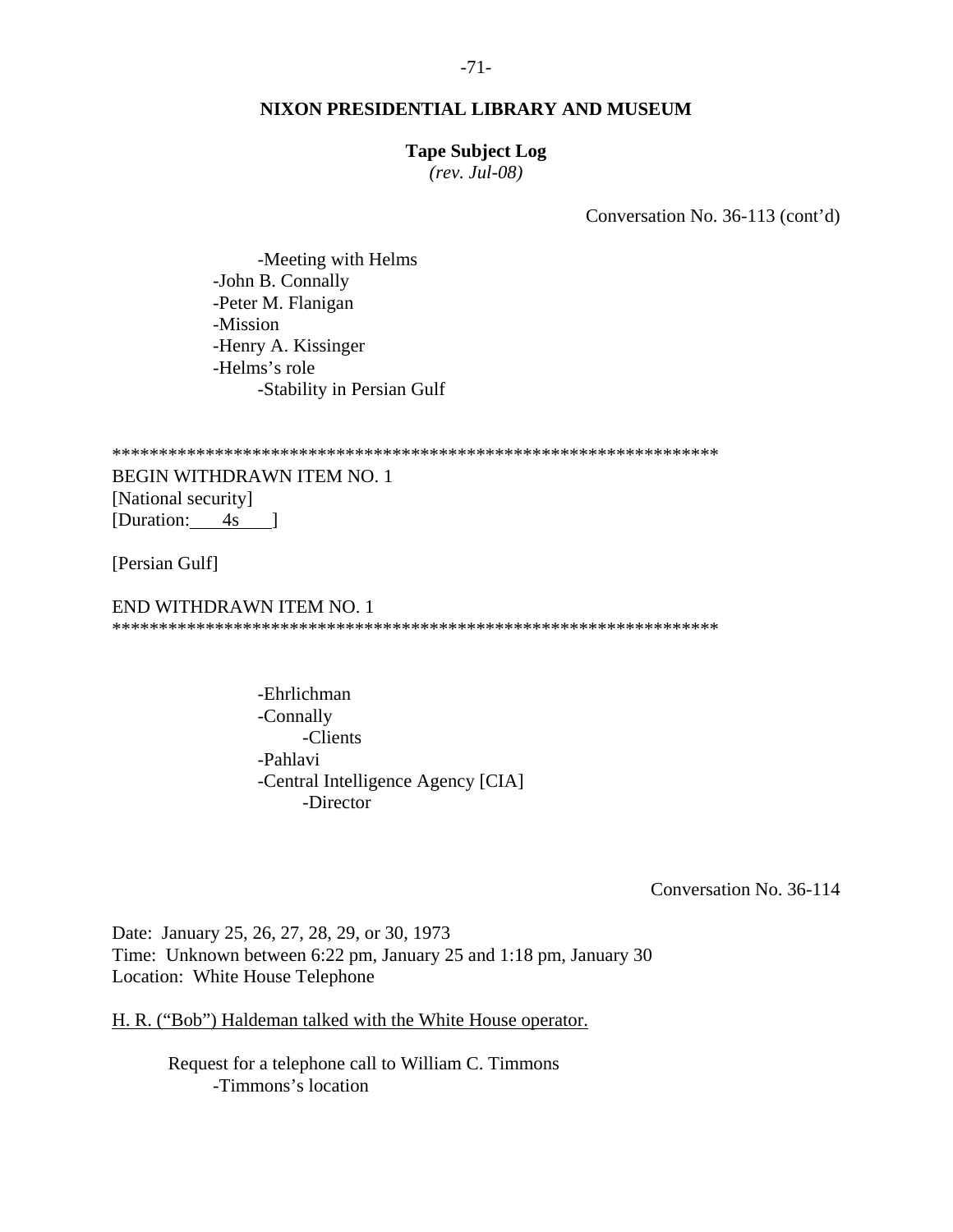**Tape Subject Log** 

*(rev. Jul-08)* 

Conversation No. 36-115

Date: January 30 1973 Time: Unknown between 12:06 pm and 1:18 pm Location: White House Telephone

The President talked with the White House operator.

[See Conversation No. 406-7]

Request for a telephone call to Ronald L. Ziegler

Conversation No. 36-116

Date: January 30, 1973 Time: 1:18 pm - 1:20 pm Location: White House Telephone

The President talked with Ronald L. Ziegler.

[Conversation No. 406-8]

 Herbert Stein's economic report -Timing of release -Congress -Briefing -Timing

Conversation No. 36-117

Date: January 30, 1973 Time: Unknown between 1:20 pm and 1:22 pm Location: White House Telephone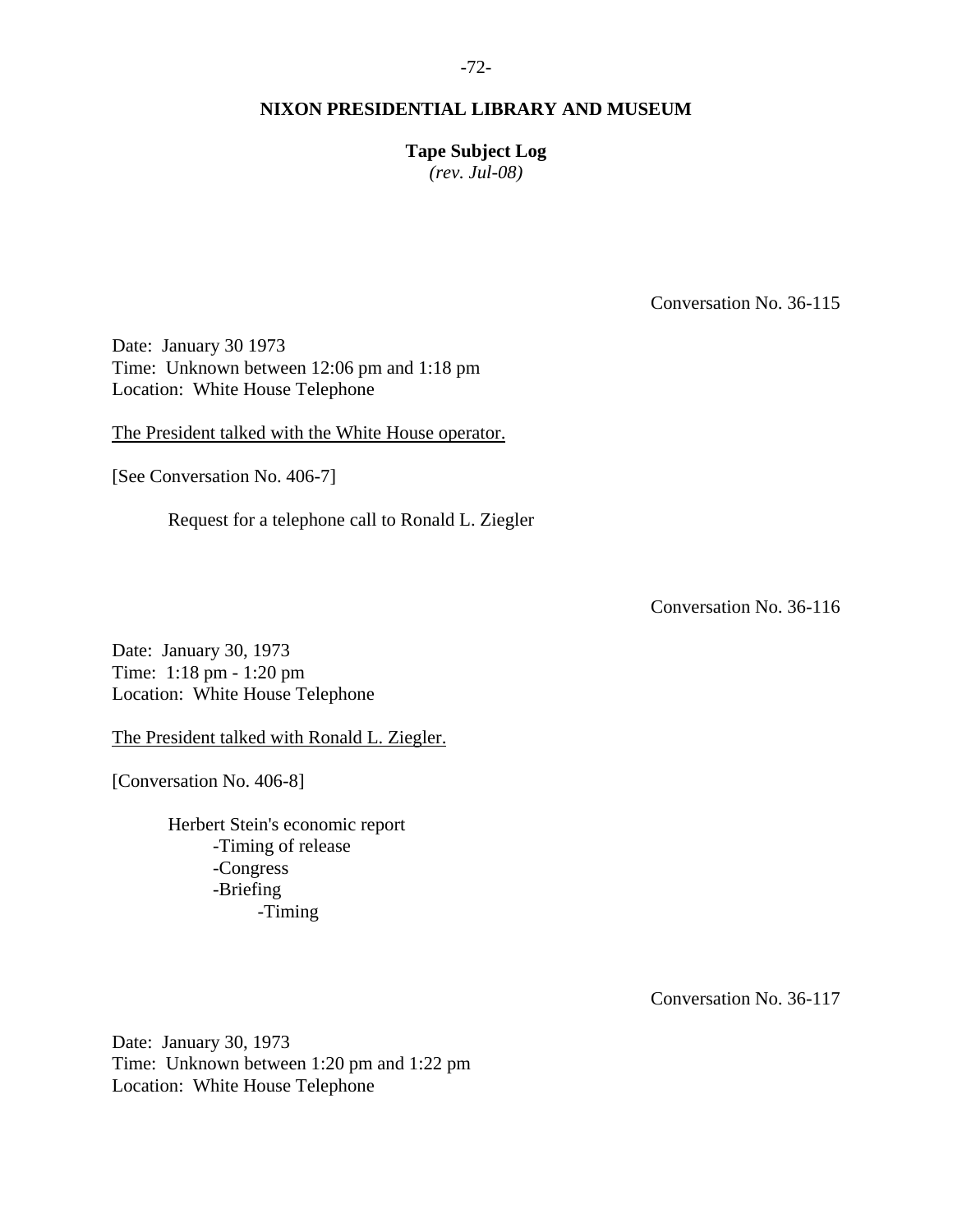## **Tape Subject Log**

*(rev. Jul-08)* 

Conversation No. 36-117 (cont'd)

The President talked with the White House operator.

[See Conversation No. 406-9]

Request for a telephone call to Patrick J. Buchanan

Conversation No. 36-118

Date: January 30, 1973 Time: 1:22 pm - 1:23 pm Location: White House Telephone

The President talked with Patrick J. Buchanan.

[See Conversation No. 406-10]

 Buchanan's book -Reference to Peace movement -The President's view -Henry A. Kissinger

Conversation No. 36-119

Date: January 30, 1973 Time: Unknown between 1:23 pm and 6:50 pm Location: White House Telephone

The President talked with the White House operator.

[See Conversation No. 406-25]

Request for a telephone call to Patrick J. Buchanan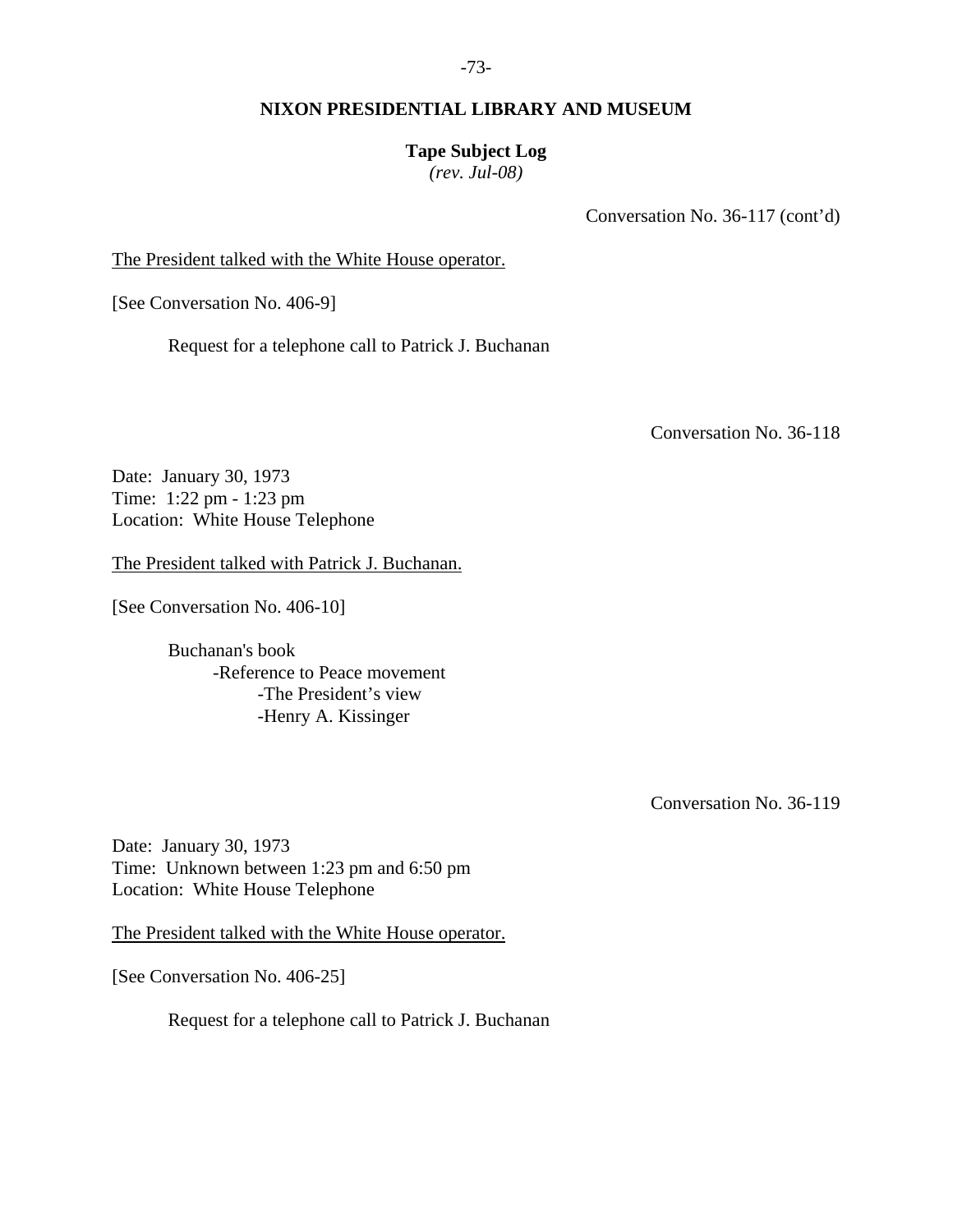# **Tape Subject Log**

*(rev. Jul-08)* 

Conversation No. 36-120

Date: January 30, 1973 Time: 6:50 pm - 6:51 pm Location: White House Telephone

The President talked with Patrick J. Buchanan.

[See Conversation No. 406-26]

 Questions for Ronald L. Ziegler -Henry A. Kissinger -Kissinger's views

Conversation No. 36-121

Date: January 30, 1973 Time: Unknown between 6:51 pm and 6:56 pm Location: White House Telephone

The President talked with the White House operator.

[See Conversation No. 406-27]

Request for a telephone call to Patrick J. Buchanan

Conversation No. 36-122

Date: January 30, 1973 Time: Between 6:56 pm and 6:57 pm Location: White House Telephone

The President talked with Patrick J. Buchanan.

[See Conversation No. 406-28]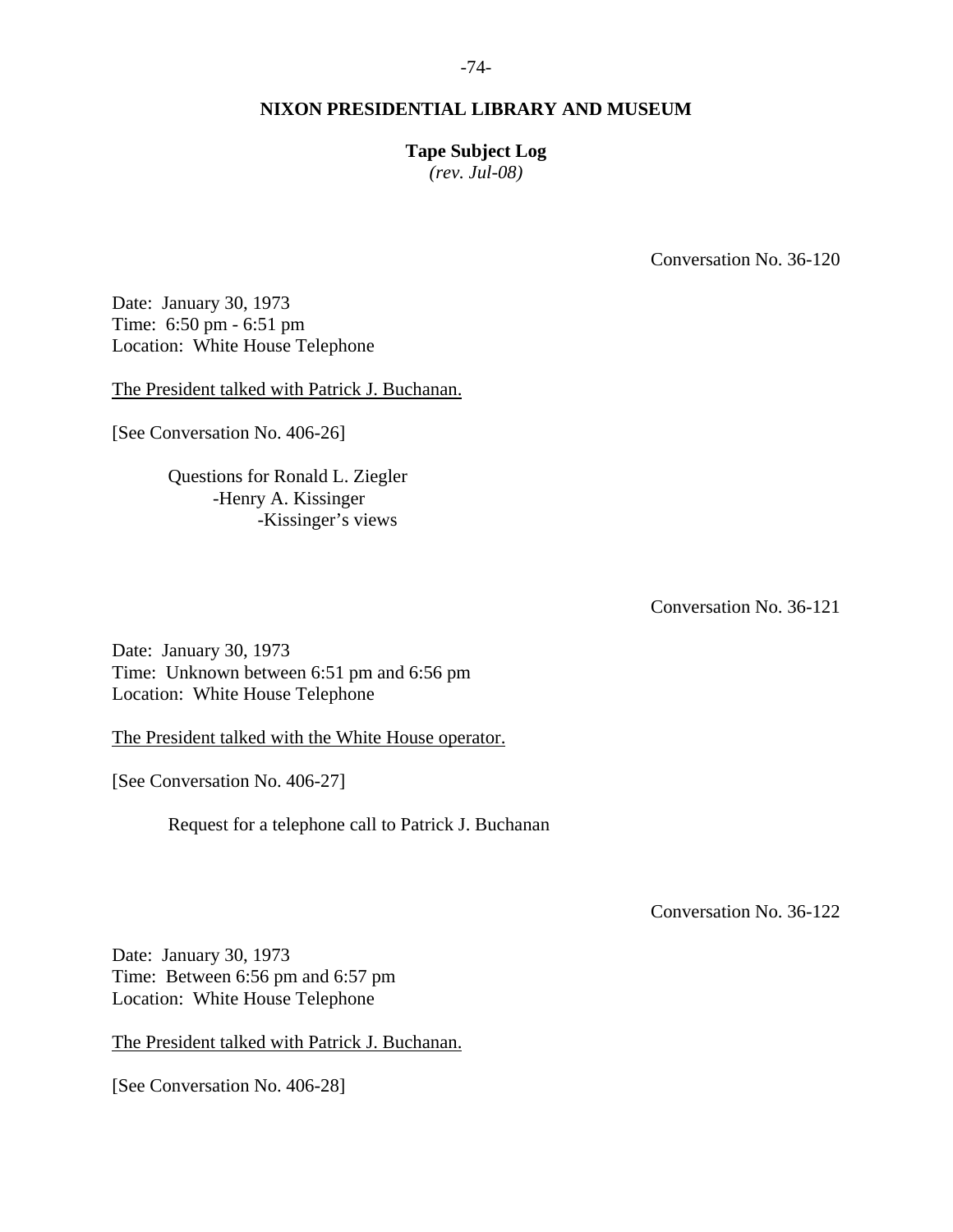## **Tape Subject Log**

*(rev. Jul-08)* 

Conversation No. 36-122 (cont'd)

 Information on civilians killed by Communists in Vietnam War -*New York Times*

Conversation No. 36-123

Date: January 30, 1973 Time: Unknown between 6:57 pm and 7:39 pm Location: White House Telephone

The President talked with the White House operator.

[See Conversation No. 406-33]

Request for a telephone call to H. R. ("Bob") Haldeman

Conversation No. 36-124

Date: January 30, 1973 Time: 7:39 pm - 7:40 pm Location: White House Telephone

The President talked with H. R. ("Bob") Haldeman.

[See Conversation No. 406-34]

 John B. Connally's schedule -Meeting with Haldeman -Algerians

The President's schedule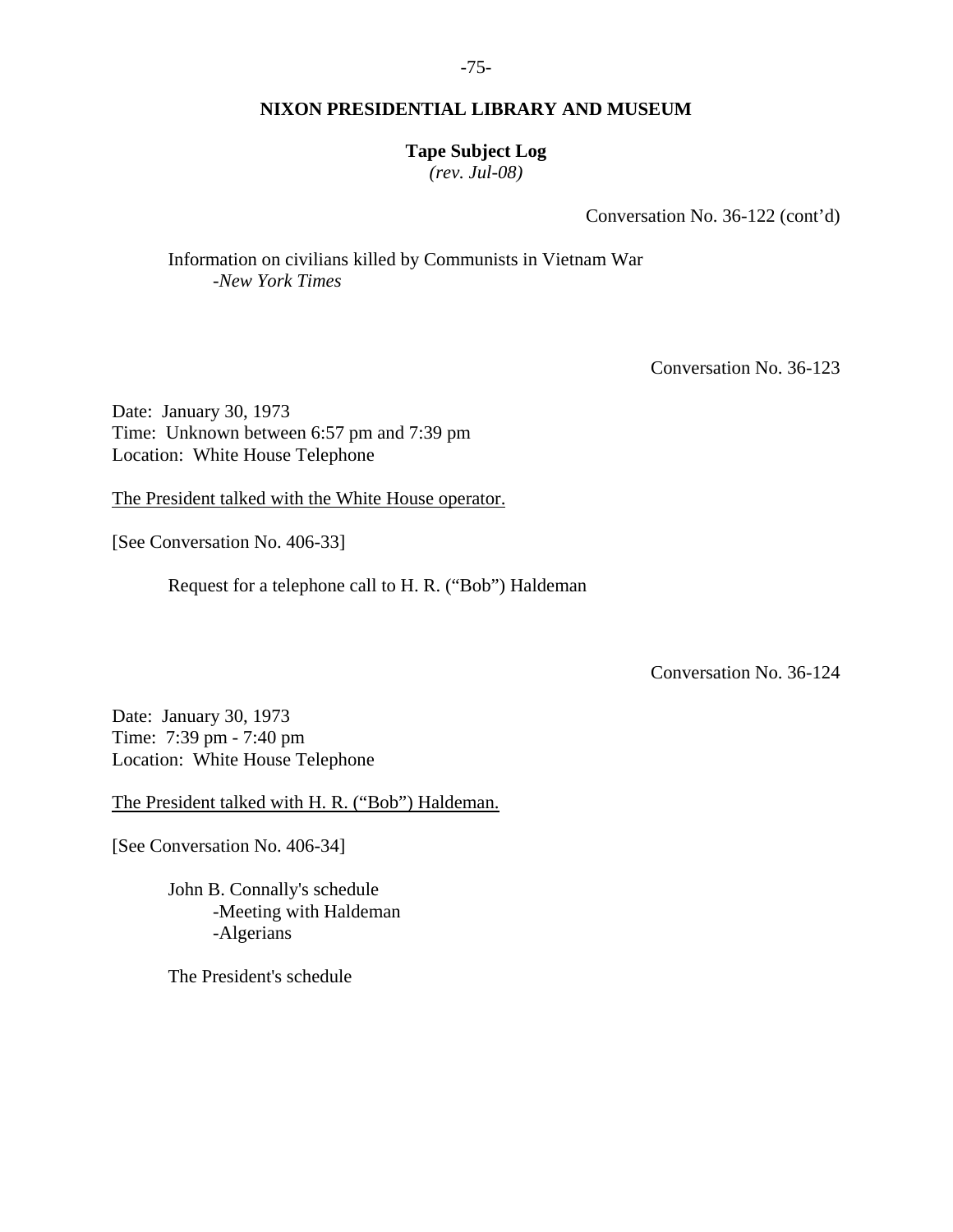## **Tape Subject Log**

*(rev. Jul-08)* 

Conversation No. 36-125

Date: January 30, 1973 Time: Unknown between 7:40 pm and 8:21 pm Location: White House Telephone

The President talked with the White House operator.

[See Conversation No. 406 35]

Request for a telephone call to Charles W. Colson

Conversation No. 36-126

Date: January 30, 1973 Time: 8:21 pm - 8:57 pm Location: White House Telephone

The President talked with Charles W. Colson.

[See Conversation No. 406-36]

 Reaction to the President's announcement on Vietnam settlement -Colson's efforts -Morale -Public relations [PR] -The President's opponents -Editorials -Public Reaction -Columnists -Television [TV] -John B. Connally -*Today Show* -Announcement -Algeria -Peter Lisagor -*Chicago Daily News* -Washington press corps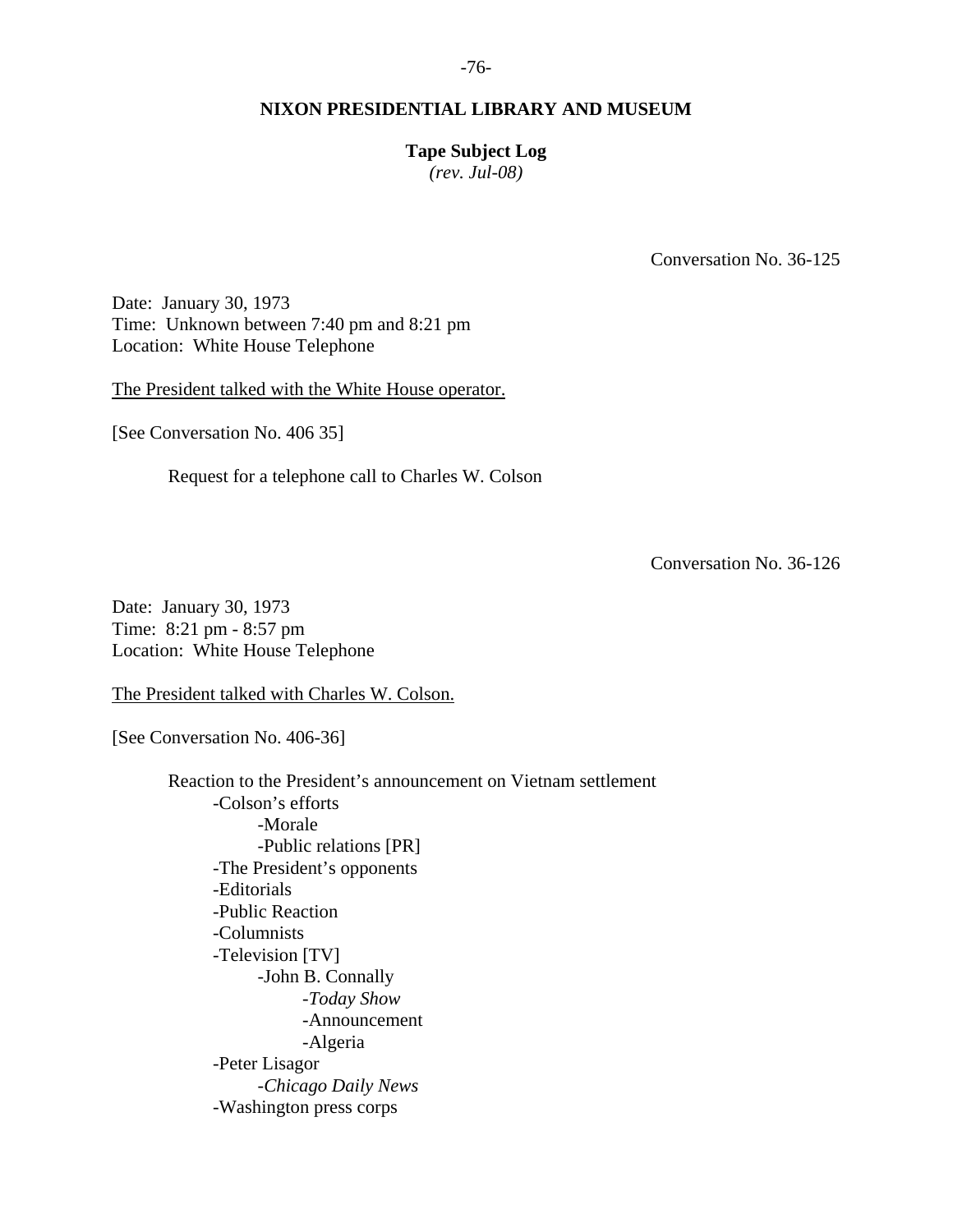#### **Tape Subject Log**

*(rev. Jul-08)* 

Conversation No. 36-126 (cont'd)

 -*New York Times* -Colson's op-ed article -Ronald L. Ziegler -*Time* magazine -Hugh S. Sidey -Colson's libel lawsuit -The President's view -Issue featuring Marlon Brando -Sidey, Jerrold L. Schecter -Watergate story -Sidey interview -Connally, Peter J. Brennan, Elliot L. Richardson -Sonny Metz -Hartford -The President's courage Press relations -The President's view -George S. McGovern, Jane Fonda -*Washington Post* -Administration's treatment -License challenges -Libel suit -*Time* and *Newsweek* -TV networks -Cable TV

-Movie industry

 -Henry A. Kissinger -Interview with *Newsweek*

-Schecter

John A. Scali

 -Senate conformation hearing -Background interviews -Stewart M. Hensley -*Time*

 Press relations -Editorials -TV coverage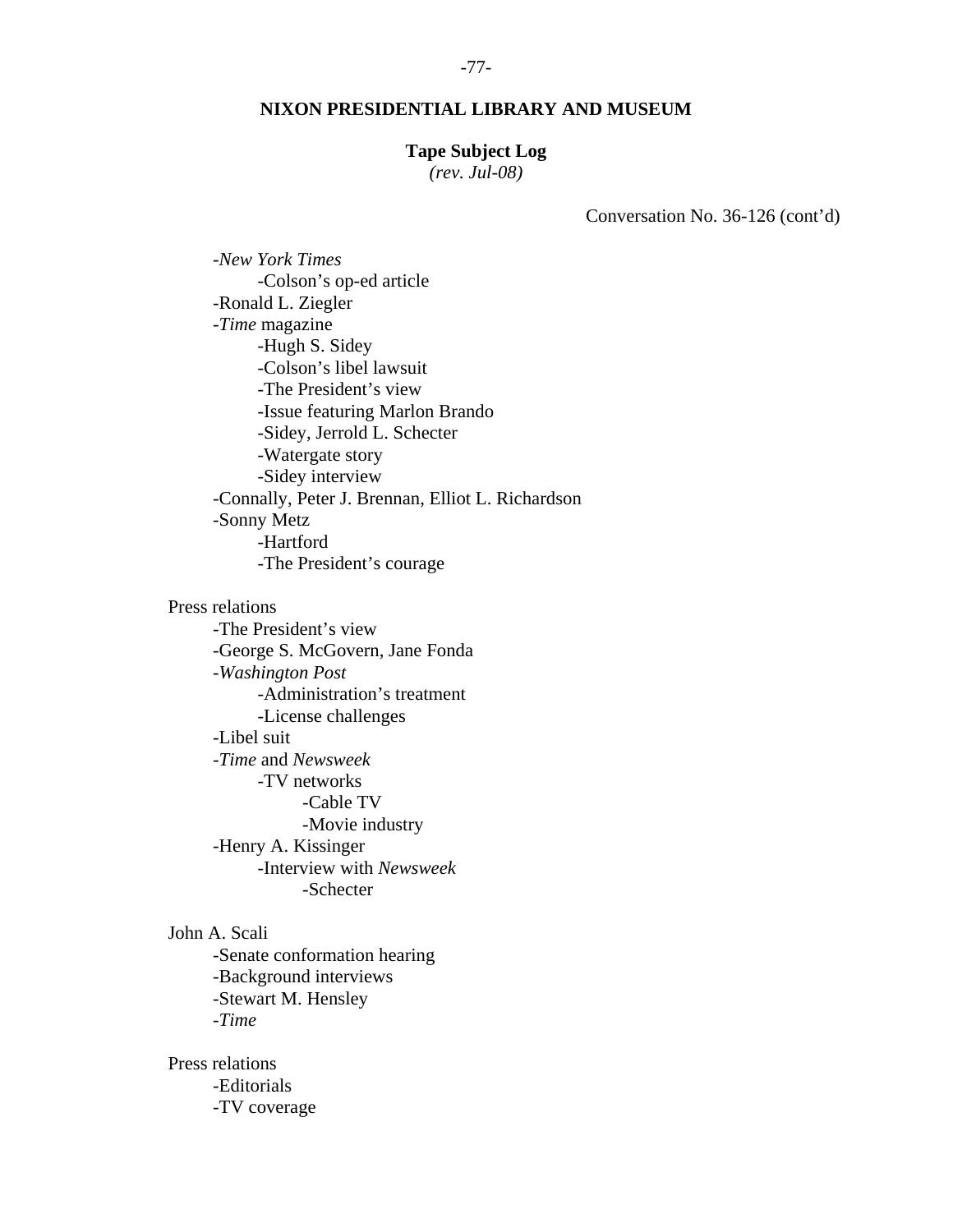#### -78-

#### **NIXON PRESIDENTIAL LIBRARY AND MUSEUM**

#### **Tape Subject Log**

*(rev. Jul-08)* 

Conversation No. 36-126 (cont'd)

 -Church service -Columbia Broadcasting System [CBS] -Rating -Philip Hoffman [?] -Thelma C. ("Pat") Nixon, Julie Nixon Eisenhower -Widow of Col. William B. Nolde -Prisoners of War [POWs] wives -Ronald L. Ziegler briefing -Kissinger-Nixon relations -Colson's article -James B. ("Scotty") Reston -Joseph Kraft -Kissinger -Dan Rather -Thomas W. Braden -John F. Osborne -Reston and Kraft -National Security Council [NSC] staff -Kissinger's schedule -TV interviews -PR efforts -Bombing -Liberal reaction -Scali -Kenneth W. Clawson's opinion -The President's accomplishments -People's Republic of China [PRC] trip -1972 Moscow summit -May 8, 1972 decision -Herman Kahn, Sir Robert Thompson -Henry Cabot Lodge -Interview -*New York Times* -Dr. David K. E. Bruce -William J. Baroody, Sr. -Henry H. ("Joe") Fowler -News coverage -PR efforts -Alexander M. Haig, Jr. -Possible interviews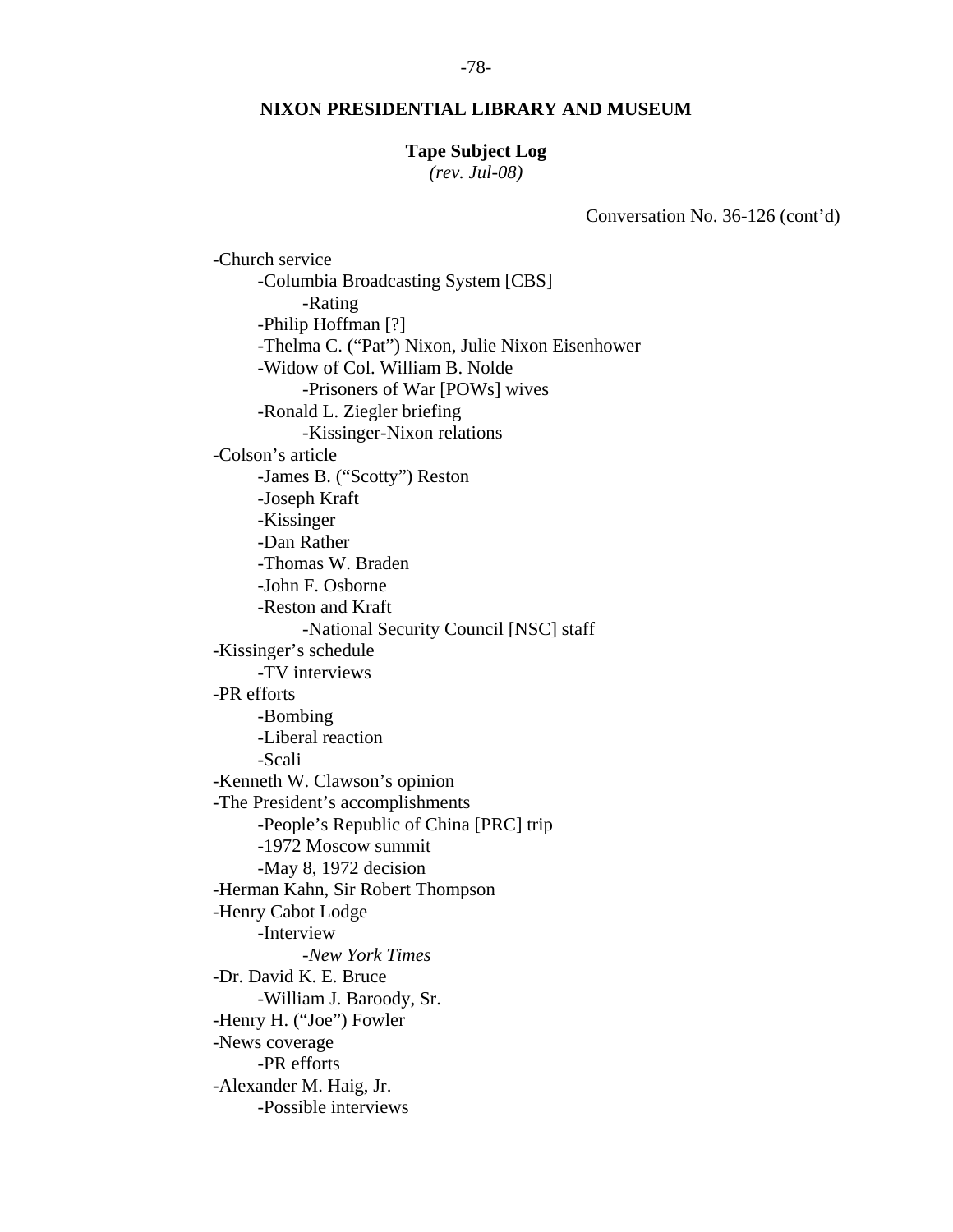#### **Tape Subject Log**

*(rev. Jul-08)* 

Conversation No. 36-126 (cont'd)

 -Kissinger -Connally -December 1972 bombing -Meeting with Colson -Political party switch -*Today Show* -The President's policies -Brennan -Attacks on "Establishment" -Elitists -Reston's article -Georgetown -Harvard crowd -Kissinger -*New York Times* -Bernard Gewirtzman -The President's view -Colson's view -Daniel P. Moynihan -Intellectuals -Colson's view -Colson's article -Response -Reston and Kraft -Ziegler briefing -*New York Times* -Circulation -Buffalo newspaper -Patrick J. Buchanan -Barry M. Goldwater -Support for the President -Letters -Bombing -Donald McI. Kendall -Safeway, Giant advertisements -Louis P. Harris and Albert E. Sindlinger polls Vietnam settlement

 -Cease-fire violations -Middle East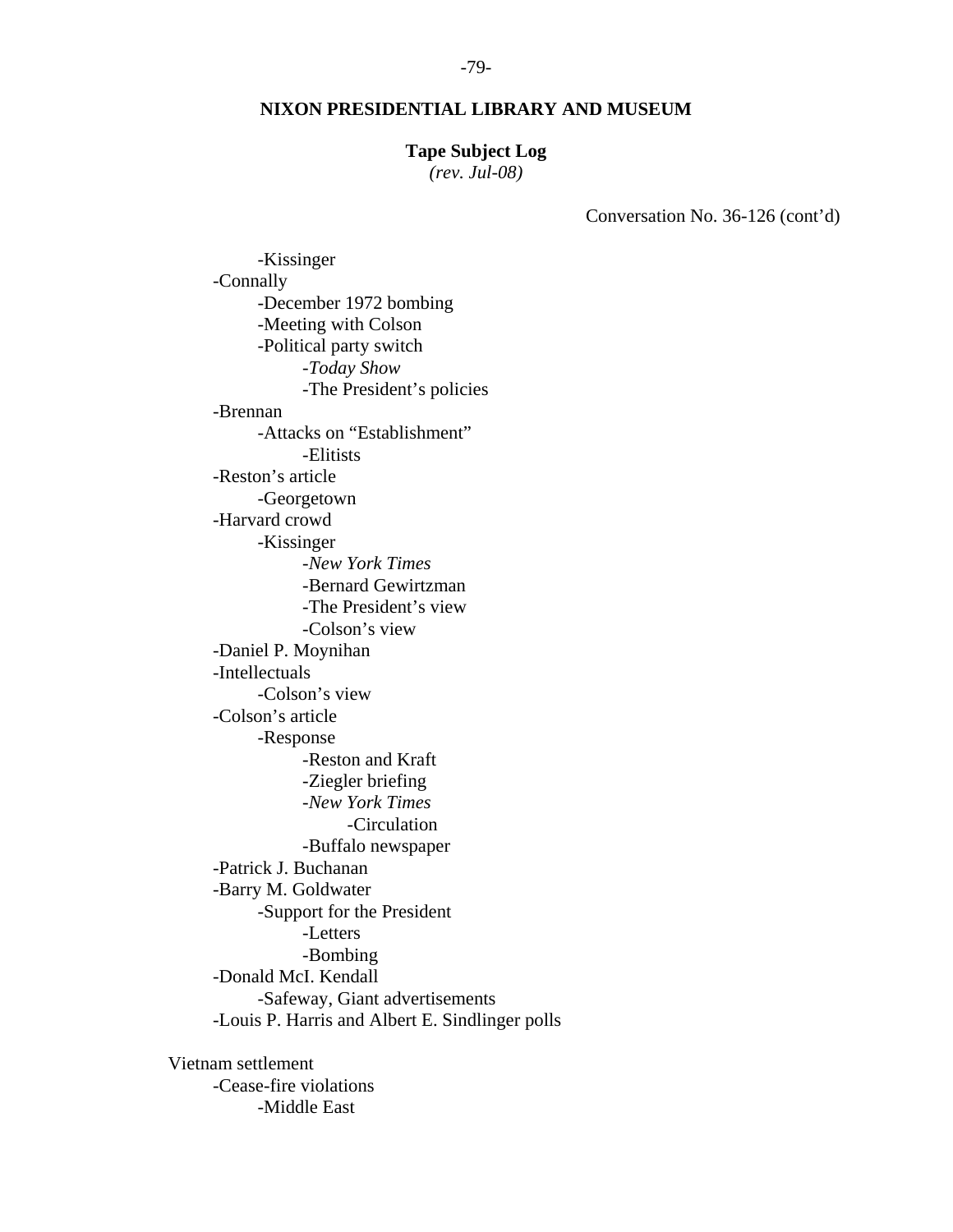#### **Tape Subject Log**

*(rev. Jul-08)* 

Conversation No. 36-126 (cont'd)

 -Israelis -Syrians -Press coverage -POW wives -Missing in Action [MIA] wives -Carol Hanson -POW list from Laos -Negotiations

 Press relations -Nicholas P. Thimmisch -Smith Hempstone, Jr. -Kissinger's schedule -Stewart J. O. Alsop -Rowland Evans and Robert D. Novak -Opposition to the President -Michael J. Mansfield -Domestic priorities -"Slums" -Reaction to Vietnam settlement -Buchanan -White House press corps -Congressional "Doves" -Victor Lasky -*Youngstown Vindicator* -*Manchester Union Leader*

Conversation No. 36-127

Date: January 30, 1973 Time: 8:59 pm - 9:01 pm Location: White House Telephone

Henry A. Kissinger talked with the President.

[See Conversation No. 406-37]

John C. Stennis shooting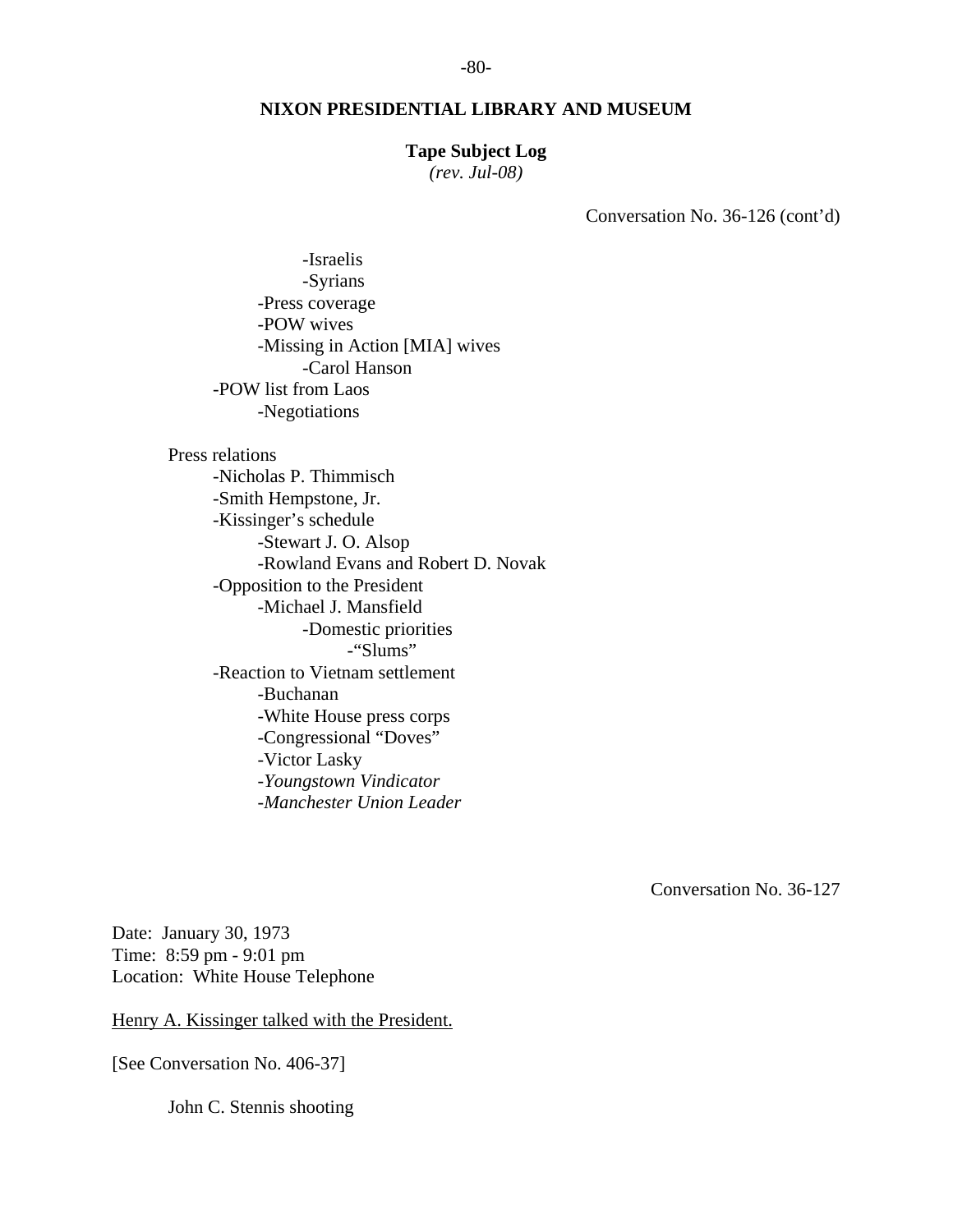#### **Tape Subject Log**

*(rev. Jul-08)* 

Conversation No. 36-127 (cont'd)

 -Burglary -Condition -Walter Reed Army Hospital -Assailants -Race -"Peacenik" -W[illiam] Stuart Symington -Armed Services Committee Chairman -Coy H. Stennis

Conversation No. 36-128

Date: January 30, 1973 Time: Unknown between 9:01 and 9:07 pm Location: White House Telephone

The President talked with the White House operator.

[See Conversation No. 406-38]

 John C. Stennis shooting -The President's call to Coy H. Stennis -Hospital

Conversation No. 36-129

Date: January 30, 1973 Time: 9:07 pm - 9:09 pm Location: White House Telephone

The White House operator talked with the President.

[See Conversation No. 406-39]

Telephone call from Stephen B. Bull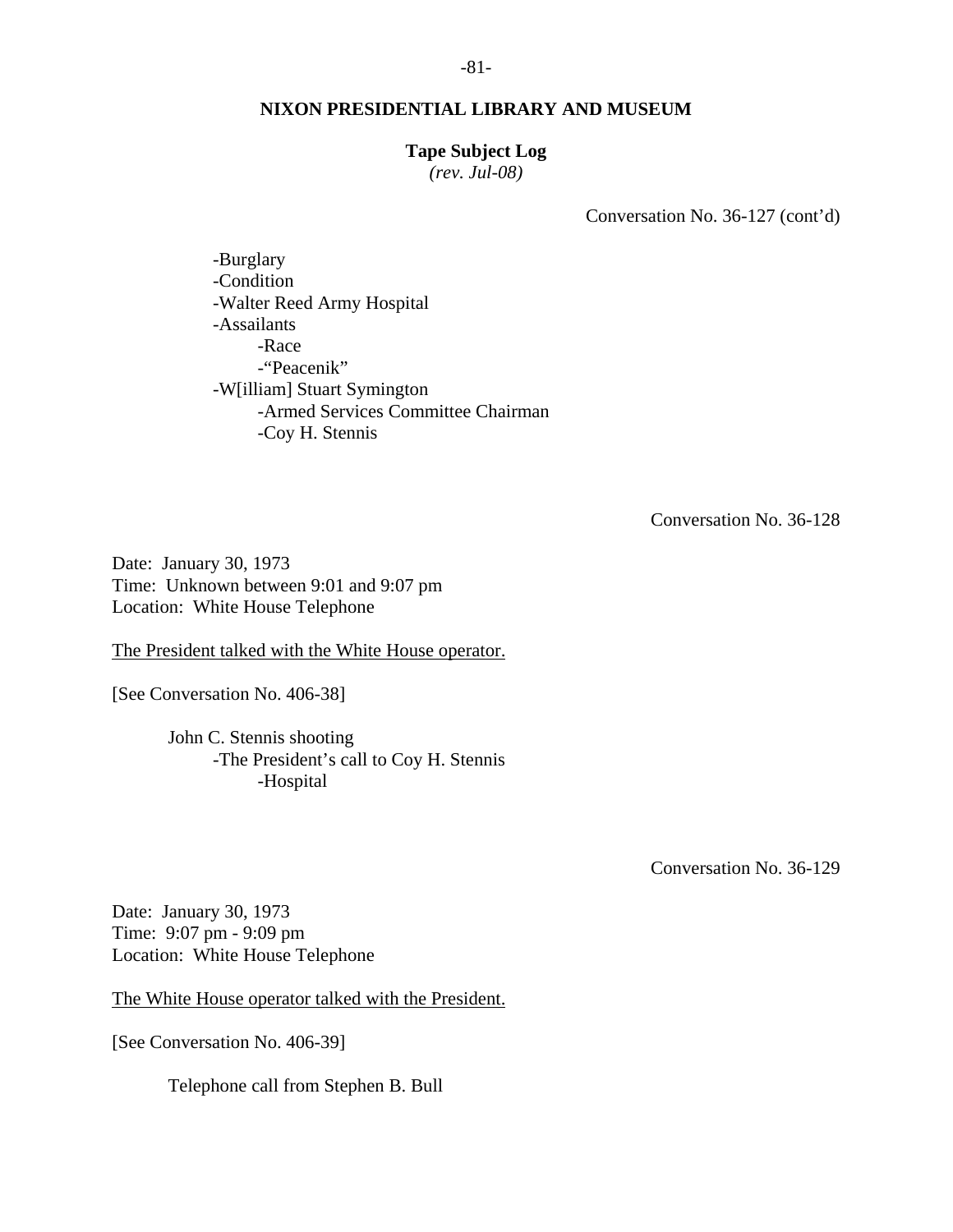## **Tape Subject Log**

*(rev. Jul-08)* 

Conversation No. 36-129 (cont'd)

The President talked with Bull.

 John C. Stennis shooting -The President's call to Coy H. Stennis -Condition -Robbers -Surgery -Circumstances

Conversation No. 36-130

Date: January 30, 1973 Time: 9:10 pm -and 9:15 pm Location: White House Telephone

The President talked with Coy H. Stennis.

[See Conversation No. 406-40]

 John C. Stennis shooting -Condition -Robbery -Assailants -Walter Reed Army Hospital -Race -The President's view -Dr. [first name unknown] Elson -Dr. Walter R. Tkach

Gen. [first name unknown] Montrey [?] talked with the President.

 Stennis's condition -Dr. William M. Lukash

Stennis

-The President's instructions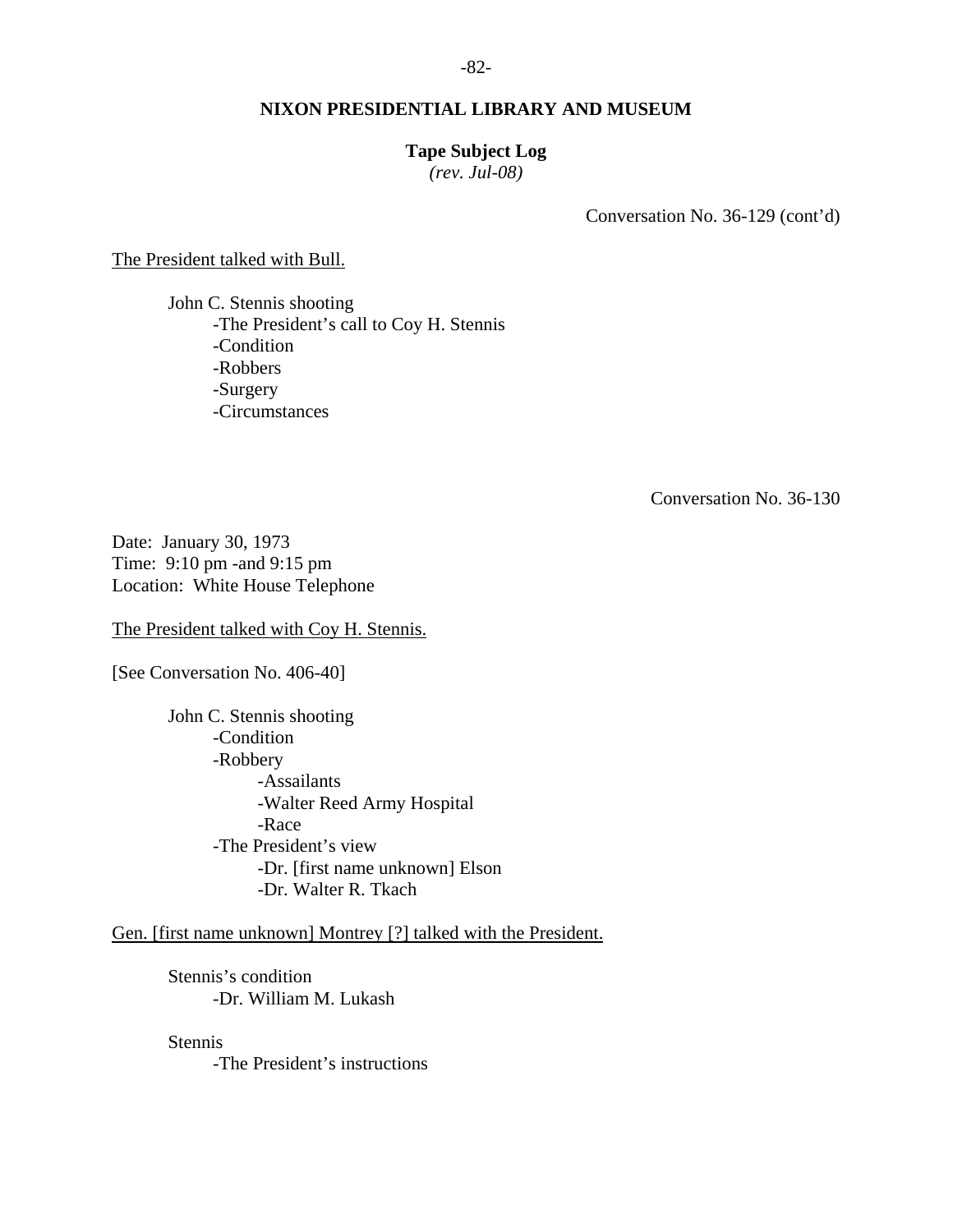## **Tape Subject Log**

*(rev. Jul-08)* 

Conversation No. 36-131

Date: January 30, 1973 Time: Unknown between 9:15 pm and 9:17 pm Location: White House Telephone

The President talked with the White House operator.

[See Conversation No. 406-41]

Request for a telephone call to Stephen B. Bull

Conversation No. 36-132

Date: January 30, 1973 Time: 9:17 pm - 9:18 pm Location: White House Telephone

The President talked with Stephen B. Bull.

[See Conversation No. 406-42]

 John C. Stennis shooting -Police report -Suspects

Conversation No. 36-133

Date: January 30, 1973 Time: Unknown between 9:18 pm and 9:26 pm Location: White House Telephone

The President talked with the White House operator.

[See Conversation No. 406-43]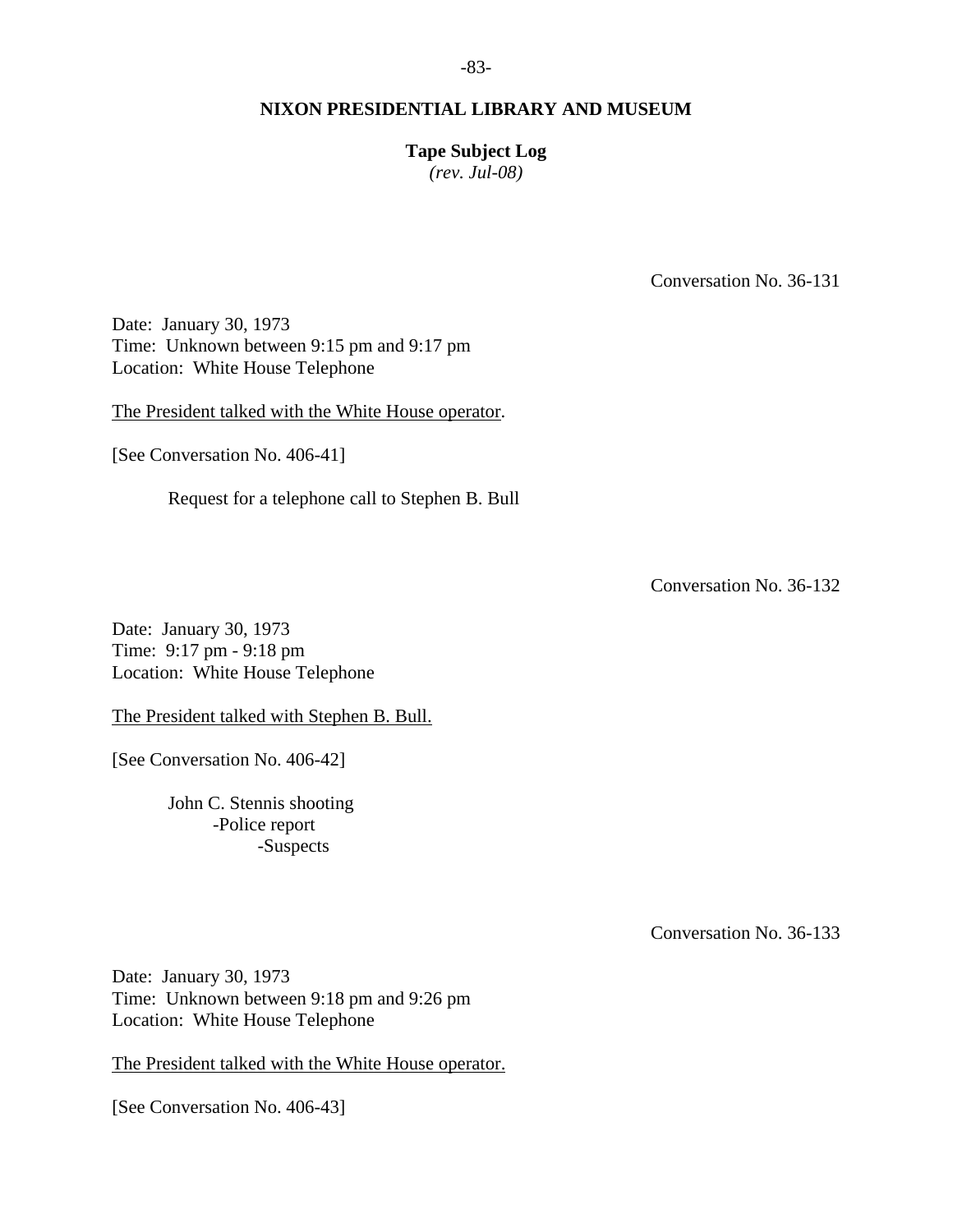### **Tape Subject Log**

*(rev. Jul-08)* 

Conversation No. 36-133 (cont'd)

Request for a telephone call to Stephen B. Bull

Conversation No. 36-134

Date: January 30, 1973 Time: 9:26 pm - 9:28 pm Location: White House Telephone

The President talked with Stephen B. Bull.

[See Conversation No. 406-44]

 John C. Stennis shooting -Report -Secret Service -Situation room -John W. Dean, III -Federal Bureau of Investigation [FBI] -The President's instructions -Jerry V. Wilson -The President's instructions -Secret Service -FBI -Washington Metropolitan Police -Dean -Report

Conversation No. 36-135

Date: January 30, 1973 Time: 9:40 pm - 9:41 pm Location: White House Telephone

Stephen B. Bull talked with the President.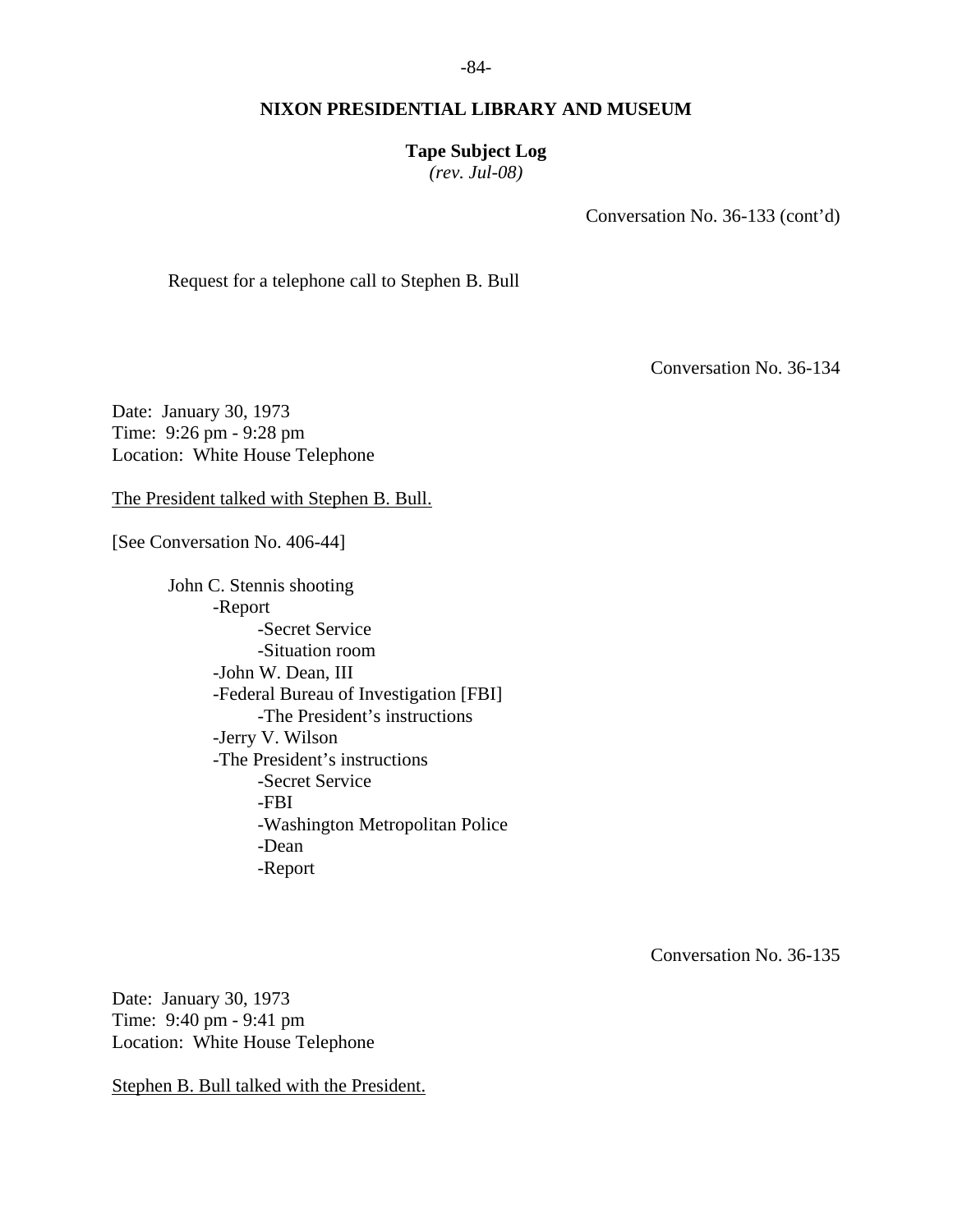#### **Tape Subject Log**

*(rev. Jul-08)* 

Conversation No. 36-135 (cont'd)

[See Conversation No. 406-47]

 John C. Stennis shooting -Assailants -John W. Dean, III report -L. Patrick Gray -Federal Bureau of Investigation [FBI] -Coy H. Stennis -Washington Metropolitan Police -Investigation -Dragnet -Assailants -Race -Weapon -Gun control legislation -Patrick S. Buchanan -Dean

Conversation No. 36-136

Date: January 30, 1973 Time: Unknown between 9:41 pm and 9:42 pm Location: White House Telephone

\_The President talked with the White House operator.

[See Conversation No. 406-48]

Request for a telephone call to Stephen B. Bull

Conversation No. 36-137

Date: January 30, 1973 Time: 9:42 pm - 9:43 pm Location: White House Telephone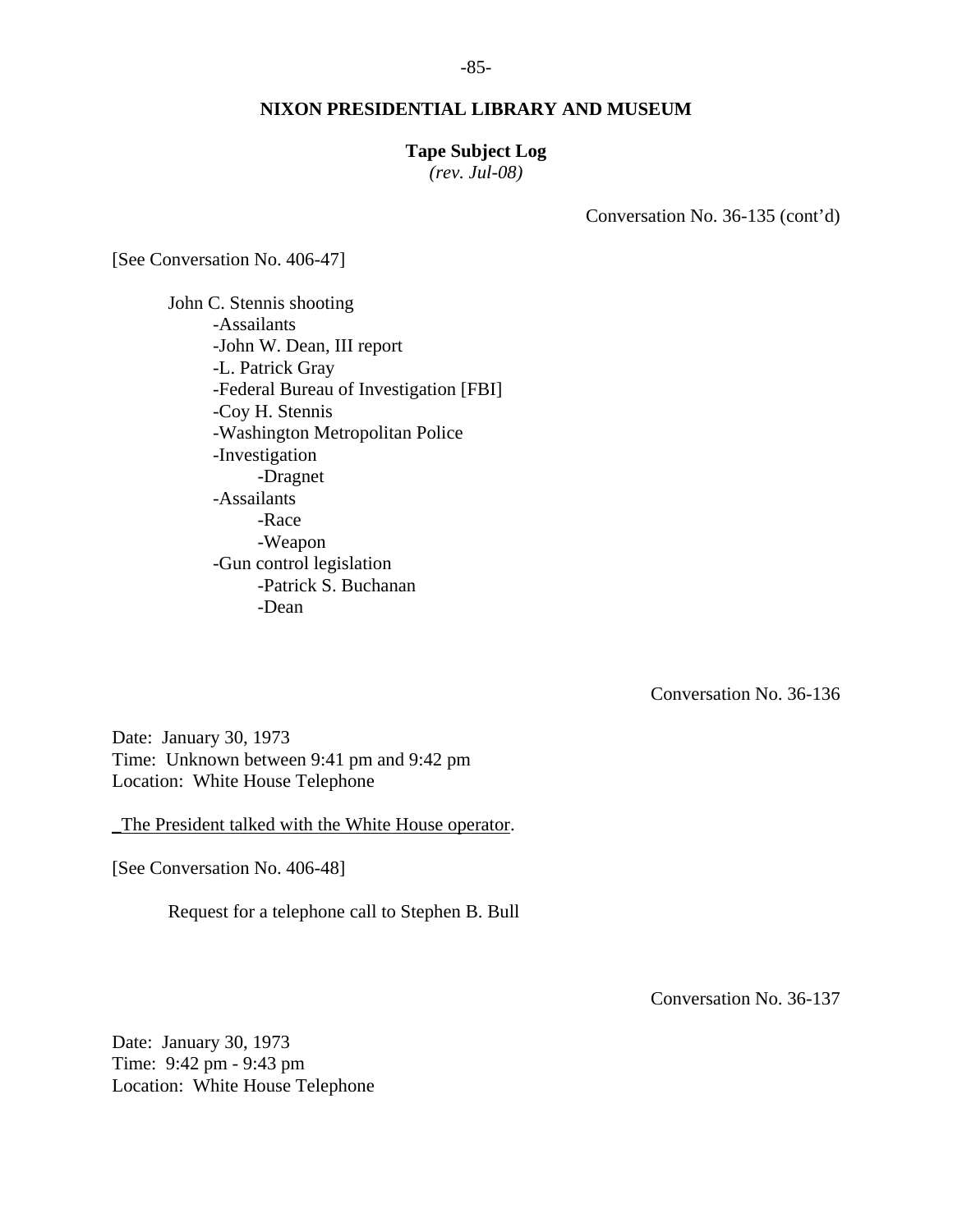-86-

## **NIXON PRESIDENTIAL LIBRARY AND MUSEUM**

# **Tape Subject Log**

*(rev. Jul-08)* 

Conversation No. 36-137 (cont'd)

The President talked with Stephen B. Bull.

[See Conversation No. 406-49]

 John C. Stennis shooting -Contact Ronald L. Ziegler -Federal Bureau of Investigation [FBI] involvement -The President's role

Conversation No. 36-138

Date: January 30, 1973 Time: Unknown between 9:43 pm and 9:55 pm Location: White House Telephone

The President talked with the White House operator.

[See Conversation No. 406-50]

Request for a telephone call to Charles W. Colson

Conversation No. 36-139

Date: January 30, 1973 Time: 9:55 pm - 9:57 pm Location: White House Telephone

The President talked with Charles W. Colson.

[See Conversation No. 406-51]

 John C. Stennis shooting -The President's conversation with Coy H. Stennis -Assailants -Race -Southern reaction